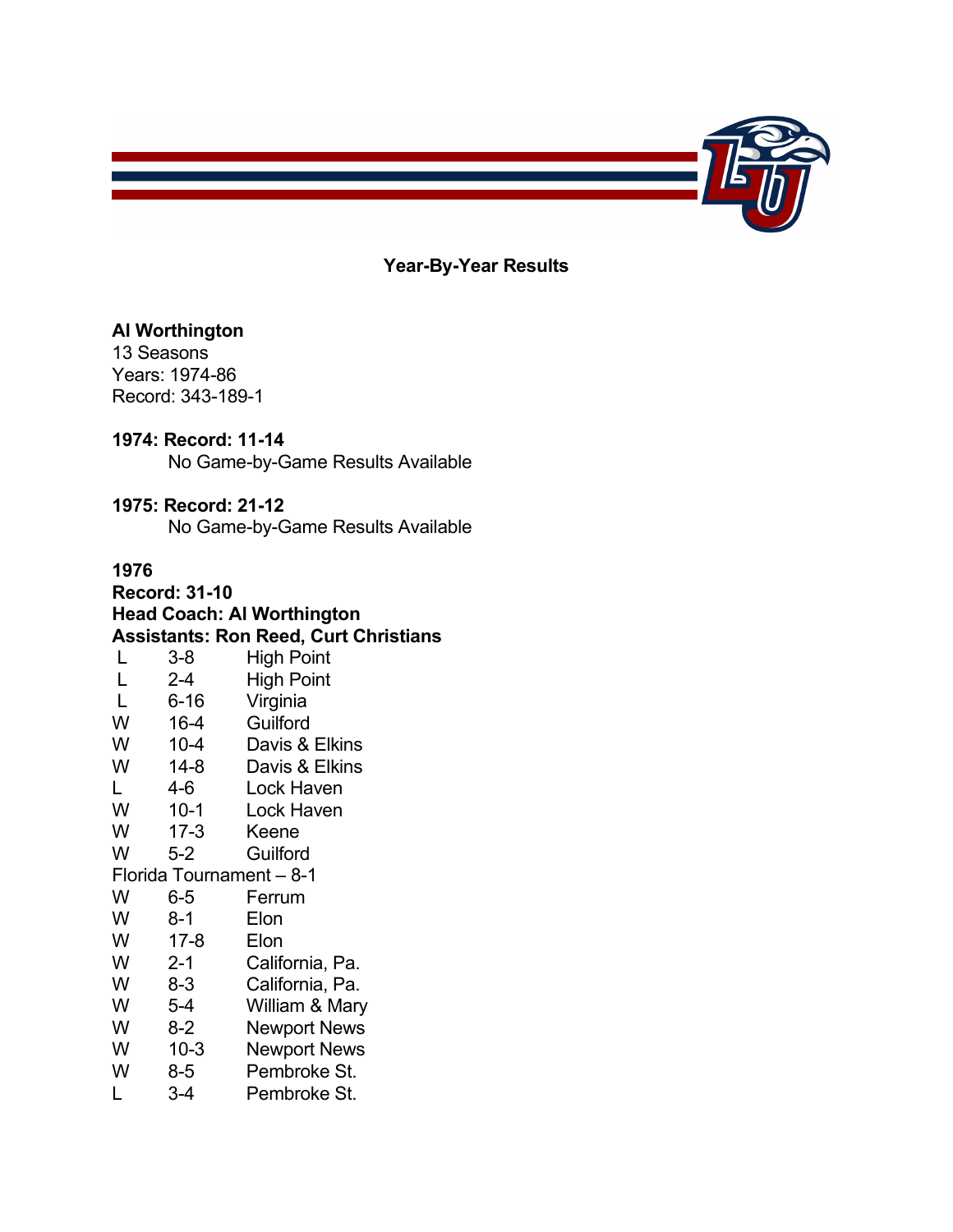| W     | 18-12    | Campbell                              |
|-------|----------|---------------------------------------|
| W     | $9 - 0$  | Bristol                               |
| L     | $7 - 12$ | <b>High Point</b>                     |
| L     | $2 - 5$  | <b>High Point</b>                     |
| L     | 4-9      | Ferrum                                |
| W     | $12 - 4$ | Elon                                  |
| W     | $9 - 7$  | <b>Newport News</b>                   |
| W     | $9 - 2$  | <b>Newport News</b>                   |
| W     | $15 - 6$ | VMI                                   |
| L     | 6-7      | Washington & Lee                      |
| W     | $13-9$   | Washington & Lee                      |
| 1 A I | 10 C     | $O_{\text{multi}}$ $O_{\text{multi}}$ |

W 13-6 South Carolina

|    | <b>Record: 22-20</b> |                                              |
|----|----------------------|----------------------------------------------|
|    |                      | <b>Head Coach: Al Worthington</b>            |
|    |                      | <b>Assistants: Ron Reed, Curt Christians</b> |
| aL | $1 - 5$              | Campbell                                     |
| aW | 9-4                  | Pfeiffer                                     |
| aL | $0 - 7$              | <b>Baptist</b>                               |
| aL | $0 - 14$             | <b>South Carolina</b>                        |
| aL | $2 - 5$              | Newberry                                     |
| hW | $5-2$                | Lock Haven St.                               |
| hW | $5 - 3$              | Connecticut                                  |
| hL | $2 - 15$             | Connecticut                                  |
| hL | $4 - 17$             | Connecticut                                  |
| aW | $2 - 1$              | Catawba                                      |
| aW | $10-1$               | Catawba                                      |
| aL | $7 - 14$             | <b>Wake Forest</b>                           |
| aL | $4 - 5$              | <b>Wake Forest</b>                           |
| W  | 4-3                  | Wilkes                                       |
| L  | $0 - 5$              | <b>Wilkes</b>                                |
| W  | $12 - 11$            | Ferrum                                       |
| W  | $3-2$                | Virginia                                     |
| W  | 5-0                  | Campbell                                     |
| L. | $3 - 4$              | Campbell                                     |
| W  | $11 - 4$             | Campbell                                     |
| L  | $0 - 1$              | West Virginia                                |
| W  | $7 - 3$              | Pembroke St.                                 |
| W  | $12 - 4$             | VCU                                          |
| L  | $5 - 10$             | California, Pa.                              |
| L  | $7 - 8$              | VMI                                          |
| L  | $1 - 12$             | <b>VMI</b>                                   |
| Ĺ  | $1 - 12$             | <b>James Madison</b>                         |
| aL | $7 - 10$             | <b>Tennessee</b>                             |
| aW | $7 - 2$              | <b>Tennessee Temple</b>                      |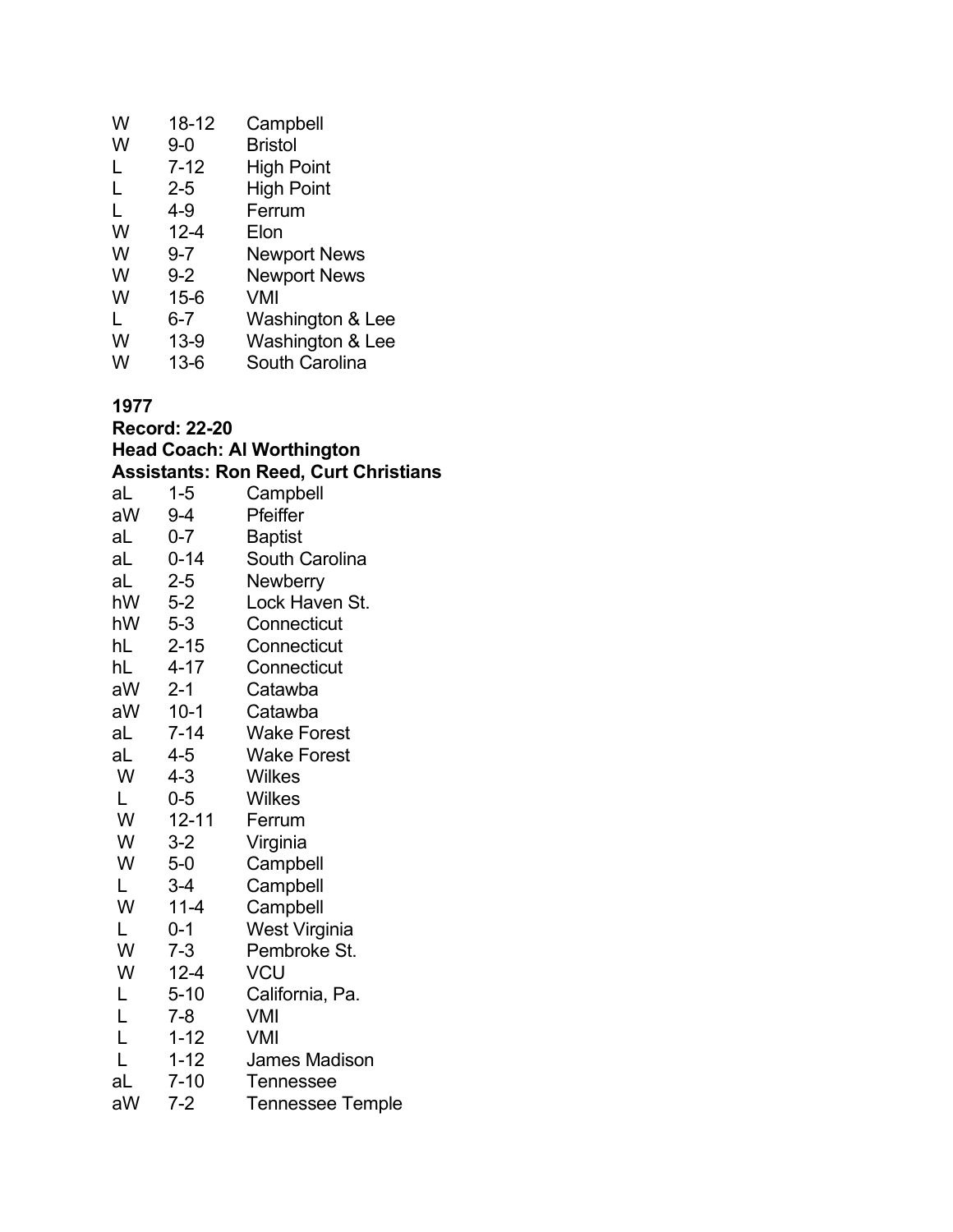| aW | $4 - 1$   | <b>Tennessee Temple</b> |
|----|-----------|-------------------------|
| hW | $6 - 3$   | <b>High Point</b>       |
| hL | $3 - 7$   | <b>High Point</b>       |
| hW | 14-11     | Hampden-Sydney          |
| aW | $6 - 2$   | Howard                  |
| aL | $1 - 7$   | Howard                  |
| aW | $6-5$     | George Mason            |
| aW | $2 - 1$   | George Mason            |
| W  | $15 - 13$ | James Madison           |
| aL | $9 - 10$  | Hampden-Sydney          |
| aL | $7-9$     | <b>High Point</b>       |
| aW | $5 - 3$   | <b>High Point</b>       |
| aW | 14-5      | Washington & Lee        |

**Record: 22-12**

**Head Coach: Al Worthington Assistants: Ron Reed, Curt Christians**

|      |    | เวราวิเนาเวิ. TwiTitcu, Uurt Uniisuuns |                       |
|------|----|----------------------------------------|-----------------------|
| 3/18 | aW | $9 - 7$                                | Guilford              |
| 3/15 | aL | 3-4                                    | <b>North Carolina</b> |
| 3/21 | hL | 12-16                                  | Ferrum                |
| 3/23 | hW | $2 - 0$                                | Rhode Island          |
| 3/23 | hW | $3-0$                                  | Rhode Island          |
| 3/20 | hW | $11-9$                                 | Lock Haven            |
| 3/22 | hW | $13 - 4$                               | Lock Haven            |
| 3/24 | hW | $7-2$                                  | Quinnipiac            |
| 3/27 | hW | 7-4                                    | Le Moyne              |
| 3/28 | hL | $1 - 4$                                | LeMoyne               |
| 3/29 | hW | $2 - 1$                                | <b>James Madison</b>  |
| 3/31 | aW | $9 - 7$                                | Hampden-Sydney        |
| 4/1  | hW | $16 - 5$                               | Potsdam St.           |
| 4/3  | hL | $6 - 10$                               | West Virginia         |
| 4/3  | hW | 4-2                                    | West Virginia         |
| 4/5  | hW | $14 - 4$                               | Guilford              |
| 4/6  | aL | $1 - 5$                                | Virginia              |
| 4/8  | aW | $13 - 6$                               | Catawba               |
| 4/8  | aW | $5-4$                                  | Catawba               |
| 4/10 | hL | $2 - 8$                                | North Carolina        |
| 4/11 | hL | $6-9$                                  | George Mason          |
| 4/11 | hL | $7 - 10$                               | George Mason          |
| 4/12 | hL | $3-9$                                  | <b>UNC Wilmington</b> |
| 4/15 | aL | $8 - 12$                               | <b>High Point</b>     |
| 4/17 | hW | $9 - 2$                                | Hampden-Sydney        |
| 4/18 | aW | $19-3$                                 | <b>VCU</b>            |
| 4/18 | aW | $2 - 0$                                | VCU                   |
| 4/22 | hL | $6 - 11$                               | <b>High Point</b>     |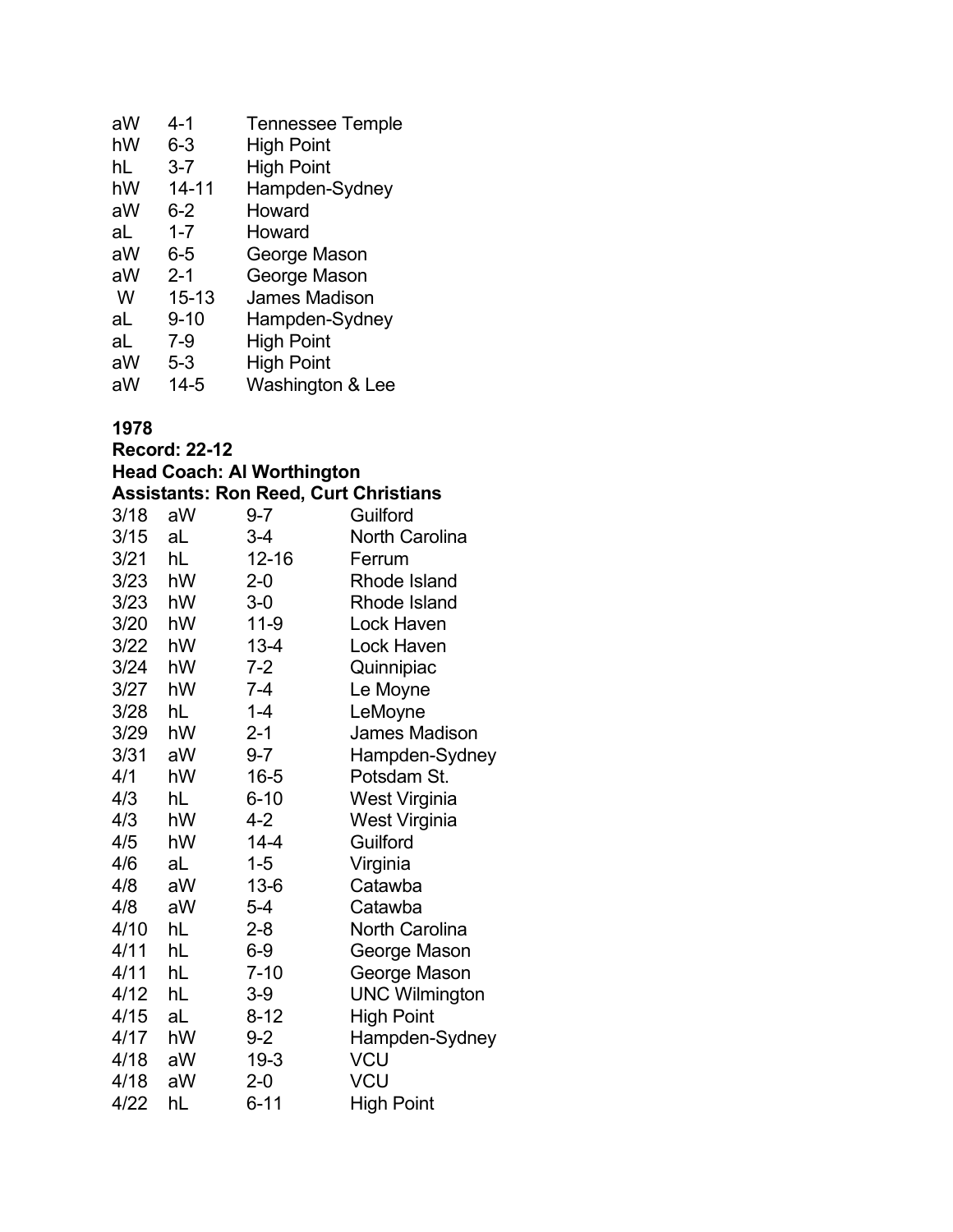| 4/24 | aW | 7-6      | Ferrum           |
|------|----|----------|------------------|
| 4/21 | aW | $11 - 0$ | Longwood         |
| 4/26 | al | $1 - 6$  | James Madison    |
| 5/1  | hW | $10 - 5$ | VMI              |
| 5/1  | hW | $9 - 1$  | VMI              |
| 5/6  | hW | $6 - 2$  | Washington & Lee |

|      | Record: 22-11-1 |                                                |                           |
|------|-----------------|------------------------------------------------|---------------------------|
|      |                 | <b>Head Coach: Al Worthington</b>              |                           |
|      |                 | <b>Assistants: Bill Brown, Curt Christians</b> |                           |
| 3/13 | hL              | $6-9$                                          | Kutztown                  |
| 3/15 | hW              | $7 - 2$                                        | High Point                |
| 3/16 | hW              | $16 - 8$                                       | Lock Haven                |
| 3/17 | hW              | $9 - 3$                                        | <b>Wilkes</b>             |
| 3/17 | hW              | $8 - 3$                                        | <b>Wilkes</b>             |
| 3/19 | hW              | $5 - 3$                                        | <b>Massachuetts</b>       |
| 3/20 | hW              | $9 - 5$                                        | <b>Massachuetts</b>       |
| 3/21 | aW              | $8 - 5$                                        | Howard                    |
| 3/21 | aL              | $6 - 12$                                       | Howard                    |
| 3/26 | aW              | $5 - 4$                                        | Virginia Tech             |
| 3/27 | hW              | $11 - 5$                                       | Ferrum                    |
| 3/27 | hW              | $3 - 2$                                        | Ferrum                    |
| 3/29 | aW              | $3-0$                                          | Washington & Lee          |
| 3/30 | hW              | $19 - 8$                                       | Shippensburg St.          |
| 3/31 | hW              | $14-6$                                         | Shippensburg St.          |
| 4/2  | aW              | $5 - 1$                                        | Ferrum                    |
| 4/2  | aW              | $14 - 4$                                       | Ferrum                    |
| 4/5  | aL              | $6 - 7$                                        | Hampden-Sydney            |
| 4/6  | hW              | $7 - 1$                                        | <b>Tennessee Temple</b>   |
| 4/7  | hW              | $9 - 7$                                        | <b>Tennessee Temple</b>   |
| 4/11 | hW              | $8 - 7$                                        | Virginia Tech             |
| 4/12 | hW              | $11 - 7$                                       | Hampden-Sydney            |
| 4/14 | aL              | $2 - 7$                                        | <b>High Point</b>         |
| 4/16 | hW              | $5-4$                                          | <b>Atlantic Christian</b> |
| 4/18 | hW              | $8 - 7$                                        | <b>James Madison</b>      |
| 4/19 | aL              | $4 - 10$                                       | North Carolina            |
| 4/20 | aL              | $5 - 10$                                       | East Carolina             |
| 4/21 | aL              | $5-6$                                          | <b>East Carolina</b>      |
| 4/23 | hL              | 4-5                                            | Howard                    |
| 4/23 | hT              | $5-5$                                          | Howard                    |
| 4/25 | aL              | $7 - 8$                                        | George Mason              |
| 4/25 | aL              | $5 - 9$                                        | George Mason              |
| 4/27 | aL              | $1 - 11$                                       | <b>James Madison</b>      |
| 5/1  | aW              | $9 - 0$                                        | <b>VMI</b>                |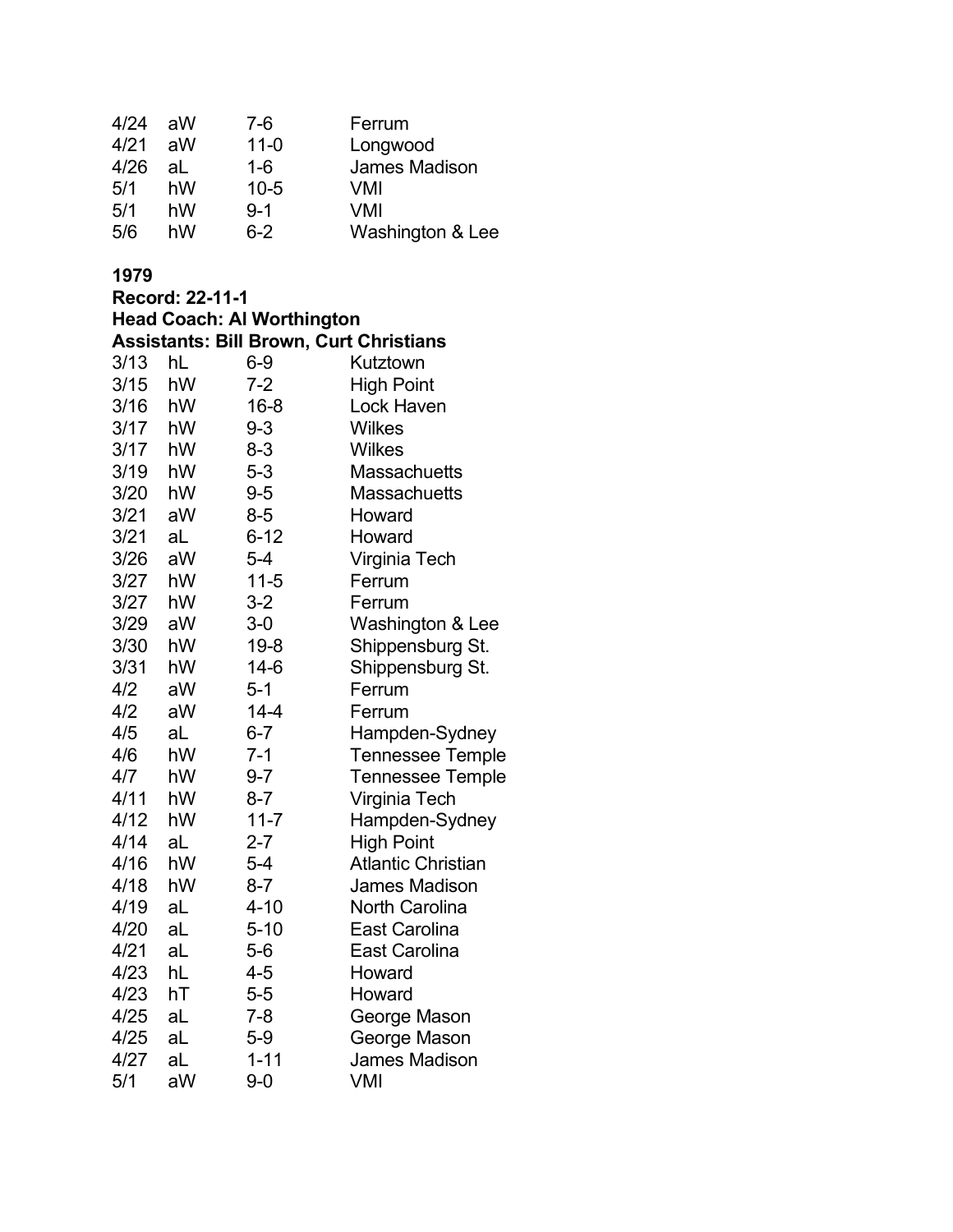| <b>Record: 33-10</b> |    |                                            |                         |
|----------------------|----|--------------------------------------------|-------------------------|
|                      |    | <b>Head Coach: Al Worthington</b>          |                         |
|                      |    | <b>Assistants: Jeff Mincey, Bill Brown</b> |                         |
| 3/10                 | nW | 9-6                                        | Rochester               |
| 3/11                 | nW | $6 - 1$                                    | Indiana St.             |
| 3/12                 | nW | $6 - 2$                                    | Kutztown                |
| 3/13                 | nW | $10 - 0$                                   | Haverford               |
| 3/13                 | nW | $4 - 2$                                    | Wisconsin               |
| 3/14                 | nL | $1 - 4$                                    | <b>Belmont</b>          |
| 3/14                 | nL | $2 - 8$                                    | Carson-Newman           |
| 3/18                 | hW | $6 - 1$                                    | <b>High Point</b>       |
| 3/20                 | hW | $7 - 1$                                    | Baptist Bible, Pa.      |
| 3/22                 | hW | $2 - 0$                                    | Bloomsburg St.          |
| 3/22                 | hW | $10 - 9$                                   | Bloomsburg St.          |
| 3/29                 | hW | $6-0$                                      | <b>Slippery Rock</b>    |
| 3/29                 | hL | $2-6$                                      | <b>Slippery Rock</b>    |
| 4/1                  | hW | $6 - 3$                                    | Rhode Island            |
| 4/1                  | hW | $8 - 7$                                    | Rhode Island            |
| 4/2                  | hW | $9 - 2$                                    | Frostburg St.           |
| 4/2                  | hW | $12 - 3$                                   | Frostburg St.           |
| 4/3                  | hL | $2 - 3$                                    | California, Pa.         |
| 4/5                  | hW | $6 - 3$                                    | Onondaga                |
| 4/5                  | hW | 4-1                                        | Onondaga                |
| 4/7                  | hW | $6 - 1$                                    | Towson                  |
| 4/9                  | aW | $8 - 1$                                    | Ferrum                  |
| 4/9                  | aW | $3 - 1$                                    | Ferrum                  |
| 4/10                 | hL | $3-6$                                      | Virginia Tech           |
| 4/11                 | hW | $6 - 4$                                    | Carson-Newman           |
| 4/12                 | hL | $2 - 10$                                   | Carson-Newman           |
| 4/16                 | hW | 3-0                                        | VCU                     |
| 4/16                 | hL | 4-12                                       | VCU                     |
| 4/18                 | aL | 4-7                                        | George Mason            |
| 4/18                 | aW | $11 - 7$                                   | George Mason            |
| 4/21                 | aW | $13 - 5$                                   | <b>James Madison</b>    |
| 4/22                 | hW | 7-6                                        | Hampden-Sydney          |
| 4/23                 | hW | $11 - 10$                                  | Ferrum                  |
| 4/23                 | hL | 4-8                                        | Ferrum                  |
| 4/23                 | aW | $8-6$                                      | <b>Baltimore</b>        |
| 4/29                 | hW | $6-5$                                      | George Mason            |
| 4/29                 | hW | 4-3                                        | George Mason            |
| 4/30                 | aL | $1 - 6$                                    | Virginia Tech           |
| 5/5                  | hW | $10 - 4$                                   | James Madison           |
| 5/5                  | hW | $7 - 5$                                    | <b>James Madison</b>    |
| 5/9                  | aW | 5-1                                        | <b>Tennessee Temple</b> |
| 5/10                 | aW | 9-1                                        | Tennessee Temple        |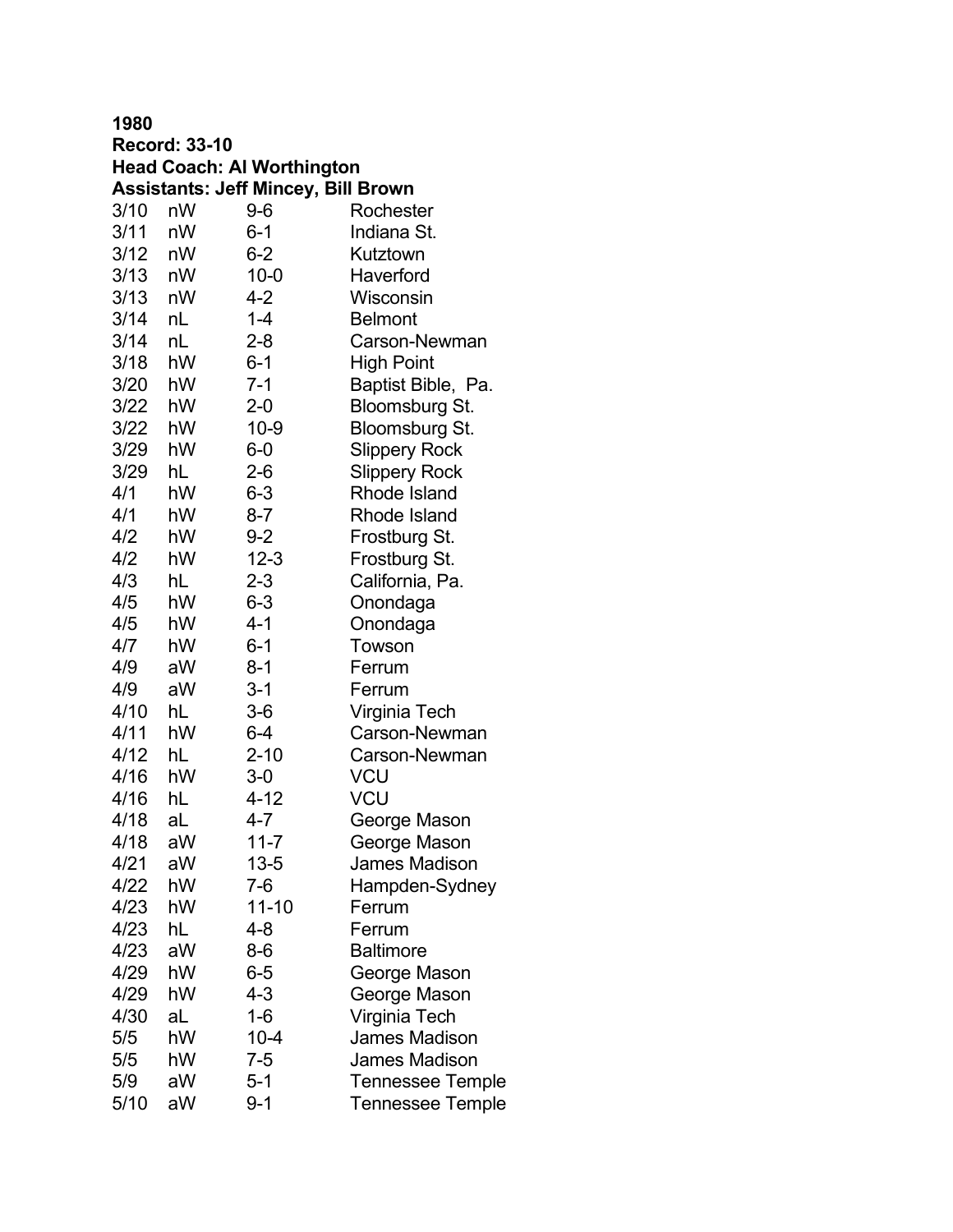| 1981 |                      |                                           |                         |
|------|----------------------|-------------------------------------------|-------------------------|
|      | <b>Record: 39-13</b> |                                           |                         |
|      |                      | <b>Head Coach: Al Worthington</b>         |                         |
|      |                      | <b>Assistants: Jeff Mincey, Mike Goad</b> |                         |
| 3/2  | aL                   | $6 - 11$                                  | Florida                 |
| 3/4  | nW                   | 6-5                                       | <b>Ohio Northern</b>    |
| 3/5  | aL                   | $5-6$                                     | Jacksonville            |
| 3/6  | aW                   | 18-14                                     | Jacksonville            |
| 3/7  | aL                   | 3-4                                       | <b>Florida Southern</b> |
| 3/11 | hW                   | $11 - 3$                                  | <b>Robert Morris</b>    |
| 3/12 | hW                   | $20 - 4$                                  | <b>Robert Morris</b>    |
| 3/17 | hW                   | $13 - 0$                                  | Queens                  |
| 3/17 | hW                   | 7-4                                       | Queens                  |
| 3/18 | hW                   | $10 - 7$                                  | Queens                  |
| 3/20 | hW                   | 7-1                                       | Queens                  |
| 3/21 | hW                   | $11 - 4$                                  | Queens                  |
| 3/24 | aL                   | $1 - 4$                                   | George Washington       |
| 3/24 | aW                   | 3-0                                       | George Washington       |
| 3/27 | hW                   | $2 - 1$                                   | Shippensburg St.        |
| 3/28 | hW                   | $9 - 5$                                   | Shippensburg St.        |
| 3/28 | hL                   | $5-6$                                     | Shippensburg St.        |
| 3/31 | hW                   | $6-5$                                     | Colgate                 |
| 4/1  | hW                   | $12 - 2$                                  | Colgate                 |
| 4/2  | hL                   | $3 - 17$                                  | George Mason            |
| 4/3  | hW                   | $22 - 3$                                  | Colgate                 |
| 4/4  | hL                   | 4-6                                       | <b>VCU</b>              |
| 4/4  | hW                   | $5 - 4$                                   | <b>VCU</b>              |
| 4/6  | aW                   | $3-0$                                     | Virginia Tech           |
| 4/8  | aL                   | $2 - 3$                                   | <b>North Carolina</b>   |
| 4/11 | aW                   | $16 - 4$                                  | Howard                  |
| 4/11 | aW                   | $10-1$                                    | Howard                  |
| 4/15 | aW                   | 14-0                                      | Longwood                |
| 4/18 | hW                   | 19-13                                     | Howard                  |
| 4/18 | hW                   | $5 - 1$                                   | William & Mary          |
| 4/21 | aW                   | $10 - 7$                                  | <b>High Point</b>       |
| 4/22 | hW                   | 9-4                                       | <b>High Point</b>       |
| 4/23 | hW                   | 19-13                                     | Longwood                |
| 4/24 | aW                   | 14-5                                      | Hampden-Sydney          |
| 4/25 | aL                   | $3 - 8$                                   | George Mason            |
| 4/25 | aW                   | $8 - 7$                                   | George Mason            |
| 4/29 | aW                   | $9-6$                                     | Virginia                |
| 5/5  | hW                   | $10 - 4$                                  | Virginia                |
| 5/7  | hW                   | $6 - 3$                                   | Virginia Tech           |
| 5/11 | hL                   | $2-9$                                     | James Madison           |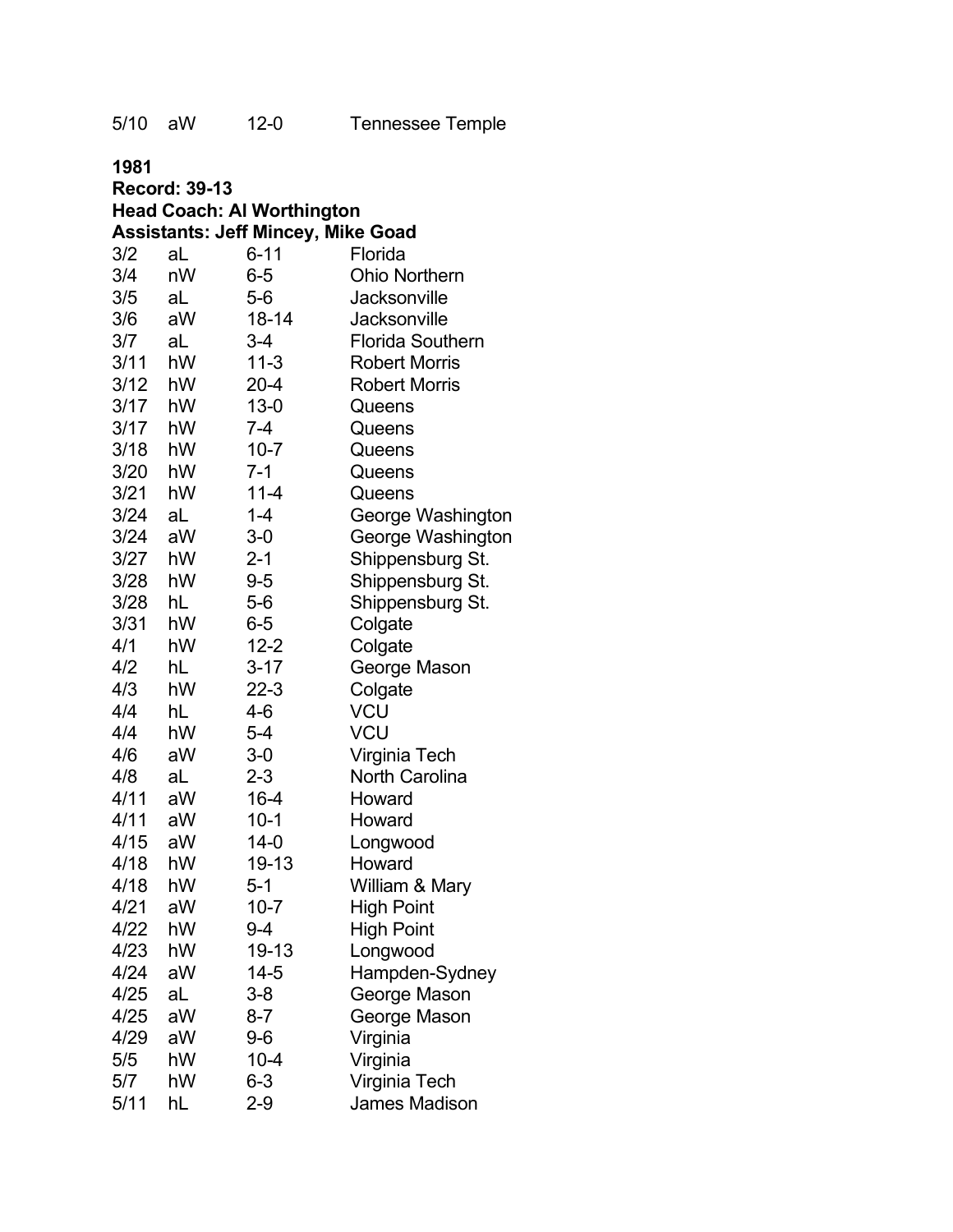#### **NAIA District 19 Playoffs Norfolk, Va.**

|           | IVIIVIR, VA. |      |             |
|-----------|--------------|------|-------------|
| $5/14$ nW |              | 19-9 | Bowie St.   |
| $5/14$ aW |              | 8-0  | Norfolk St. |
| 5/15      | nW           | 18-1 | Bowie St.   |

# **NAIA Area 8 Playoffs**

| Pittsburgh, Pa. |  |  |
|-----------------|--|--|
|                 |  |  |

| $5/22$ nW |    | 6-5       | Castleton St.     |
|-----------|----|-----------|-------------------|
| 5/22      | nl | $3-5$     | <b>Bloomfield</b> |
| $5/23$ nW |    | $10 - 4$  | Penn St.-Behrend  |
| 5/23      | nW | $12 - 11$ | <b>Bloomfield</b> |
| 5/23      | nW | 16-4      | <b>Bloomfield</b> |

# **NAIA National Tournament**

### **Lubbock, Texas**

| 6/2        | nW | 8-5      | <b>Lubbock Christian</b> |
|------------|----|----------|--------------------------|
| $6/3-4$ nW |    | $5-4$    | Azusa Pacific            |
| 6/5        | nl | $1 - 4$  | Winthrop                 |
| 6/6        | nl | $1 - 11$ | Azusa Pacific            |

### **1982**

### **Records: 28-20 Head Coach: Al Worthington Assistants: Jeff Mincey, Mike Goad**<br>3/1 aL 0-6 Jacksony 3/1 aL 0-6 Jacksonville 3/1 aL 10-13 Jacksonville 3/3 aL 5-19 Jacksonville

| כ וכ | aг | ວ- ເອ    | Jacksonville              |
|------|----|----------|---------------------------|
| 3/4  | aL | $0 - 7$  | Stetson                   |
| 3/12 | hW | $12 - 4$ | <b>Point Park</b>         |
| 3/12 | hW | $10 - 2$ | <b>Point Park</b>         |
| 3/13 | hW | $6-5$    | <b>Point Park</b>         |
| 3/18 | aW | $3 - 2$  | East Tennessee St.        |
| 3/18 | aL | $1 - 3$  | East Tennessee St.        |
| 3/19 | hW | $14 - 0$ | <b>Farleigh Dickinson</b> |
| 3/22 | hW | $17 - 2$ | Queens                    |
| 3/23 | aW | $7 - 3$  | <b>VCU</b>                |
| 3/24 | hW | $6 - 1$  | Queens                    |
| 3/25 | hW | $11 - 6$ | <b>Southern Maine</b>     |
| 3/26 | hL | $1 - 3$  | Shippensburg St.          |
| 3/26 | hW | $3 - 1$  | Shippensburg St.          |
| 3/27 | hL | $1 - 3$  | Shippensburg St.          |
| 3/29 | aW | $11 - 1$ | George Washington         |
| 3/31 | aL | $3-6$    | <b>James Madison</b>      |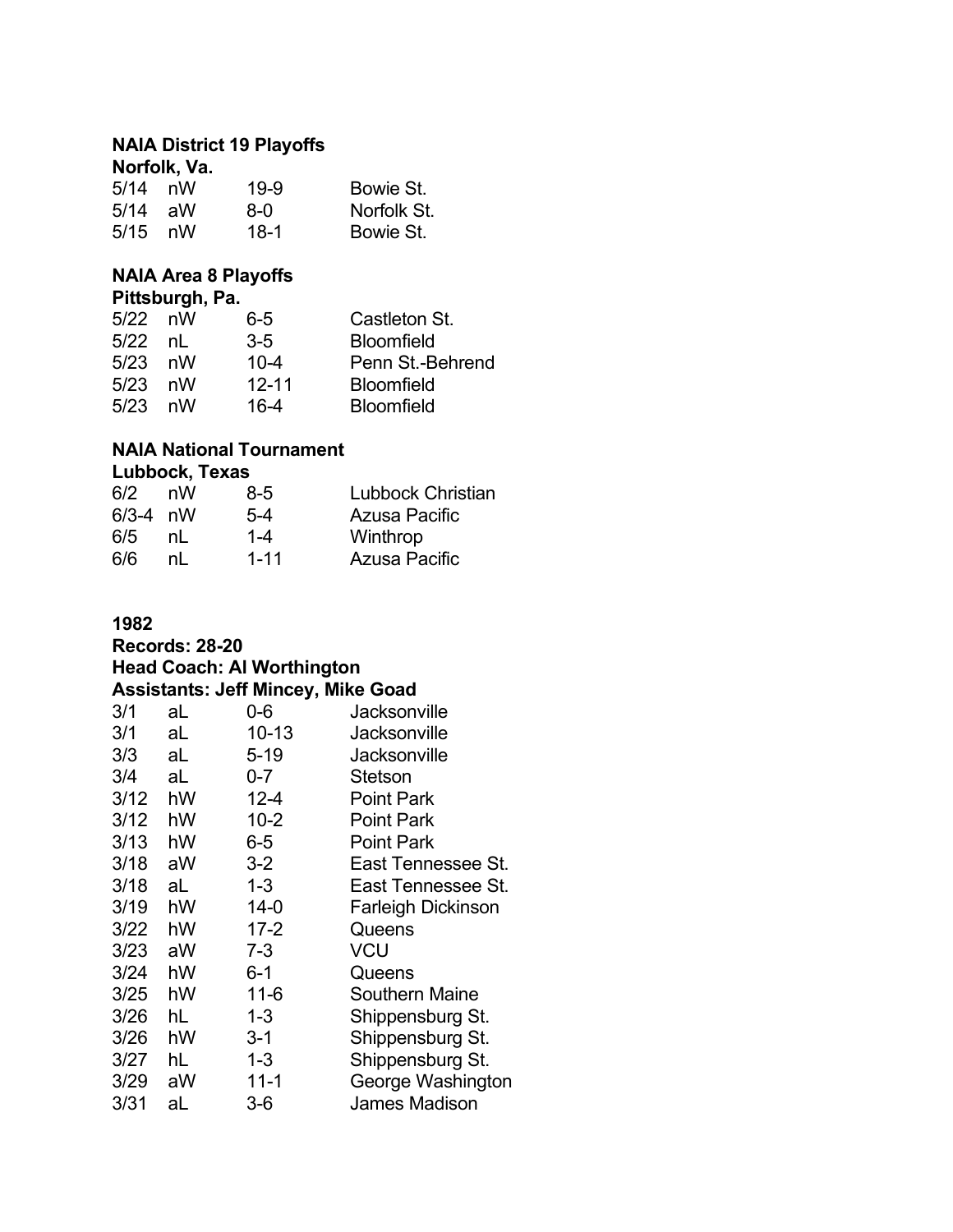| 4/1  | hW | $19 - 0$  | Castleton St.       |
|------|----|-----------|---------------------|
| 4/2  | hW | $9 - 7$   | Colgate             |
| 4/6  | aL | $10 - 11$ | Wingate             |
| 4/7  | aL | $0 - 2$   | <b>Old Dominion</b> |
| 4/7  | aL | $5 - 11$  | <b>Old Dominion</b> |
| 4/10 | aL | $2 - 4$   | William & Mary      |
| 4/13 | aL | $5 - 26$  | Virginia            |
| 4/16 | hW | $10 - 2$  | VCU                 |
| 4/17 | hW | $10 - 9$  | VCU                 |
| 4/19 | hW | $6 - 4$   | George Washington   |
| 4/20 | aW | 12-5      | George Mason        |
| 4/25 | aL | 7-8       | Howard              |
| 4/25 | aL | $3 - 7$   | Howard              |
| 5/1  | hW | 4-1       | Howard              |
| 5/1  | hW | $10 - 9$  | Howard              |
| 5/4  | hW | $12 - 10$ | Virginia            |
| 5/6  | hL | $6 - 11$  | Virginia Tech       |
| 5/7  | aL | 7-17      | Virginia Tech       |
| 5/11 | hW | 4-1       | East Tennessee St.  |
| 5/11 | hL | 2-8       | East Tennessee St.  |

### **NAIA District 19 Playoffs**

#### **Lynchburg, Va.**

| $5/14$ hW | $6 - 2$  | <b>Spring Garden</b> |
|-----------|----------|----------------------|
| $5/14$ hW | $10 - 7$ | Norfolk St.          |
| $5/15$ hW | $10 - 3$ | Norfolk St.          |

### **NAIA Area 8 Playoffs**

| Lynchburg, Va. |    |         |                       |  |
|----------------|----|---------|-----------------------|--|
| $5/20$ hW      |    | 6-0     | St. Thomas Aquinas    |  |
| 5/20           | hW | 10-6    | <b>Southern Maine</b> |  |
| 5/21           | hW | $9 - 5$ | Geneva                |  |

# **NAIA National Tournament**

### **Lubbock, Texas**

| $5/31$ nW |    | $7 - 5$ | St. Xavier          |
|-----------|----|---------|---------------------|
| 6/2       | nL | $3-5$   | <b>Grand Canyon</b> |
| 6/2       | nl | $2-9$   | Azusa Pacific       |

### **1983**

**Record: 40-17 Head Coach: Al Worthington Assistants: Jeff Mincey, Mike Goad**

| 3/3 | . aW | $5-2$    | <b>Rio Grande</b>      |
|-----|------|----------|------------------------|
| 3/3 | aW   | $11 - 5$ | <b>Central Florida</b> |
| 3/4 | aW   | 7-1      | Alma                   |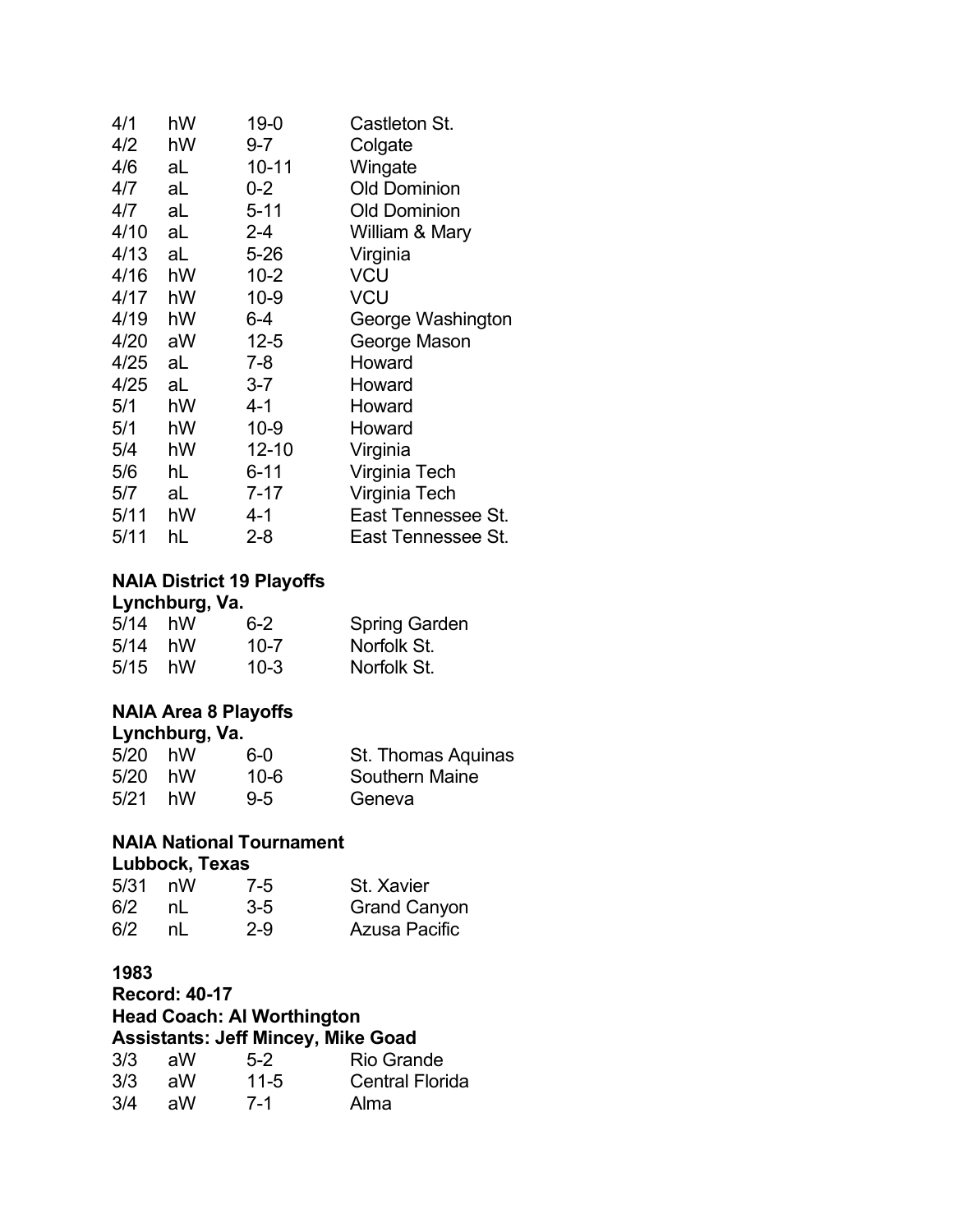| 3/5  | aW | $13 - 2$  | Alma                    |
|------|----|-----------|-------------------------|
| 3/5  | aW | $8 - 7$   | Walsh                   |
| 3/14 | hW | 14-6      | W. New England          |
| 3/15 | aL | $9 - 10$  | Wingate                 |
| 3/15 | aL | $6 - 11$  | Wingate                 |
| 3/16 | hL | $1 - 5$   | East Tennessee St.      |
| 3/16 | hL | $2 - 9$   | East Tennessee St.      |
| 3/22 | hW | $17-0$    | Queens                  |
| 3/22 | hW | $13 - 12$ | Queens                  |
| 3/23 | hW | $12 - 0$  | Queens                  |
| 3/24 | hW | $16-1$    | Queens                  |
| 3/25 | hW | $4-0$     | Shippensburg St.        |
| 3/26 | hL | $3-5$     | Shippensburg St.        |
| 3/26 | hL | 4-8       | Shippensburg St.        |
| 3/28 | hW | $19 - 3$  | Allentown               |
| 3/29 | aL | $5-6$     | <b>Old Dominion</b>     |
| 3/29 | aL | $1 - 10$  | <b>Old Dominion</b>     |
| 3/30 | aW | $19 - 8$  | Norfolk St.             |
| 3/30 | aW | $13 - 3$  | Norfolk St.             |
| 4/1  | hW | $12 - 2$  | <b>Point Park</b>       |
| 4/1  | hW | 4-3       | <b>Point Park</b>       |
| 4/4  | hW | $5 - 2$   | Wingate                 |
| 4/4  | hW | $12 - 11$ | Wingate                 |
| 4/5  | hW | $3 - 2$   | <b>Brown</b>            |
| 4/6  | hW | $7 - 3$   | Juniata                 |
| 4/13 | aW | 6-4       | Campbell                |
| 4/13 | aL | $4 - 8$   | Campbell                |
| 4/16 | hL | $2-9$     | <b>Old Dominion</b>     |
| 4/16 | hL | $3 - 7$   | <b>Old Dominion</b>     |
| 4/18 | hW | $7 - 4$   | George Washington       |
| 4/22 | aW | 9-2       | Towson                  |
| 4/23 | aW | 7-2       | Howard                  |
| 4/23 | aW | $12-9$    | Howard                  |
| 4/26 | hL | $2 - 4$   | N.C. Wesleyan           |
| 4/27 | hL | 11-12     | William & Mary          |
| 4/29 | hW | $9 - 1$   | Norfolk St.             |
| 4/29 | hW | $10 - 6$  | Norfolk St.             |
| 4/30 | hW | $10 - 4$  | Howard                  |
| 4/30 | hW | 8-4       | Howard                  |
| 5/2  | hW | $8-0$     | <b>Bristol</b>          |
| 5/2  | hW | $11 - 2$  | <b>Bristol</b>          |
| 5/5  | hW | $5 - 3$   | Virginia Tech           |
| 5/6  | aL | $2 - 4$   | Virginia Tech           |
| 5/7  | aW | $10 - 0$  | <b>Tennessee Temple</b> |
| 5/7  | aL | $5-6$     | <b>Tennessee Temple</b> |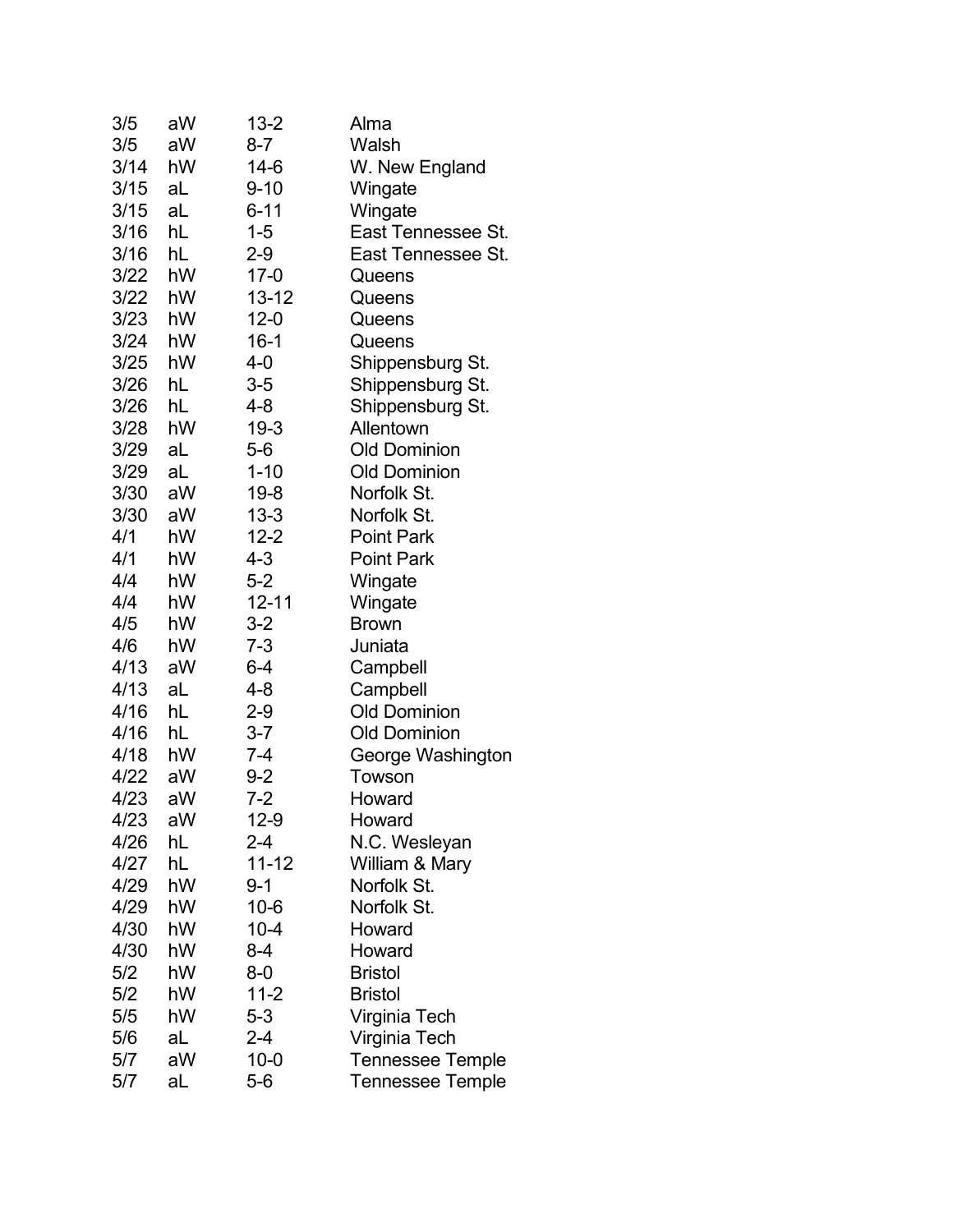# **NAIA District 29 Playoffs**

| Lynchburg, Va. |  |          |             |  |  |
|----------------|--|----------|-------------|--|--|
| $5/12$ hW      |  | $19 - 5$ | Norfolk St. |  |  |
| $5/12$ hW      |  | $10-1$   | Norfolk St. |  |  |

# **NAIA Area 8 Playoffs**

| Lynchburg, Va. |    |          |                       |  |
|----------------|----|----------|-----------------------|--|
| 5/19           | hW | $9 - 7$  | Wilmington            |  |
| 5/19           | hW | $15 - 4$ | <b>Southern Maine</b> |  |
| 5/20           | hW | $5-3$    | <b>Point Park</b>     |  |

### **NAIA National Tournament Lubbock, Texas**

| $5/30$ nL |    | $2 - 5$ | <b>Coastal Carolina</b>     |
|-----------|----|---------|-----------------------------|
| $5/31$ nW |    | $5-3$   | Southwestern Baptist, Texas |
| 6/1       | nW | $4 - 3$ | <b>Southern Arkansas</b>    |
| 6/2       | nl | 17-21   | Union, Tenn.                |

### **1984**

**Record: 23-19**

| <b>Head Coach: Al Worthington</b>         |  |  |
|-------------------------------------------|--|--|
| <b>Assistants: Jeff Mincey, Mike Goad</b> |  |  |

| 2/24 | aL | $5 - 12$ | Georgia Tech      |
|------|----|----------|-------------------|
| 2/25 | aW | $4 - 3$  | Georgia Tech      |
| 3/2  | hW | $6 - 3$  | Juniata           |
| 3/3  | hW | $17 - 2$ | Juniata           |
| 3/7  | aL | 3-4      | Virginia          |
| 3/9  | aL | $0-5$    | Hawaii Hilo       |
| 3/10 | aL | $0 - 1$  | Hawaii Hilo       |
| 3/10 | aL | $1 - 5$  | Hawaii Hilo       |
| 3/12 | aL | $2 - 6$  | Hawaii Hilo       |
| 3/14 | aL | $4 - 10$ | Hawaii Pacific    |
| 3/14 | aW | $2 - 1$  | Hawaii Pacific    |
| 3/15 | aW | $9-6$    | Hawaii Pacific    |
| 3/16 | aW | $7 - 3$  | Hawaii Pacific    |
| 3/17 | nL | 3-6      | Nebraska          |
| 3/22 | hW | $11 - 5$ | George Washington |
| 3/23 | hL | $2 - 3$  | Shippensburg St.  |
| 3/24 | hW | 9-8      | Shippensburg St.  |
| 3/24 | hW | $11 - 3$ | Shippensburg St.  |
| 3/27 | hW | 14-0     | Lock Haven        |
| 3/30 | aW | 7-3      | Virginia Tech     |
| 3/31 | aL | $1 - 3$  | Norfolk St.       |
| 4/31 | aL | 4-5      | Norfolk St.       |
| 4/2  | hW | 6-2      | VCU               |
| 4/2  | hW | $8 - 2$  | VCU               |
|      |    |          |                   |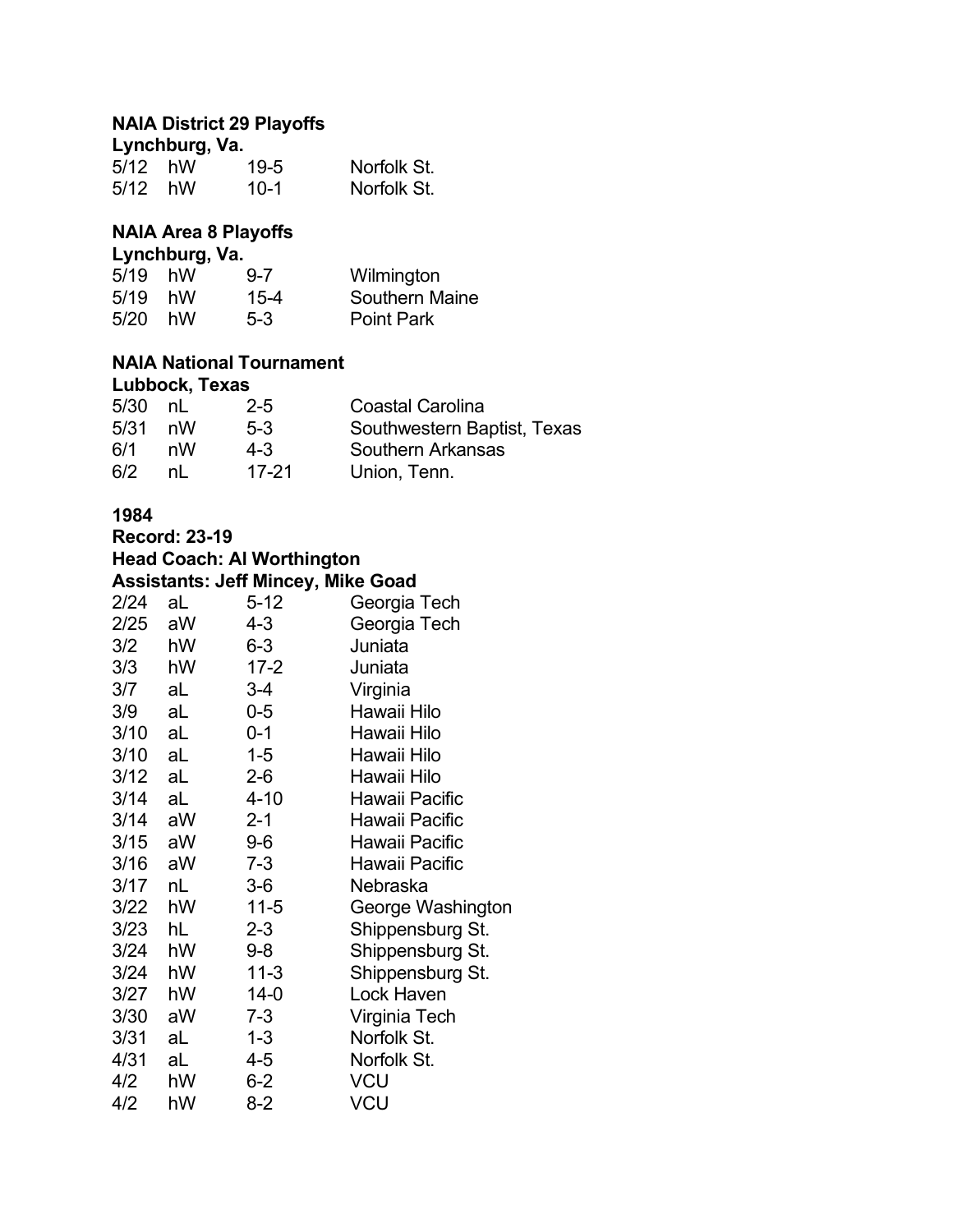| 4/3  | hL | $6 - 8$  | Norfolk St.             |
|------|----|----------|-------------------------|
| 4/3  | hL | $6-7$    | Norfolk St.             |
| 4/5  | aW | 9-4      | <b>Wake Forest</b>      |
| 4/6  | hW | 9-4      | Middlebury              |
| 4/7  | aL | 4-5      | North Carolina Wesleyan |
| 4/7  | aL | $9 - 13$ | North Carolina Wesleyan |
| 4/12 | aL | 2-7      | <b>North Carolina</b>   |
| 4/13 | hW | $12 - 1$ | <b>Bristol</b>          |
| 4/13 | hW | 5-4      | <b>Bristol</b>          |
| 4/14 | hW | $9-5$    | <b>Bristol</b>          |
| 4/17 | aW | $10 - 1$ | Howard                  |
| 4/17 | aW | $14-9$   | Howard                  |
| 4/20 | hW | $5 - 3$  | George Mason            |
| 4/24 | aL | $0 - 7$  | <b>Old Dominion</b>     |
| 4/24 | aL | $0-5$    | <b>Old Dominion</b>     |
| 4/28 | hW | 8-4      | Howard                  |
| 4/28 | hW | $15 - 5$ | Howard                  |
| 4/30 | hL | $3 - 16$ | Virginia Tech           |
|      |    |          |                         |

| 1985 |                      |                                           |                              |
|------|----------------------|-------------------------------------------|------------------------------|
|      | <b>Record: 25-17</b> |                                           |                              |
|      |                      | <b>Head Coach: Al Worthington</b>         |                              |
|      |                      | <b>Assistants: Jeff Mincey, Mike Goad</b> |                              |
| 3/6  | aW                   | $13 - 8$                                  | George Washington            |
| 3/7  | hW                   | $21 - 10$                                 | George Washington            |
| 3/11 | aW                   | $9-0$                                     | James Madison                |
| 3/11 | aL                   | $1 - 9$                                   | <b>Florida International</b> |
| 3/12 | aW                   | $22 - 15$                                 | Georgetown                   |
| 3/13 | aL                   | $9 - 12$                                  | <b>James Madison</b>         |
| 3/14 | aL                   | $0 - 4$                                   | <b>Florida International</b> |
| 3/15 | aW                   | $18 - 10$                                 | Georgetown                   |
| 3/16 | aW                   | 19-12                                     | <b>James Madison</b>         |
| 3/19 | hW                   | $28-3$                                    | Radford                      |
| 3/19 | hW                   | $21 - 0$                                  | Radford                      |
| 3/20 | hW                   | $13 - 7$                                  | Queens                       |
| 3/21 | hW                   | 6-3                                       | Queens                       |
| 3/23 | hL                   | $3-4$                                     | Shippensburg                 |
| 3/25 | hL                   | $7 - 10$                                  | Richmond                     |
| 3/26 | aW                   | 8-5                                       | Norfolk St.                  |
| 3/26 | aW                   | $11 - 6$                                  | Norfolk St.                  |
| 3/28 | hW                   | $12 - 7$                                  | Norfolk St.                  |
| 3/28 | hW                   | $17 - 5$                                  | Norfolk St.                  |
| 4/1  | aW                   | 16-14                                     | Virginia                     |
| 4/2  | hW                   | $14 - 5$                                  | George Mason                 |
| 4/3  | hW                   | $12 - 6$                                  | Middlebury                   |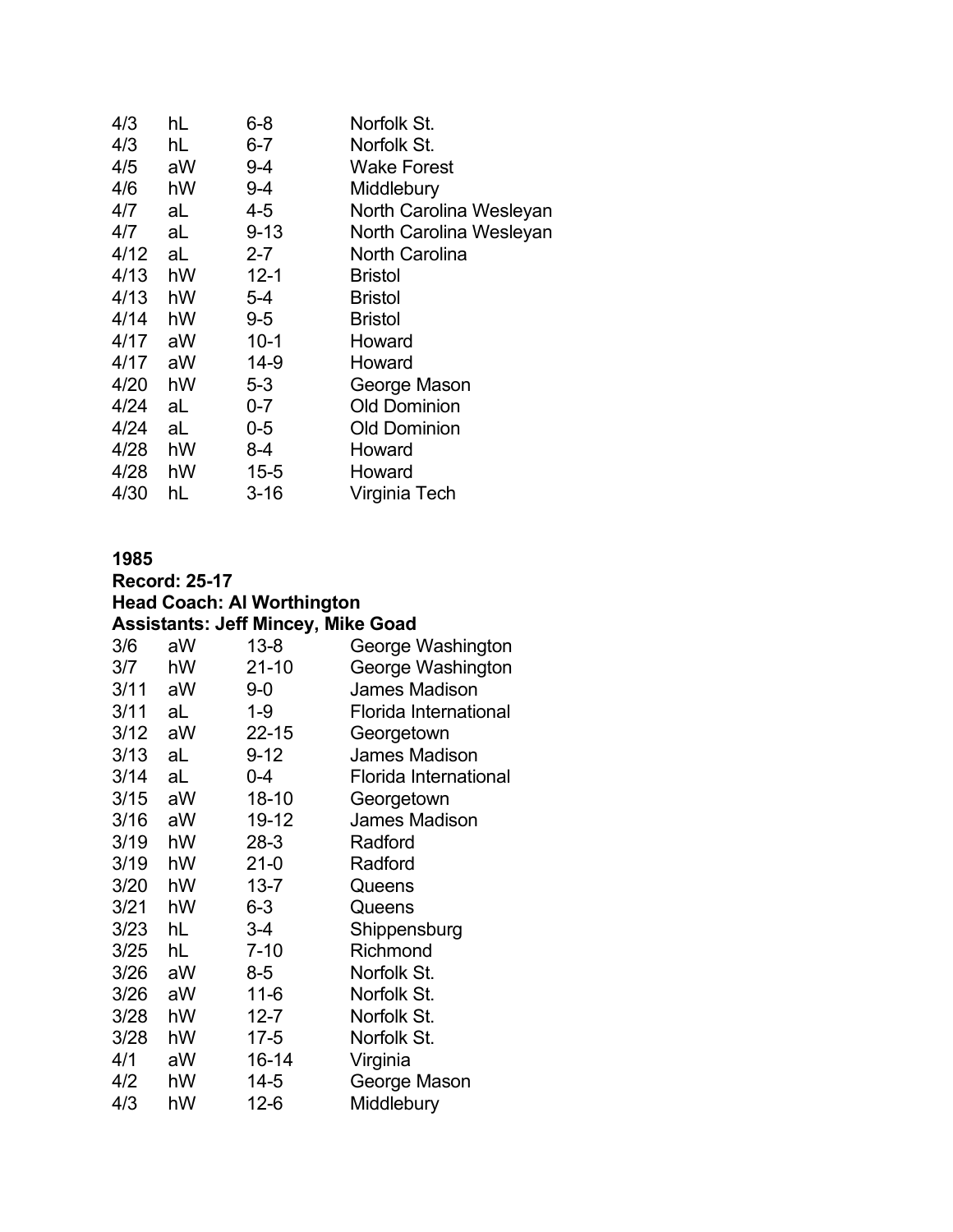| 4/3  | hW | $11 - 3$ | Point Park              |
|------|----|----------|-------------------------|
| 4/5  | aW | $12 - 5$ | Richmond                |
| 4/6  | hL | 4-5      | Campbell                |
| 4/9  | aL | 1-9      | <b>Wake Forest</b>      |
| 4/16 | hW | $11 - 0$ | Radford                 |
| 4/17 | hW | $3 - 2$  | Appalachian St.         |
| 4/17 | hL | $2 - 7$  | Appalachian St.         |
| 4/18 | aL | $2 - 5$  | George Mason            |
| 4/19 | hL | $6 - 12$ | North Carolina Wesleyan |
| 4/20 | hW | 8-3      | North Carolina Wesleyan |
| 4/22 | aL | $6-7$    | Campbell                |
| 4/23 | aW | 8-6      | <b>UNC Charlotte</b>    |
| 4/25 | hL | 4-5      | <b>Old Dominion</b>     |
| 4/25 | hL | 6-8      | <b>Old Dominion</b>     |
| 4/26 | aL | $5-7$    | Towson                  |
| 4/27 | aW | $10 - 5$ | Maryland                |
| 4/29 | hL | $3-5$    | Virginia                |
| 4/30 | aW | $7 - 2$  | Virginia Tech           |
| 5/2  | hL | 10-12    | Virginia Tech           |
| 5/4  | hW | $18 - 3$ | Maryland                |

| <b>Record: 26-14</b>              |  |  |
|-----------------------------------|--|--|
| <b>Head Coach: Al Worthington</b> |  |  |
| <b>Assistant: Jeff Mincey</b>     |  |  |

| 3/4  | hW | $3 - 2$  | George Mason           |
|------|----|----------|------------------------|
| 3/5  | hL | $6 - 11$ | George Washington      |
| 3/11 | nL | 2-4      | Penn                   |
| 3/11 | aL | 4-5      | <b>Central Florida</b> |
| 3/12 | aL | $5 - 10$ | <b>Central Florida</b> |
| 3/13 | nL | 3-8      | <b>West Chester</b>    |
| 3/18 | aW | $13-9$   | Richmond               |
| 3/20 | hW | $10 - 1$ | <b>Slippery Rock</b>   |
| 3/21 | aL | $3 - 17$ | <b>James Madison</b>   |
| 3/24 | aW | 9-5      | Virginia               |
| 3/25 | hW | $11 - 9$ | Norfolk St.            |
| 3/26 | hW | 16-13    | Norfolk St.            |
| 3/27 | aL | $7 - 16$ | American               |
| 3/28 | aL | 4-7      | Campbell               |
| 3/31 | aW | 7-3      | Norfolk St.            |
| 3/31 | aW | $14 - 3$ | Norfolk St.            |
| 4/1  | hW | 24-2     | Oneonta St.            |
| 4/2  | hL | $4 - 10$ | Towson                 |
| 4/3  | aL | $2 - 8$  | <b>Wake Forest</b>     |
| 4/4  | hW | $17-1$   | Middlebury             |
| 4/5  | hW | 8-0      | <b>UNC Charlotte</b>   |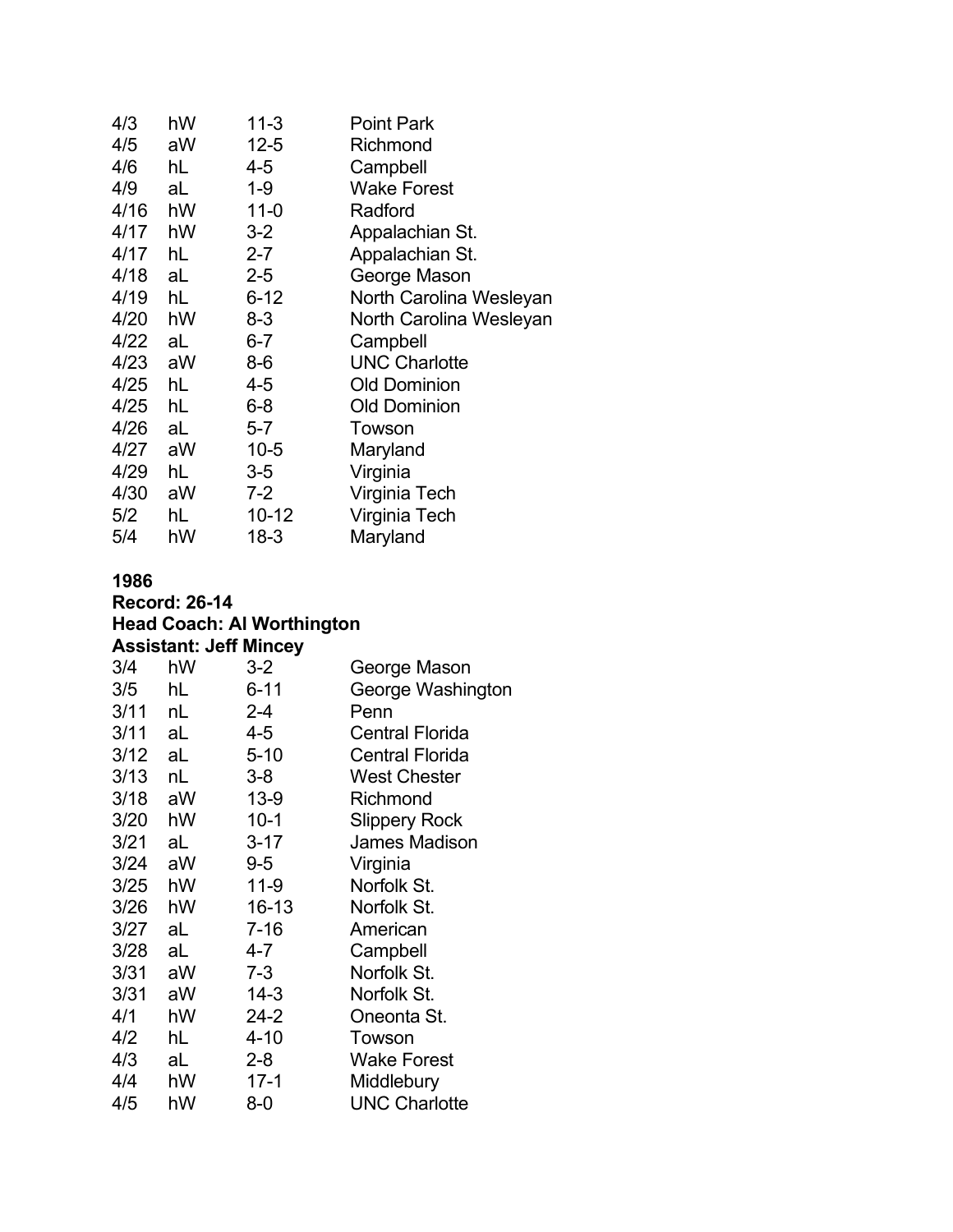| 4/7        | hW | $10 - 8$  | Longwood             |
|------------|----|-----------|----------------------|
| 4/9        | hW | $10 - 4$  | William & Mary       |
| 4/10       | aW | $10 - 8$  | William & Mary       |
| 4/11       | hL | 4-7       | <b>Wake Forest</b>   |
| 4/14       | aW | $10 - 1$  | Longwood             |
| 4/15       | aW | $20 - 6$  | <b>UNC Asheville</b> |
| 4/16       | aW | $6 - 4$   | Appalachian St.      |
| 4/16       | aW | $8 - 5$   | Appalachian St.      |
| 4/18       | aW | $8 - 7$   | Lynchburg            |
| 4/19       | hW | $13 - 2$  | Richmond             |
| 4/23       | hW | $15 - 0$  | <b>Bluefield St.</b> |
| 4/24       | aL | 5-8       | George Washington    |
| 4/26       | hW | 9-0       | Maryland             |
| 4/28       | aL | $15 - 16$ | Virginia Tech        |
| 4/29       | hW | $3-2$     | Virginia             |
| 4/30       | hW | $11 - 6$  | James Madison        |
| 5/1        | aL | $3 - 7$   | George Mason         |
| 5/2        | hW | $16-0$    | Virginia Tech        |
| 5/3hW 19-3 |    | Maryland  |                      |

### **Bobby Richardson**

Four seasons Years: 1987-89 Record: 78-106-1

| <b>Record: 12-26</b> |    |                                             |                           |
|----------------------|----|---------------------------------------------|---------------------------|
|                      |    | <b>Head Coach: Bobby Richardson</b>         |                           |
|                      |    | <b>Assistant: Jeff Mincey, Dave Pastors</b> |                           |
| 3/2                  | hW | $5 - 3$                                     | Virginia                  |
| 3/5                  | aL | $2 - 4$                                     | <b>Jacksonville</b>       |
| 3/6                  | aL | $0 - 4$                                     | Florida International     |
| 3/7                  | nL | $3-5$                                       | Army                      |
| 3/9                  | nL | 4-7                                         | <b>West Chester</b>       |
| 3/10                 | nW | $7-6$                                       | Maine                     |
| 3/10                 | aL | $1 - 2$                                     | Florida International     |
| 3/11                 | nW | $5-2$                                       | Army                      |
| 3/12                 | nW | $5 - 4$                                     | <b>West Chester</b>       |
| 3/14                 | nW | $6 - 1$                                     | St. Francis, N.Y.         |
| 3/17                 | aL | $1 - 14$                                    | <b>N.C. St.</b>           |
| 3/18                 | aL | $0 - 7$                                     | George Mason              |
| 3/20                 | hW | $8 - 4$                                     | Westfield St.             |
| 3/21                 | hW | 4-3                                         | <b>Slippery Rock</b>      |
| 3/21                 | hL | $7 - 24$                                    | <b>Slippery Rock</b>      |
| 3/23                 | hL | $6-9$                                       | <b>Atlantic Christian</b> |
| 3/24                 | aL | $11 - 13$                                   | William & Mary            |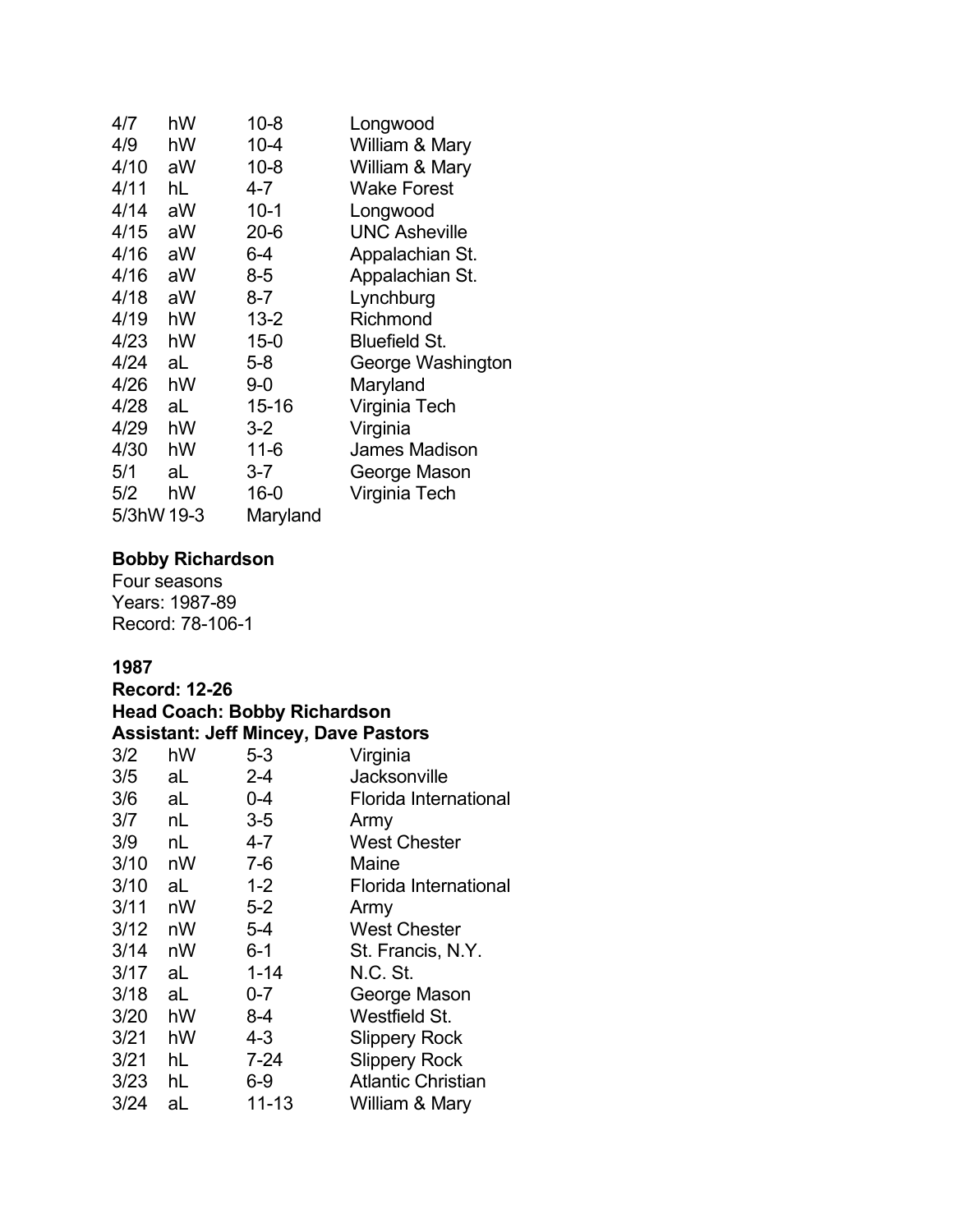| 3/28 | hL | $1 - 2$  | Kent St.             |
|------|----|----------|----------------------|
| 3/30 | hW | $6-0$    | William & Mary       |
| 4/1  | hL | $3-6$    | Longwood             |
| 4/2  | aL | $0 - 8$  | Maryland             |
| 4/3  | aL | $1 - 21$ | Towson               |
| 4/7  | aL | $3 - 15$ | <b>Old Dominion</b>  |
| 4/8  | aL | 0-4      | James Madison        |
| 4/9  | nW | $7 - 3$  | Lynchburg            |
| 4/10 | hW | $11 - 5$ | N.C. Wesleyan        |
| 4/11 | hL | $6 - 11$ | Norfolk St.          |
| 4/11 | hL | 3-4      | Norfolk St.          |
| 4/20 | aL | $6 - 8$  | Virginia             |
| 4/21 | aL | $3 - 12$ | Richmond             |
| 4/22 | hL | $1 - 3$  | Virginia Tech        |
| 4/23 | aL | $6 - 8$  | Virginia Tech        |
| 4/27 | aW | $8 - 7$  | <b>UNC Charlotte</b> |
| 4/28 | hL | $0-5$    | <b>Old Dominion</b>  |
| 4/29 | hL | $4 - 10$ | <b>James Madison</b> |
| 4/30 | aL | 8-11     | N.C. Wesleyan        |
| 5/2  | aW | 4-2      | Campbell             |
| 5/2  | aL | 1-9      | Campbell             |

### **Record: 18-32 Head Coach: Bobby Richardson Assistants: Al Worthington, Dave Pastors, Tim Foster** 2/27 aW 9-5 Atlantic Christian<br>2/27 aW 8-5 Atlantic Christian Atlantic Christian 3/1 hL 3-8 VCU 3/2 hL 10-11 George Mason 3/3 aL 1-12 William & Mary 3/4 aL 3-9 VCU 3/5 aL 0-4 George Washington 3/5 aL 2-8 George Washington 3/8 hW 15-3 Juniata 3/10 aL 5-7 Clemson 3/11 aL 10-11 Western Carolina 3/12 aL 2-13 Western Carolina 3/12 aL 4-7 Western Carolina 3/14 aL 2-4 Central Florida Eastern Kentucky 3/16 nL 8-12 Bradley 3/17 aL 6-10 Central Florida 3/18 aL 5-6 Eastern Kentucky 3/19 aL 2-3 Bradley 3/21 aL 0-16 North Carolina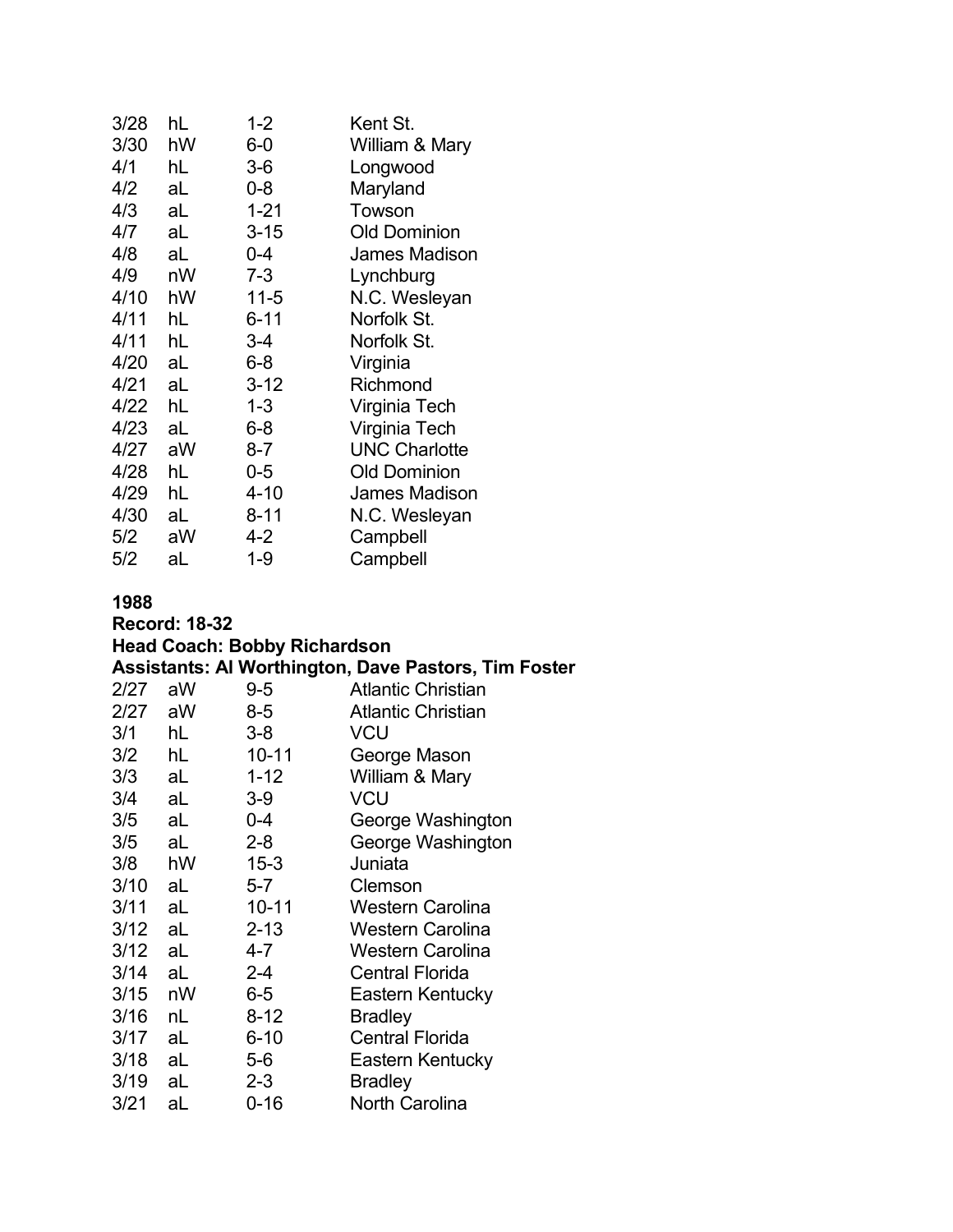| 3/22 | hW | 5-1       | William & Mary            |
|------|----|-----------|---------------------------|
| 3/23 | hW | $13 - 4$  | Ferrum                    |
| 3/24 | aL | 11-12     | Radford                   |
| 3/25 | hL | $5 - 23$  | <b>Wake Forest</b>        |
| 3/26 | hW | $18 - 5$  | Norfolk St.               |
| 3/28 | hW | $9-6$     | Longwood                  |
| 3/29 | hW | 11-10     | N.C. Wesleyan             |
| 3/30 | hW | $14 - 13$ | <b>West Chester</b>       |
| 3/31 | hL | 5-8       | <b>Atlantic Christian</b> |
| 4/1  | aL | $3-9$     | Towson                    |
| 4/2  | aW | 5-4       | <b>UMBC</b>               |
| 4/4  | aW | 8-4       | N.C. Wesleyan             |
| 4/5  | hL | $4 - 10$  | Campbell                  |
| 4/6  | aL | $3 - 7$   | <b>East Carolina</b>      |
| 4/9  | hW | $9-0$     | Radford                   |
| 4/11 | aL | $1 - 7$   | Campbell                  |
| 4/13 | hL | $1 - 4$   | <b>Old Dominion</b>       |
| 4/14 | hL | 5-8       | <b>James Madison</b>      |
| 4/15 | aW | $8 - 3$   | Richmond                  |
| 4/15 | aW | $10 - 8$  | Richmond                  |
| 4/20 | aL | $1 - 2$   | N.C. St.                  |
| 4/21 | aL | $2 - 11$  | Virginia                  |
| 4/22 | aW | $3-2$     | <b>Old Dominion</b>       |
| 4/23 | aL | 5-6       | George Mason              |
| 4/25 | aL | $2 - 26$  | Virginia Tech             |
| 4/25 | aL | $1 - 14$  | Virginia Tech             |
| 4/26 | aL | $9 - 10$  | <b>James Madison</b>      |
| 4/27 | aL | 7-9       | <b>Wake Forest</b>        |
| 4/30 | aW | 8-2       | Norfolk St.               |
| 4/30 | aW | 5-4       | Norfolk St.               |

# **1989 Record: 25-24 Head Coach: Bobby Richardson Assistants: Al Worthington, Dave Pastors, Jeff Edwards** 2/23 aL 4-5 Citadel<br>2/24 aW 10-2 Armstro Armstrong St. 2/25 nL 3-12 Augusta<br>3/2 hL 4-7 VCU 3/2 hL 4-7 VCU Georgia Tech 3/7 aW 3-0 Georgia 7-6 Furman<br>3-5 VMI  $3/10$  hL 3/11 hW 7-6 Towson 3/11 hL 9-15 Towson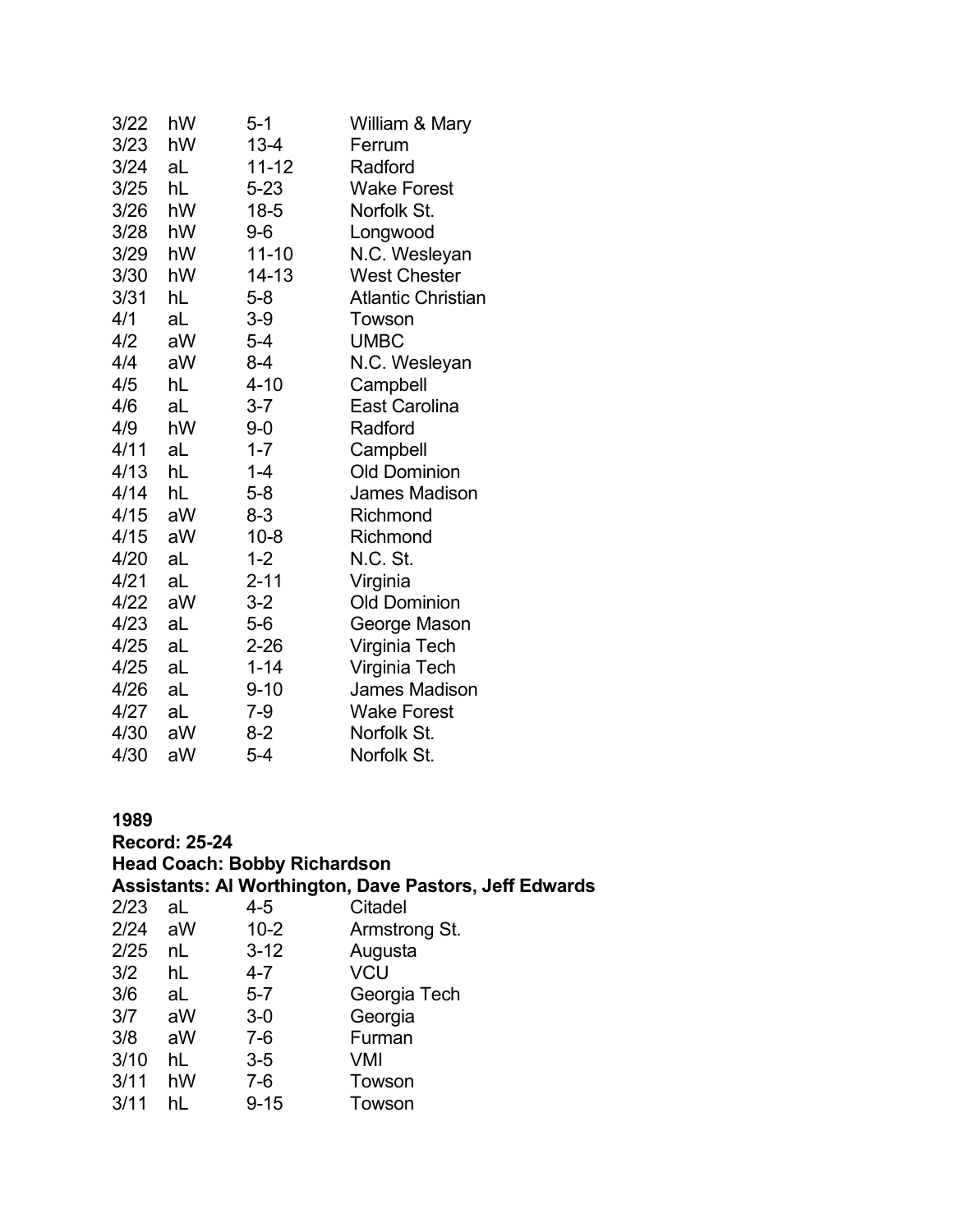| 3/13 | nL | $8 - 14$  | Missouri             |
|------|----|-----------|----------------------|
| 3/14 | nL | $3 - 18$  | Fresno St.           |
| 3/15 | nL | $7 - 10$  | Virginia Tech        |
| 3/16 | nL | 4-6       | Kansas St.           |
| 3/17 | nL | 4-6       | North Carolina (CW)  |
| 3/18 | nW | $5 - 3$   | U.S. International   |
| 3/25 | hW | $11 - 2$  | Campbell             |
| 3/25 | hW | $10 - 5$  | Campbell             |
| 3/27 | hW | $17 - 4$  | Longwood             |
| 3/28 | aW | $6 - 4$   | Virginia Tech        |
| 3/29 | aL | $5 - 7$   | <b>Duke</b>          |
| 3/30 | hW | $10-1$    | <b>Bucknell</b>      |
| 4/1  | hW | $7-6$     | <b>UMBC</b>          |
| 4/1  | hW | $2 - 0$   | <b>UMBC</b>          |
| 4/3  | hL | $7 - 10$  | Virginia             |
| 4/4  | hW | $5 - 1$   | <b>James Madison</b> |
| 4/6  | hL | $6 - 7$   | <b>Old Dominion</b>  |
| 4/10 | hW | $6 - 5$   | VMI                  |
| 4/11 | aL | $1 - 9$   | George Mason         |
| 4/11 | aL | 4-9       | George Mason         |
| 4/12 | hW | $5-0$     | William & Mary       |
| 4/13 | aW | $6 - 1$   | <b>James Madison</b> |
| 4/14 | hW | $12 - 11$ | Norfolk St.          |
| 4/15 | aW | $12 - 3$  | Radford              |
| 4/15 | aW | $13 - 0$  | Radford              |
| 4/17 | aL | $7-9$     | N.C. St.             |
| 4/18 | hW | $15 - 5$  | N.C. St.             |
| 4/19 | hW | 8-3       | Radford              |
| 4/20 | aW | $7 - 2$   | Richmond             |
| 4/21 | aL | 3-15      | Virginia             |
| 4/22 | aW | 5-4       | Davidson             |
| 4/22 | aL | 3-4       | Davidson             |
| 4/24 | hW | $25 - 7$  | Ferrum               |
| 4/25 | hW | $8-5$     | N.C. Wesleyan        |
| 4/26 | aL | $8-9$     | <b>Old Dominion</b>  |
| 4/27 | aL | $0 - 8$   | Norfolk St.          |
| 4/29 | aL | $1 - 3$   | <b>Wake Forest</b>   |
| 4/29 | aL | $5-6$     | <b>Wake Forest</b>   |
| 5/3  | aL | $2 - 3$   | VCU                  |

(CW) – College World Series Participant

### **1990**

**Record: 23-24-1 Head Coach: Bobby Richardson Assistants: Dave Pastors, Johnny Hunton**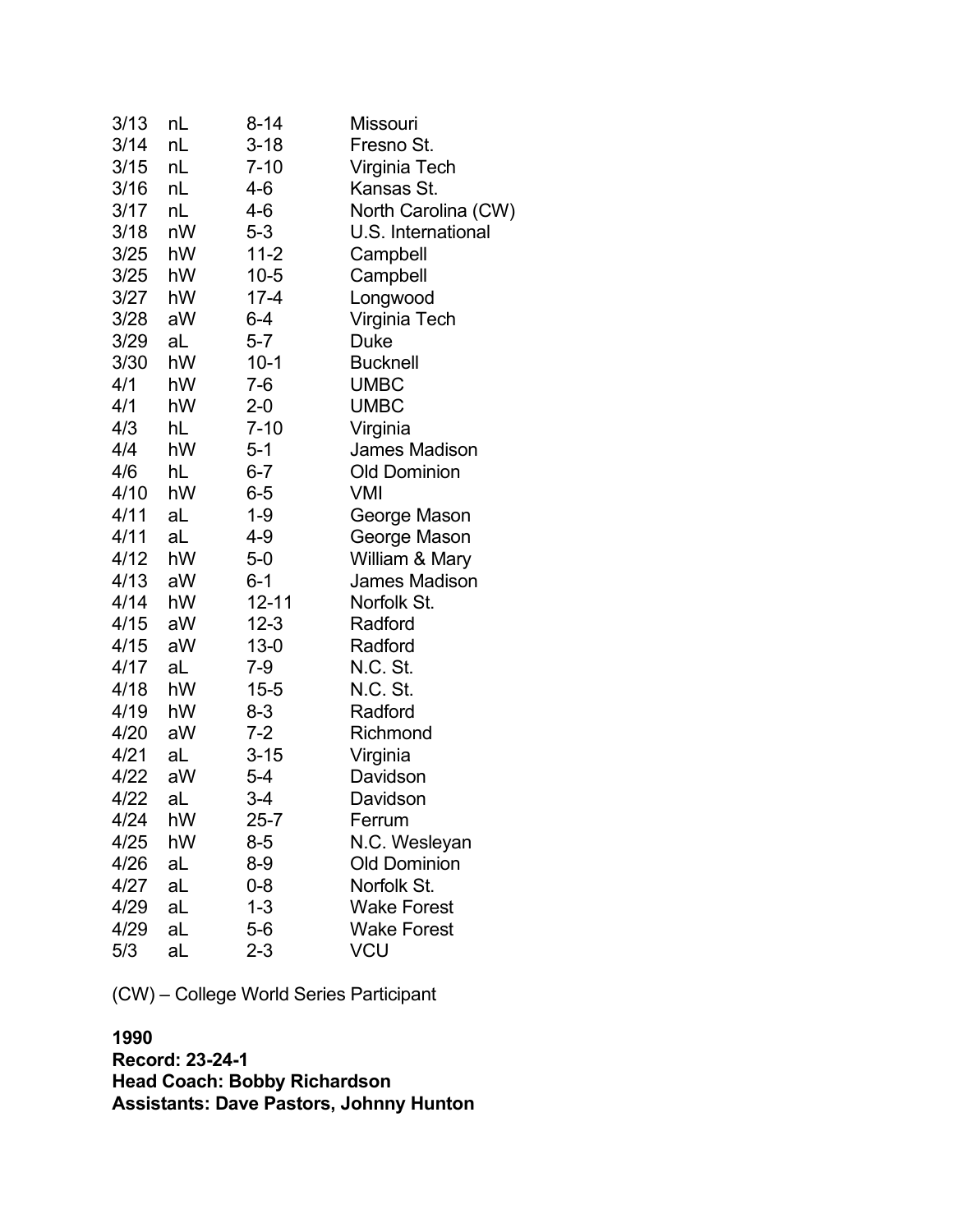| 2/24 | hW | $10-1$    | <b>Duke</b>          |
|------|----|-----------|----------------------|
| 2/27 | aL | $5-6$     | <b>VCU (10)</b>      |
| 2/28 | aL | $5 - 17$  | Virginia             |
| 3/1  | hW | $6 - 2$   | Virginia Tech        |
| 3/5  | hW | $6 - 2$   | George Mason         |
| 3/7  | aW | $12 - 3$  | Winthrop             |
| 3/8  | aL | $3 - 10$  | The Citadel (CW)     |
| 3/9  | aL | $1 - 9$   | Jacksonville         |
| 3/11 | nW | $14 - 2$  | <b>UW-Milwaukee</b>  |
| 3/12 | nL | 4-5       | Penn                 |
| 3/12 | nW | $9-6$     | Rhode Island         |
| 3/13 | nL | 8-13 (10) | Indiana              |
| 3/14 | aL | $5 - 7$   | <b>Rollins</b>       |
| 3/15 | nW | 16-13     | Penn                 |
| 3/16 | nW | $20-1$    | Indiana              |
| 3/17 | nL | $1 - 3$   | <b>Rollins</b>       |
| 3/22 | hW | $15 - 7$  | William & Mary       |
| 3/27 | aW | $2 - 0$   | William & Mary       |
| 3/28 | hW | $13 - 12$ | <b>Bucknell</b>      |
| 3/30 | aL | $3 - 8$   | N.C. St.             |
| 4/5  | aL | $3-5$     | Arizona              |
| 4/6  | aL | $4 - 11$  | Arizona              |
| 4/7  | aW | $8-6$     | Arizona              |
| 4/9  | aL | $4-5(14)$ | Virginia Tech        |
| 4/11 | hL | $1 - 5$   | <b>Old Dominion</b>  |
| 4/12 | hW | $3 - 2$   | James Madison        |
| 4/13 | hW | $13 - 1$  | Longwood             |
| 4/13 | hW | 8-3       | Longwood             |
| 4/16 | hL | $3 - 11$  | Norfolk St.          |
| 4/17 | aW | $11 - 6$  | <b>Wake Forest</b>   |
| 4/17 | hW | $12 - 8$  | VMI                  |
| 4/19 | aW | $6-5$     | <b>Old Dominion</b>  |
| 4/21 | aL | 4-9       | <b>James Madison</b> |
| 4/23 | aL | $6 - 12$  | Appalachian St.      |
| 4/24 | hW | 6-5       | N.C. St.             |
| 4/25 | hW | $12-9$    | Howard               |
| 4/25 | hW | $11-3$    | Howard               |
| 4/26 | hL | $10 - 21$ | VCU                  |
| 4/27 | aL | $2-3(10)$ | <b>UMBC</b>          |
| 4/28 | aL | $4 - 5$   | George Mason         |
| 4/28 | aW | 4-3       | George Mason         |
| 4/30 | hW | 4-0       | Virginia             |
| 4/30 | hL | $3-6$     | Richmond             |
| 5/1  | aL | $3-5$     | Richmond             |
| 5/2  | hT | 8-8       | <b>Wake Forest</b>   |
| 5/3  | aL | $5-9$     | Radford              |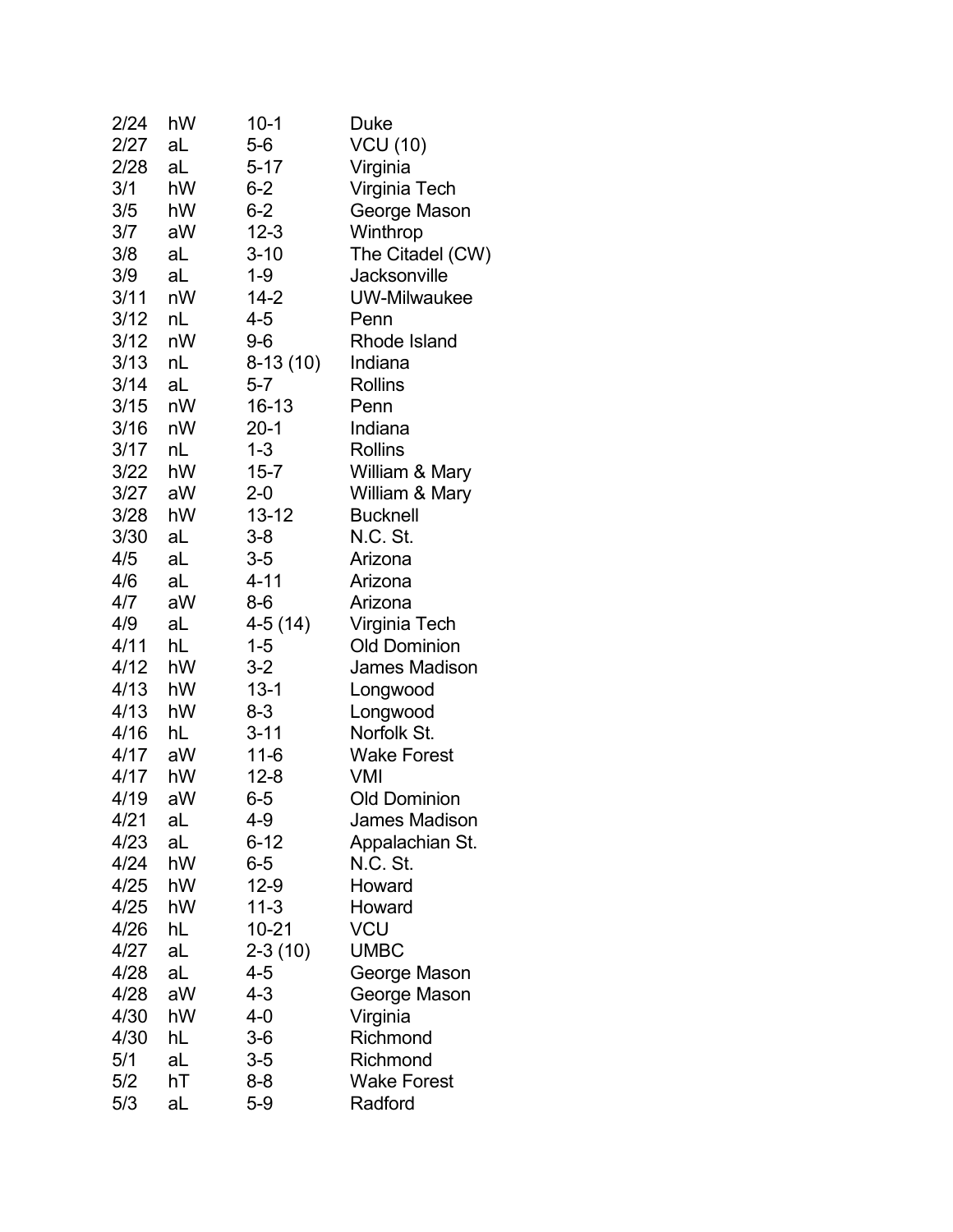| 5/4 | hL | $3-4(10)$ | Radford     |
|-----|----|-----------|-------------|
| 5/5 | aL | $6-7(10)$ | Norfolk St. |

(CW) – College World Series Participant

#### **Johnny Hunton**

Seven seasons Years: 1991-97 Record: 175-175-3

|      | Record: 32-14-1 |                                  |                                                |  |
|------|-----------------|----------------------------------|------------------------------------------------|--|
|      |                 | <b>Head Coach: Johnny Hunton</b> |                                                |  |
|      |                 |                                  | <b>Assistants: Dave Pastors, Greg Morhardt</b> |  |
| 2/22 | aW              | $13 - 5$                         | <b>UNC Wilmington</b>                          |  |
| 2/25 | аT              | $5-5$                            | Virginia                                       |  |
| 2/28 | hW              | $6-0$                            | <b>James Madison</b>                           |  |
| 3/1  | hL              | $2 - 7$                          | Richmond                                       |  |
| 3/2  | hL              | 4-5                              | George Washington                              |  |
| 3/2  | hW              | $12 - 8$                         | George Washington                              |  |
| 3/5  | hW              | $9 - 8$                          | Maryland                                       |  |
| 3/11 | nW              | $3 - 1$                          | Central Missouri St.                           |  |
| 3/12 | aL              | $1 - 3$                          | Stetson                                        |  |
| 3/12 | aL              | $1 - 7$                          | <b>Central Florida</b>                         |  |
| 3/14 | nW              | $7-6$                            | Connecticut                                    |  |
| 3/15 | nL              | $3-6$                            | Fordham                                        |  |
| 3/16 | aW              | $12 - 2$                         | Valdosta St.                                   |  |
| 3/19 | hW              | $12 - 2$                         | <b>North Carolina A&amp;T</b>                  |  |
| 3/20 | aL              | $3-4$                            | <b>North Carolina</b>                          |  |
| 3/21 | hL              | $8 - 12$                         | <b>Wake Forest</b>                             |  |
| 3/23 | hL              | $3-9$                            | <b>West Chester</b>                            |  |
| 3/25 | hW              | $13 - 0$                         | <b>Franklin Pierce</b>                         |  |
| 3/26 | hW              | $4 - 1$                          | Appalachian St.                                |  |
| 3/26 | hW              | $4-3(8)$                         | Appalachian St.                                |  |
| 3/27 | hW              | $12 - 1$                         | <b>West Chester</b>                            |  |
| 3/27 | hW              | $6 - 4$                          | <b>West Chester</b>                            |  |
| 3/28 | hW              | $11 - 7$                         | <b>UMBC</b>                                    |  |
| 4/1  | hW              | $6 - 3$                          | Campbell                                       |  |
| 4/1  | hW              | $8-6$                            | Campbell                                       |  |
| 4/2  | aL              | $2 - 9$                          | <b>James Madison</b>                           |  |
| 4/4  | hW              | $8 - 2$                          | <b>VMI</b>                                     |  |
| 4/5  | hW              | $5-0$                            | Howard                                         |  |
| 4/5  | hW              | $10 - 6$                         | Howard                                         |  |
| 4/8  | aW              | $7 - 2$                          | <b>Marshall</b>                                |  |
| 4/9  | hW              | $5 - 3$                          | George Mason                                   |  |
| 4/10 | hW              | $4 - 3$                          | <b>Old Dominion</b>                            |  |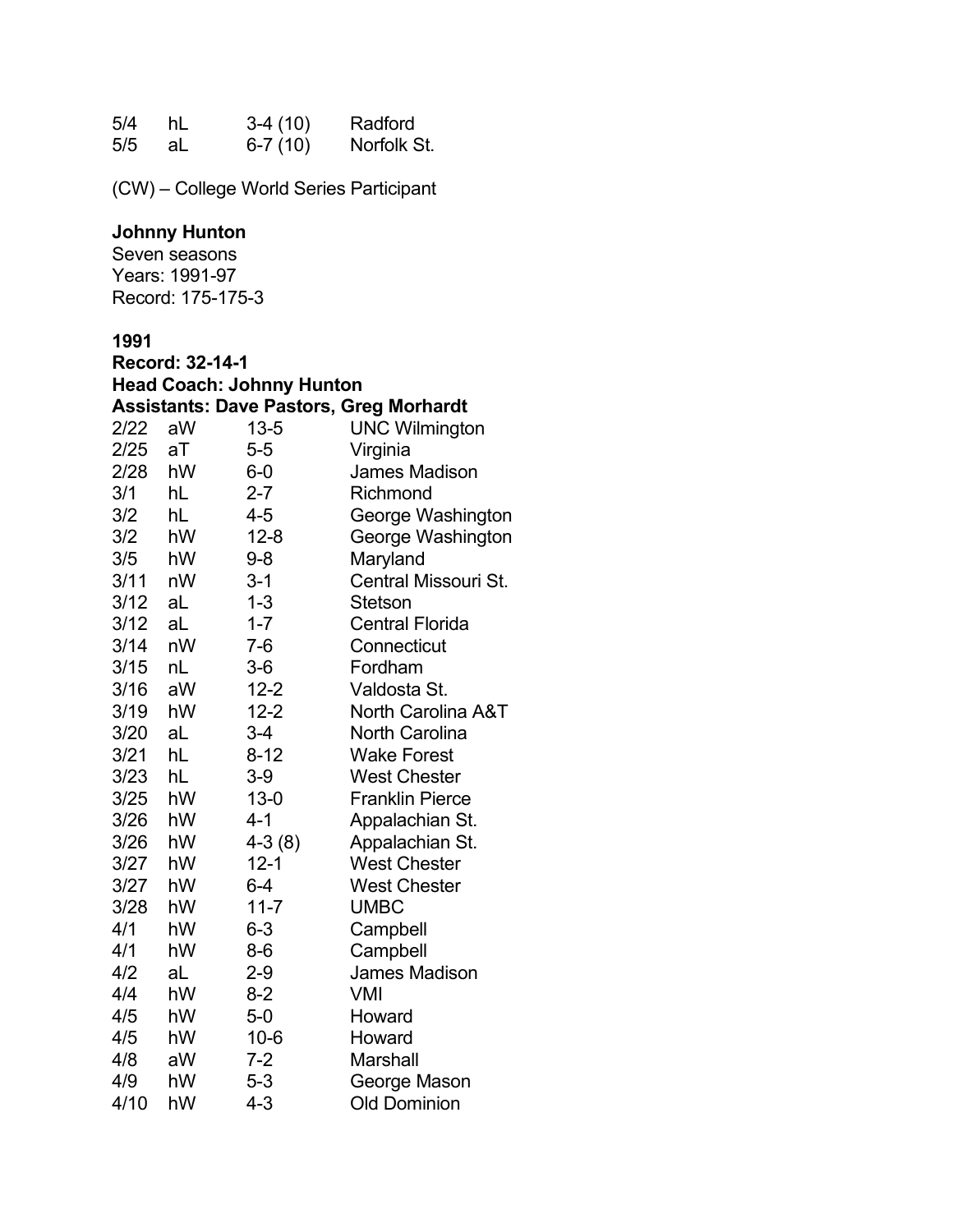| 4/11 | aW | $14 - 4$  | VMI                   |
|------|----|-----------|-----------------------|
| 4/16 | aL | $7 - 9$   | Richmond              |
| 4/17 | hW | $4 - 1$   | <b>VCU</b>            |
| 4/18 | hW | $6 - 2$   | Virginia              |
| 4/22 | aW | $8-6$     | Virginia Tech         |
| 4/23 | aW | $9 - 5$   | Radford               |
| 4/24 | aL | $3-4(10)$ | Maryland              |
| 4/25 | hW | $3-2$     | Radford               |
| 4/27 | hW | $12 - 8$  | <b>UNC Greensboro</b> |
| 4/27 | hW | $14 - 5$  | <b>UNC Greensboro</b> |
| 4/29 | hW | 7-6 (10)  | Norfolk St.           |
| 4/30 | aL | $0 - 5$   | <b>Wake Forest</b>    |
| 5/2  | aW | $13 - 1$  | <b>Old Dominion</b>   |
| 5/4  | aL | $4 - 6$   | George Mason          |
| 5/4  | aL | $2 - 5$   | George Mason          |
|      |    |           |                       |

| <b>Record: 20-27-1</b> |                          |                                  |                                                |  |  |
|------------------------|--------------------------|----------------------------------|------------------------------------------------|--|--|
|                        | <b>Big South: 5-11-1</b> |                                  |                                                |  |  |
|                        |                          | <b>Head Coach: Johnny Hunton</b> |                                                |  |  |
|                        |                          |                                  | <b>Assistants: Dave Pastors, Greg Morhardt</b> |  |  |
| 2/21                   | aL                       | $10 - 20$                        | Campbell*                                      |  |  |
| 2/22                   | aL                       | $2 - 6$                          | Campbell*                                      |  |  |
| 2/22                   | aL                       | $3-5$                            | Campbell*                                      |  |  |
| 2/27                   | aL a                     | $10 - 11$                        | <b>North Carolina A&amp;T</b>                  |  |  |
| 3/2                    | hL                       | $5 - 13$                         | Virginia                                       |  |  |
| 3/3                    | hT                       | $10 - 10$                        | Maryland                                       |  |  |
| 3/4                    | aL                       | 4-7                              | George Mason                                   |  |  |
| 3/9                    | aW                       | $4 - 0$                          | <b>UNC Wilmington</b>                          |  |  |
| 3/10                   | aL                       | $4 - 5$                          | <b>UNC Wilmington</b>                          |  |  |
| 3/11                   | aW                       | $11 - 3$                         | Coastal Carolina*                              |  |  |
| 3/12                   | aW                       | $5 - 1$                          | Charleston Southern*                           |  |  |
| 3/13                   | aW                       | $17 - 8$                         | Furman                                         |  |  |
| 3/14                   | aL                       | $6 - 8$                          | Davidson*                                      |  |  |
| 3/17                   | hL                       | $1 - 16$                         | <b>VCU</b>                                     |  |  |
| 3/19                   | aW                       | $6-5$                            | Virginia                                       |  |  |
| 3/20                   | hW                       | $18-1$                           | <b>North Carolina A&amp;T</b>                  |  |  |
| 3/21                   | hW                       | $9 - 1$                          | Coppin St.                                     |  |  |
| 3/21                   | hW                       | $9 - 0$                          | Coppin St.                                     |  |  |
| 3/23                   | hL                       | $4 - 6$                          | UMBC*                                          |  |  |
| 3/24                   | hW                       | $12-11(10)$                      | <b>VMI</b>                                     |  |  |
| 3/25                   | hW                       | $10 - 4$                         | <b>Old Dominion</b>                            |  |  |
| 3/27                   | hW                       | $10 - 4$                         | Longwood                                       |  |  |
| 3/28                   | hL                       | $4 - 7$                          | Richmond*                                      |  |  |
| 3/30                   | hW                       | $14-9$                           | Marshall*                                      |  |  |
| 3/31                   | aL                       | $6-7(10)$                        | <b>VMI</b>                                     |  |  |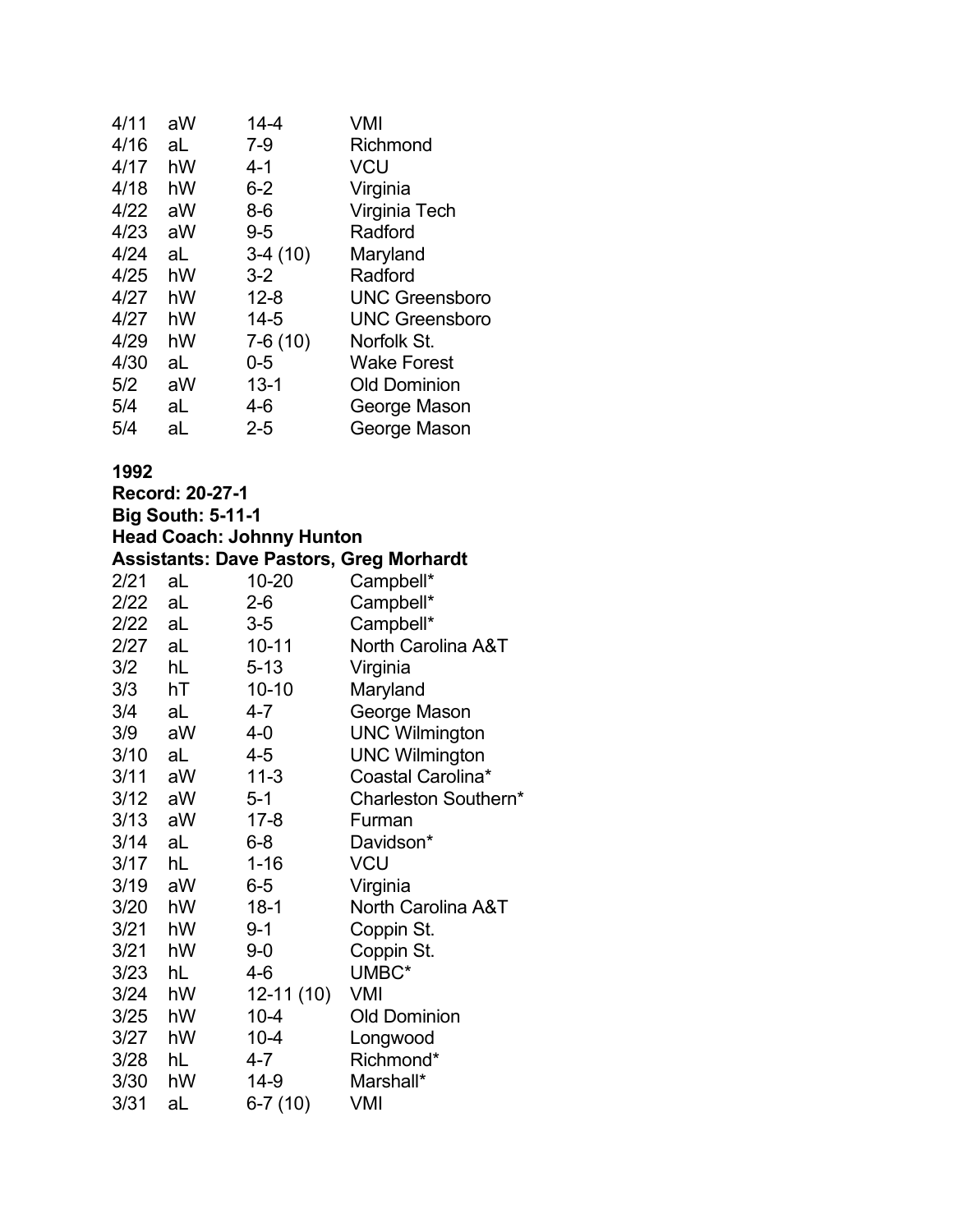| 4/2  | hW | $11 - 5$  | Charleston Southern*  |
|------|----|-----------|-----------------------|
| 4/3  | hL | 1-6       | William & Mary        |
| 4/8  | aL | 0-2       | <b>Old Dominion</b>   |
| 4/9  | aL | 0-4       | William & Mary        |
| 4/10 | hW | $15 - 8$  | Md. Eastern Shore     |
| 4/11 | hW | $12 - 1$  | Md. Eastern Shore     |
| 4/11 | hW | $16 - 0$  | Md. Eastern Shore     |
| 4/14 | aW | $11 - 2$  | Richmond              |
| 4/15 | hW | $15 - 13$ | George Mason*         |
| 4/16 | aL | 8-9       | <b>UNC Greensboro</b> |
| 4/17 | aL | $0 - 14$  | Winthrop*             |
| 4/18 | aL | 4-13      | Winthrop*             |
| 4/18 | aL | $1 - 2$   | Winthrop*             |
| 4/23 | aL | $3 - 14$  | Maryland              |
| 4/24 | hW | $20 - 2$  | Howard                |
| 4/24 | hW | $11 - 2$  | Howard                |
| 4/25 | hL | $2 - 4$   | Radford*              |
| 4/25 | hL | $7 - 11$  | Radford*              |
| 4/27 | aL | $4 - 11$  | Virginia Tech         |
| 4/29 | aL | 3-6       | <b>UMBC</b>           |
| 5/1  | aL | 2-9       | VCU                   |

### **Big South Conference Tournament Davidson, N.C.**

| $5/10$ aL | $2 - 3$ | Davidson |
|-----------|---------|----------|
| 5/10 aL   | 4-7     | Davidson |

\* - designated as Big South Conference Game

| <b>Record: 23-25</b><br><b>Big South: 10-11</b><br><b>Head Coach: Johnny Hunton</b><br><b>Assistants: Dave Pastors, Greg Morhardt</b> |    |           |                |  |
|---------------------------------------------------------------------------------------------------------------------------------------|----|-----------|----------------|--|
| 3/2                                                                                                                                   | aW | 7-4       | James Madison  |  |
| 3/5                                                                                                                                   | aW | $13 - 10$ | Campbell*      |  |
| 3/6                                                                                                                                   | aL | $4 - 10$  | Campbell*      |  |
| 3/6                                                                                                                                   | aW | $4 - 3$   | Campbell*      |  |
| 3/8                                                                                                                                   | aL | $6 - 7$   | VCU            |  |
| 3/9                                                                                                                                   | hW | $11 - 3$  | Howard         |  |
| 3/10                                                                                                                                  | hW | $2 - 6$   | Virginia       |  |
| 3/22                                                                                                                                  | hL | $3-5$     | Winthrop*      |  |
| 3/22                                                                                                                                  | hW | $2 - 1$   | Winthrop*      |  |
| 3/25                                                                                                                                  | hW | $10 - 2$  | Coppin St.     |  |
| 3/29                                                                                                                                  | aL | $7 - 8$   | Longwood       |  |
| 3/30                                                                                                                                  | hL | ი-1       | William & Mary |  |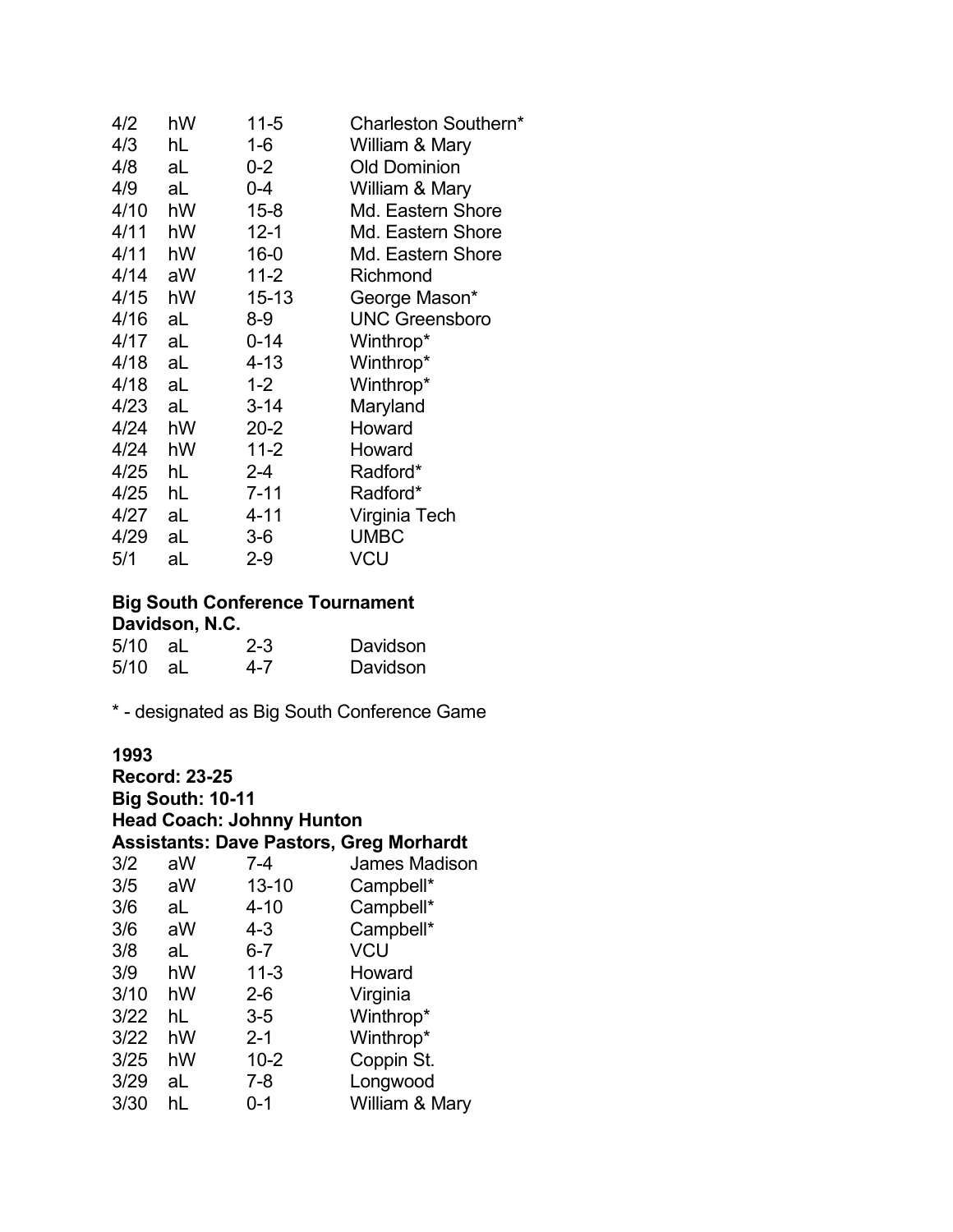| aL         | 2-4       | Virginia              |
|------------|-----------|-----------------------|
| aL         | $5-8$     | Coastal Carolina*     |
| aW         | $7 - 4$   | Coastal Carolina*     |
| aL         | $7 - 8$   | Coastal Carolina*     |
| hL         | $4 - 7$   | George Mason          |
| hL         | $1 - 9$   | Towson*               |
| hW         | $3-2$     | Towson*               |
| hL         | $0-5$     | Towson*               |
| hL         | $3-5$     | <b>UNC Asheville*</b> |
| hL         | $2 - 3$   | <b>UNC Asheville*</b> |
| hL         | $16 - 18$ | Richmond              |
| aL         | $5 - 24$  | UMBC*                 |
| aL         | $0 - 4$   | UMBC*                 |
| aW         | $7 - 3$   | UMBC*                 |
| hL         | $5 - 13$  | <b>VCU</b>            |
| hL         | $5 - 10$  | <b>UNC Greensboro</b> |
| 4/22<br>aW | $15 - 10$ | William & Mary        |
| 4/23<br>hW | $10 - 3$  | Charleston Southern*  |
| hW         | $13 - 2$  | Charleston Southern*  |
| hW         | $8-2$     | Charleston Southern*  |
| aL         | $5-6(10)$ | Virginia Tech         |
| hW         | $5 - 1$   | Virginia Tech         |
| hW         | $9 - 4$   | James Madison         |
| aL         | $3 - 13$  | Richmond              |
| aW         | $7-5(12)$ | George Mason          |
| aL         | $0-1(10)$ | Radford*              |
| aW         | 8-5       | Radford*              |
| hW         | $6 - 4$   | Norfolk St.           |
|            |           |                       |

### **Big South Conference Tournament Conway, S.C.**

| 5/13      | aW | $12 - 7$  | <b>Coastal Carolina</b> |
|-----------|----|-----------|-------------------------|
| 5/14      | nW | $4 - 2$   | Towson                  |
| 5/14      | nl | $3 - 11$  | Radford                 |
| $5/15$ nW |    | $13 - 12$ | <b>UMBC</b>             |
| 5/15      | nW | $13 - 5$  | Radford                 |
| 5/16      | nW | $6 - 1$   | Radford                 |
|           |    |           |                         |

### **NCAA Atlantic Regional Atlanta, Ga.**

| 5/30 aL | $1 - 4$ | Georgia Tech  |
|---------|---------|---------------|
| 5/31 nL | $0 - 6$ | East Carolina |

\* - Big South Conference Game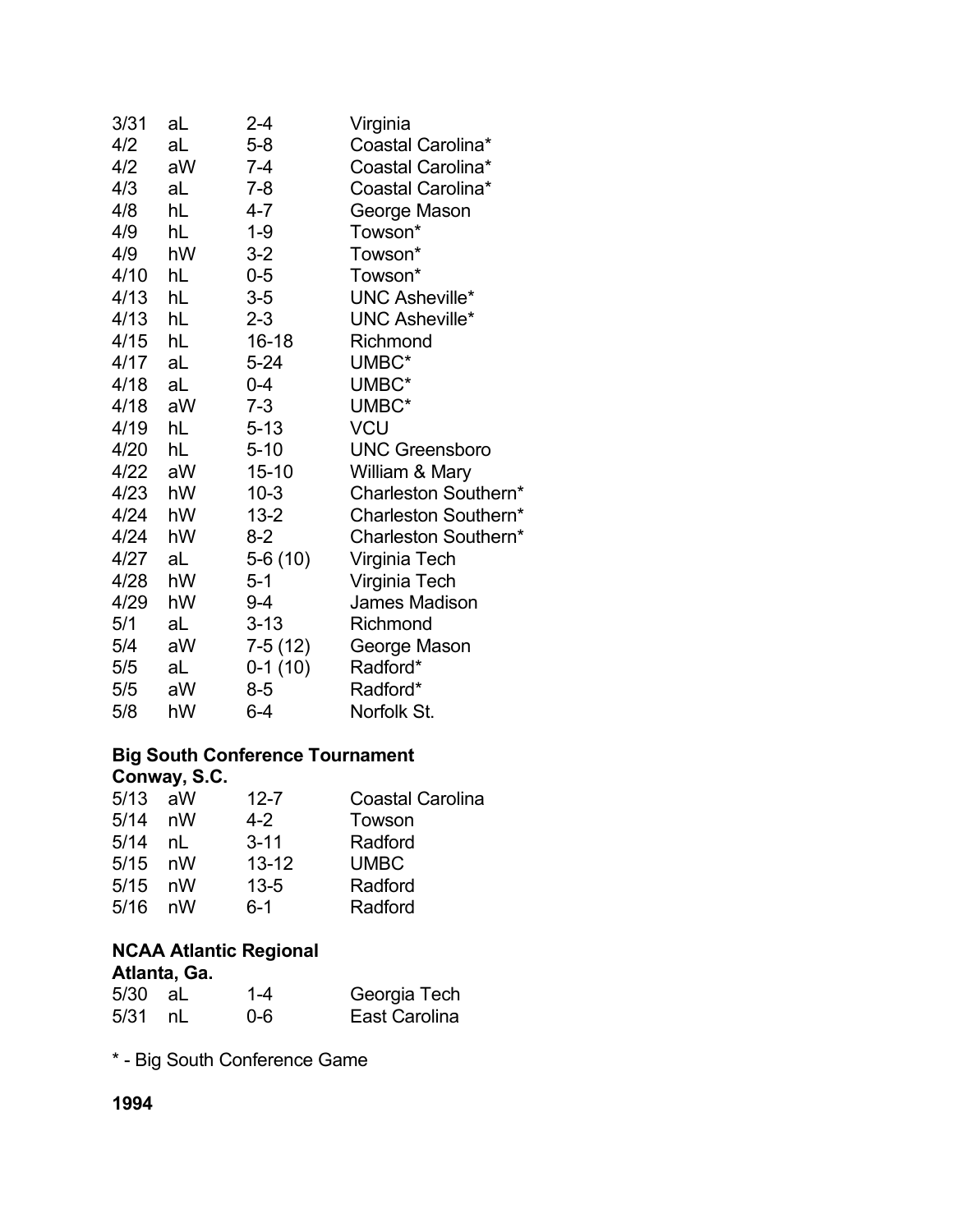| <b>Record: 21-30-1</b> |                                  |             |                                               |  |
|------------------------|----------------------------------|-------------|-----------------------------------------------|--|
|                        | Big South: 9-18                  |             |                                               |  |
|                        | <b>Head Coach: Johnny Hunton</b> |             |                                               |  |
|                        |                                  |             | <b>Assistants: Dave Pastors, Tim McKinley</b> |  |
| 2/28                   | hW                               | $6-0$       | North Carlonia A&T                            |  |
| 3/4                    | aL                               | $1 - 5$     | Winthrop*                                     |  |
| 3/5                    | aL                               | 0-1         | Winthrop*                                     |  |
| 3/5                    | aL                               | $3-6$       | Winthrop*                                     |  |
| 3/8                    | hL                               | $1 - 7$     | <b>VCU</b>                                    |  |
| 3/10 hW                |                                  | $3-0$       | William & Mary                                |  |
| 3/11 hW                |                                  | $10-9$      | <b>VCU</b>                                    |  |
| 3/12                   | aL                               | $2 - 14$    | <b>VCU</b>                                    |  |
| 3/14 aW                |                                  | $5 - 4$     | <b>North Carolina A&amp;T</b>                 |  |
| 3/15                   | aL                               | $4 - 5$     | Appalachian St.                               |  |
| 3/16 aW                |                                  | $15 - 3$    | Furman                                        |  |
| 3/17 aL                |                                  | $2 - 6$     | <b>The Citadel</b>                            |  |
| 3/18                   | aL                               | $0 - 7$     | Charleston Southern*                          |  |
| 3/19                   | aL                               | $1 - 6$     | Charleston Southern*                          |  |
| 3/19                   | aL                               | $3-5$       | Charleston Southern*                          |  |
| 3/22 hW                |                                  | $10 - 6$    | James Madison                                 |  |
| $3/23$ hW              |                                  | $7 - 5$     | Richmond                                      |  |
| $3/24$ aL              |                                  | $4 - 17$    | Virginia Tech                                 |  |
| 3/25                   | hL                               | $3-5$       | UMBC*                                         |  |
| 3/26                   | hL                               | $3 - 4$     | UMBC*                                         |  |
| 3/26                   | hW                               | $7 - 3$     | UMBC*                                         |  |
| 3/30                   | hT                               | $7-7(11)$   | George Mason                                  |  |
| 4/1                    | aW                               | $6 - 2$     | <b>UNC Asheville*</b>                         |  |
| 4/2                    | aL                               | $3-6$       | <b>UNC Asheville*</b>                         |  |
| 4/2                    | aW                               | $8-5$       | <b>UNC Asheville*</b>                         |  |
| 4/4                    | aW                               | $13 - 7$    | VMI                                           |  |
| 4/8                    | hL                               | 2-9         | <b>UNC Greensboro*</b>                        |  |
| 4/9                    | hL                               | $6 - 11$    | <b>UNC Greensboro*</b>                        |  |
| 4/9                    | hL                               | 3-16        | UNC Greensboro*                               |  |
| 4/12                   | aW                               | $6 - 3$     | <b>Old Dominion</b>                           |  |
| 4/14                   | aL                               | $2-9$       | VCU                                           |  |
| 4/15                   | hW                               | 16-13       | Radford*                                      |  |
| 4/16                   | hL                               | $8-9$       | Radford*                                      |  |
| 4/16                   | hW                               | $6 - 4$     | Radford*                                      |  |
| 4/20                   | aL                               | $7 - 12$    | George Mason                                  |  |
| 4/20                   | hL                               | $11-14(11)$ | <b>Old Dominion</b>                           |  |
| 4/21                   | hW                               | $9 - 2$     | VMI                                           |  |
| 4/22                   | hW                               | $15 - 4$    | Campbell*                                     |  |
| 4/23                   | hW                               | 9-4         | Campbell*                                     |  |
| 4/23                   | hL                               | $0 - 2$     | Campbell*                                     |  |
| 4/25                   | aL                               | $7 - 14$    | Richmond                                      |  |
| 4/26                   | aL                               | $7 - 13$    | <b>James Madison</b>                          |  |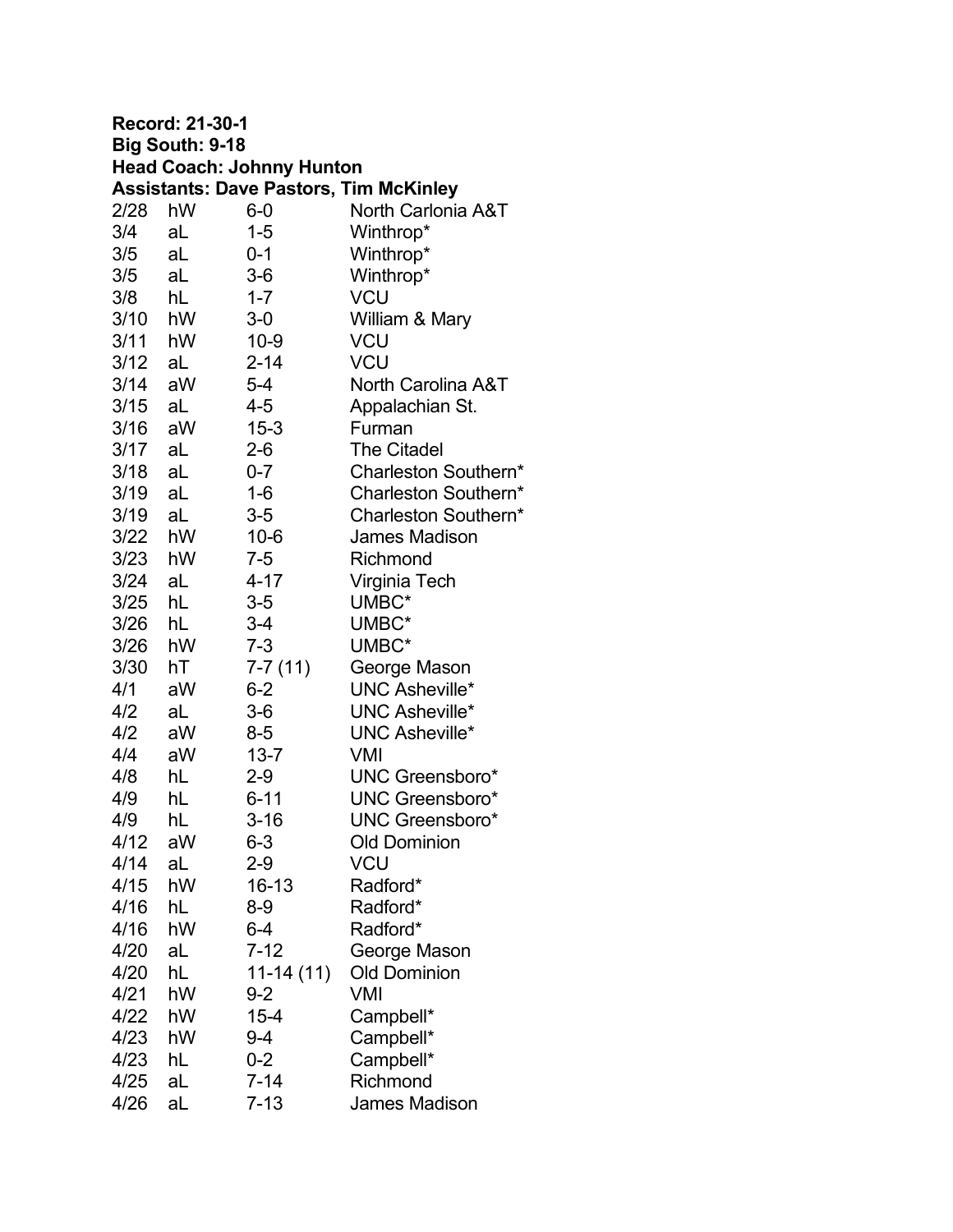| 4/27 | hL | $2-6(7)$   | Norfolk St.       |
|------|----|------------|-------------------|
| 4/28 | hW | $7-6(11)$  | Virginia          |
| 4/29 | aL | $3-5$      | Towson*           |
| 4/30 | aL | $5-6(8)$   | Towson*           |
| 4/30 | aW | $15-11(8)$ | Towson*           |
| 5/2  | hW | $5 - 3$    | Longwood          |
| 5/3  | aL | $1 - 4$    | Virginia          |
| 5/13 | hL | $5 - 7$    | Coastal Carolina* |
| 5/13 | hW | $13 - 8$   | Coastal Carolina* |
| 5/14 | hl | $4 - 8$    | Coastal Carolina* |
|      |    |            |                   |

\* - Big South Conference Game

#### **1995**

**Record: 33-20 Big South: 15-9 Head Coach: Johnny Hunton Assistants: Dave Pastors, Tim McKinley** 2/27 hW 12-7 East Tennessee St. 3/2 aW 5-3 Virginia 3/7 hW 20-16 Appalachian St. 3/10 hW 12-0 Holy Cross 3/11 hW 7-1 Holy Cross 3/11 hW 10-4 Holy Cross 3/13 aW 11-10 South Carolina aW 3-1 UNC Charlotte 3/15 aW 18-6 Davidson 3/16 aL 1-12 UNC Charlotte 3/17 aW 6-1 Coastal Carolina\* 3/18 aW 3-1 Coastal Carolina\* 3/18 aW 7-3 Coastal Carolina\* 3/20 hW 9-3 West Chester 3/24 aW 18-4 UMBC\* 3/25 aL 3-4 (11) UMBC\* 3/25 aL 4-5 UMBC\* 3/28 hL 6-8 VMI 3/30 hW 14-5 North Carolina A&T 3/31 hW 3-2 Towson\* 4/1 hW 4-2 Towson\* 4/1 hL 2-4 Towson\*<br>4/4 aL 3-19 George N aL 3-19 George Mason 4/6 hW 18-7 William & Mary 4/8 hW 9-8 Howard 4/8 hW 6-3 Howard 4/10 aW 2-1 North Carolina A&T 4/11 aW 6-2 VCU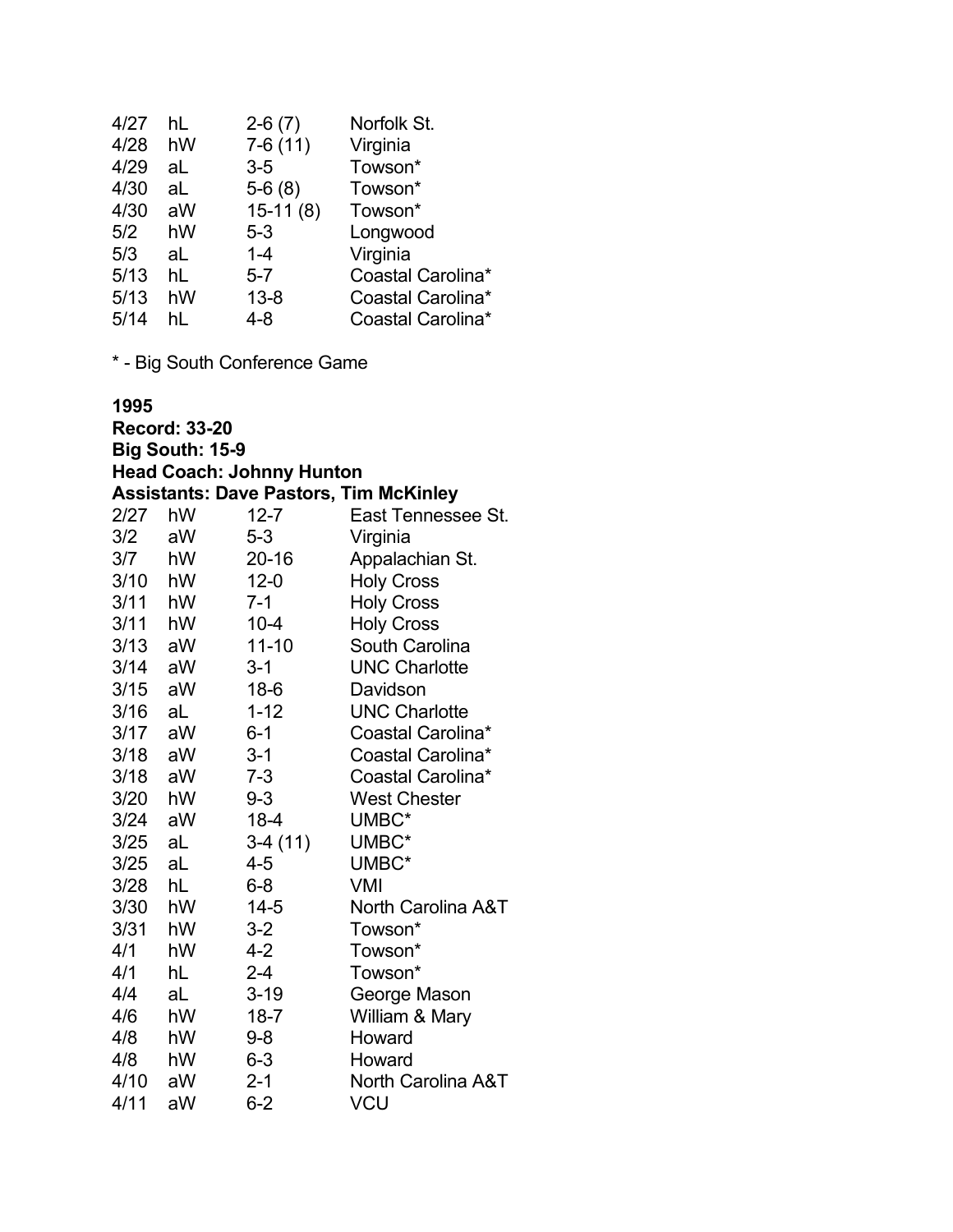| 4/12 | aL | $7-8(10)$ | <b>Old Dominion</b>    |
|------|----|-----------|------------------------|
| 4/13 | aL | 0-4       | William & Mary         |
| 4/15 | hW | 4-2       | Charleston Southern*   |
| 4/15 | hW | $8 - 7$   | Charleston Southern*   |
| 4/15 | hL | $2 - 4$   | Charleston Southern*   |
| 4/18 | hW | $16 - 8$  | <b>VCU</b>             |
| 4/19 | hL | $7 - 8$   | Richmond               |
| 4/20 | hL | $0-5$     | <b>Old Dominion</b>    |
| 4/21 | hW | $6-5(10)$ | <b>UNC Asheville*</b>  |
| 4/22 | hW | 8-1       | <b>UNC Asheville*</b>  |
| 4/22 | hW | $8-7(13)$ | <b>UNC Asheville*</b>  |
| 4/24 | aL | $1 - 7$   | Richmond               |
| 4/25 | hL | 4-7       | George Mason           |
| 4/26 | hW | $4 - 3$   | Norfolk St.            |
| 4/28 | aL | $0-9$     | Radford*               |
| 4/29 | aW | $9 - 7$   | Radford*               |
| 4/29 | aW | $15 - 2$  | Radford*               |
| 5/1  | hL | $1 - 13$  | Virginia               |
| 5/3  | aL | $3-6$     | Virginia Tech          |
| 5/5  | hL | $5-9$     | Winthrop*              |
| 5/6  | hW | $6-2$     | Winthrop*              |
| 5/6  | hW | $6-4$     | Winthrop*              |
| 5/12 | aL | 4-5       | <b>UNC Greensboro*</b> |
| 5/13 | aL | $2 - 9$   | <b>UNC Greensboro*</b> |
| 5/13 | aL | $2 - 3$   | <b>UNC Greensboro*</b> |

\* - Big South Conference Game

#### **1996**

**Record: 21-27 Big South: 8-13 Head Coach: Johnny Hunton Assistants: Dave Pastors, Mike Kreider** 4-1 James Madison 2/27 hW 16-5 North Carolina A&T 2/28 aL 2-7 Virginia 3/29 aL 4-7 James Madison 3/6 hW 5-4 Virginia 3/8 nL 4-15 Purdue 3/9 nW 8-4 Xavier Delaware St. 3/12 nW 5-0 Delaware St. 3/13 aW 3-2 North Florida aL 1-6 Jacksonville 3/14 nW 9-7 Ithaca 3/15 nL 6-13 Ohio St.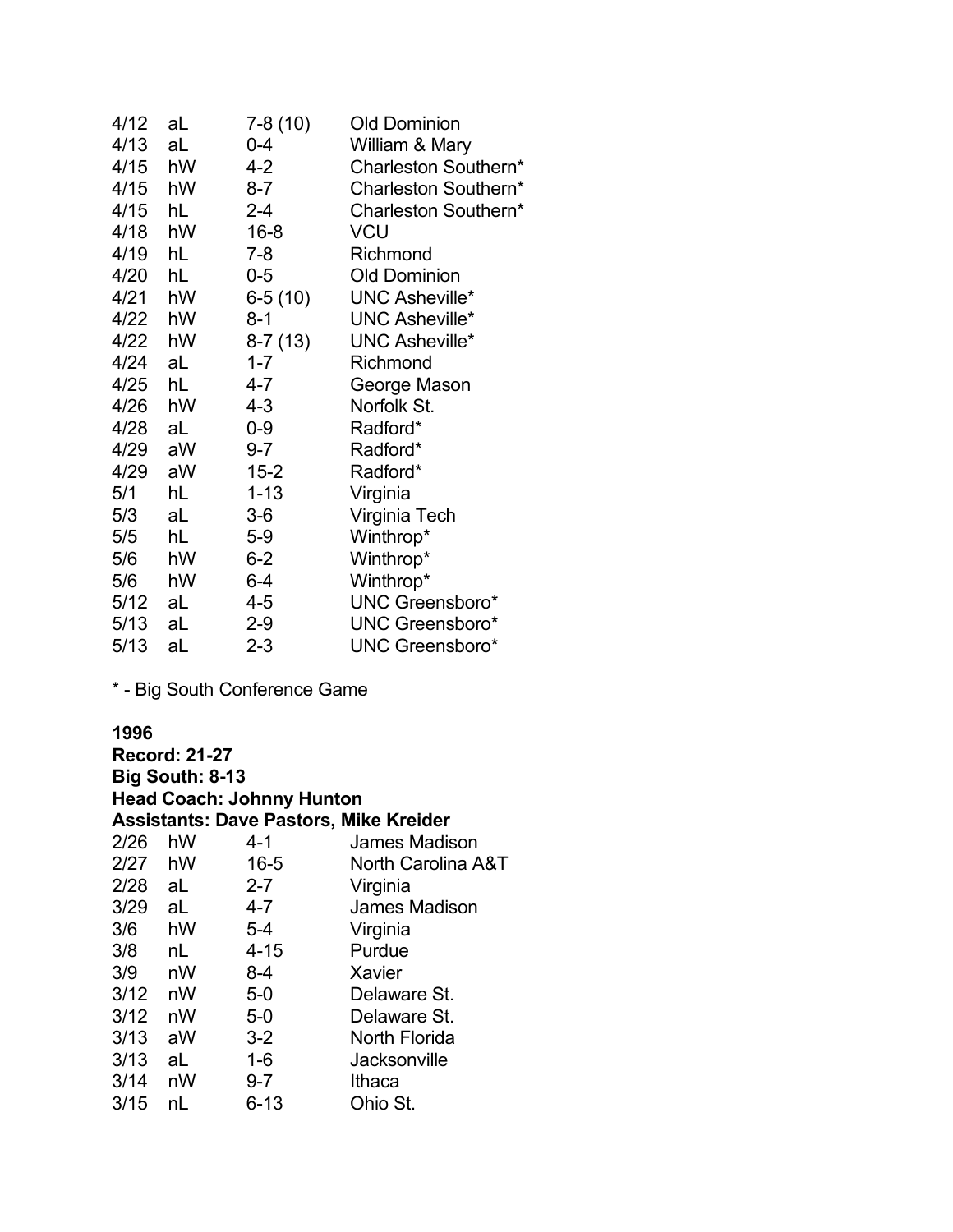| 3/16 | nW | $6-4$     | <b>Rhode Island</b>           |
|------|----|-----------|-------------------------------|
| 3/21 | aW | $9 - 4$   | <b>North Carolina A&amp;T</b> |
| 3/23 | aW | $7-1$     | <b>UNC Asheville*</b>         |
| 3/23 | aW | $14 - 4$  | <b>UNC Asheville*</b>         |
| 3/24 | aL | $10 - 11$ | <b>UNC Asheville*</b>         |
| 3/26 | hL | $3-5$     | VCU                           |
| 3/29 | hL | $0 - 2$   | Radford*                      |
| 3/30 | hW | $8 - 2$   | Radford*                      |
| 3/30 | hW | $4 - 3$   | Radford*                      |
| 4/2  | aL | $0 - 12$  | East Tennessee St.            |
| 4/4  | hL | $6 - 8$   | Virginia Tech                 |
| 4/5  | hL | 4-6       | <b>UNC Greensboro*</b>        |
| 4/6  | hW | $6-5$     | <b>UNC Greensboro*</b>        |
| 4/6  | hL | $1 - 2$   | <b>UNC Greensboro*</b>        |
| 4/9  | aL | $5-6$     | <b>Old Dominion</b>           |
| 4/10 | aL | $3 - 15$  | Richmond                      |
| 4/12 | aL | $2 - 15$  | Winthrop*                     |
| 4/13 | aL | $0 - 3$   | Winthrop*                     |
| 4/13 | aL | $2 - 17$  | Winthrop*                     |
| 4/15 | hW | $12 - 3$  | Howard                        |
| 4/16 | hL | $4 - 13$  | <b>Old Dominion</b>           |
| 4/17 | aW | $5-4$     | <b>VCU</b>                    |
| 4/19 | aL | $9 - 26$  | Charleston Southern*          |
| 4/20 | aL | $5-6$     | Charleston Southern*          |
| 4/20 | aL | $1 - 11$  | Charleston Southern*          |
| 4/23 | aL | $5 - 13$  | George Mason                  |
| 4/24 | aL | $1 - 3$   | William & Mary                |
| 4/26 | hW | $8 - 5$   | UMBC*                         |
| 4/27 | hL | $2 - 7$   | UMBC*                         |
| 4/27 | hW | $6 - 1$   | UMBC*                         |
| 5/1  | aW | $13 - 10$ | Virginia Tech                 |
| 5/2  | hL | $5-8$     | Norforlk St.                  |
| 5/9  | hL | 4-7       | Coastal Carolina*             |
| 5/10 | hL | $6 - 11$  | Coastal Carolina*             |
| 5/10 | hW | $12 - 5$  | Coastal Carolina*             |

\* - Big South Conference

**1997 Record: 25-32 Big South: 11-10 Head Head Coach: Johnny Hunton Assistants: Dave Pastors, Mike Kreider**  $2/24$  aW  $5-4$  North Carolina A&T<br> $2/26$  aL  $4-9$  VMI 2/26 aL<br>3/1 aL aL 2-5 James Madison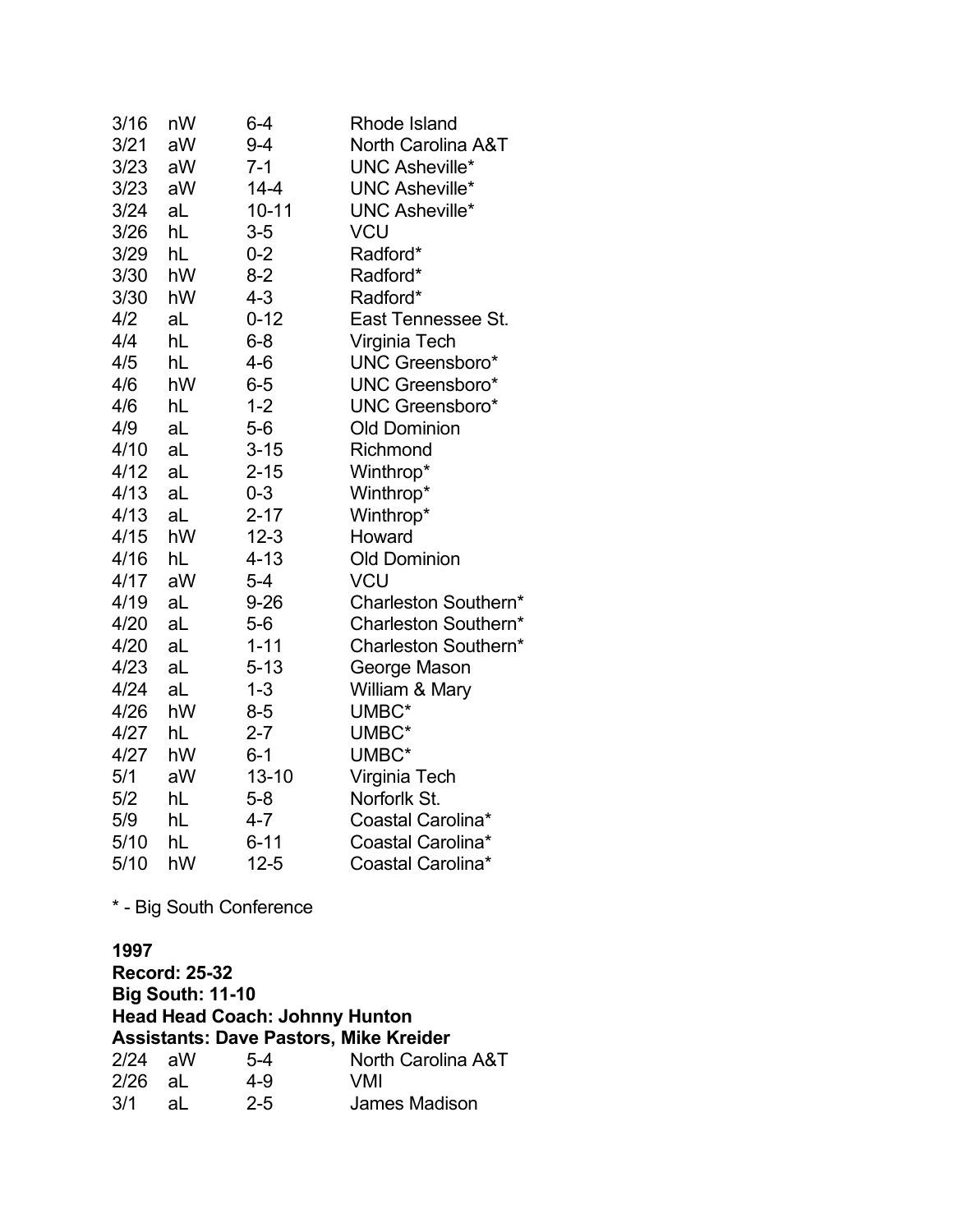| 3/4  | aL | $9 - 10$             | Norfolk St.                  |
|------|----|----------------------|------------------------------|
| 3/7  | aL | $5 - 8$              | Virginia                     |
| 3/7  | aW | $12 - 8$             | <b>UNC Wilmington</b>        |
| 3/8  | nL | $1 - 5$              | <b>Delaware</b>              |
| 3/8  | nL | $5 - 7$              | <b>Delaware</b>              |
| 3/10 | aL | 4-8                  | <b>UNC Wilmington</b>        |
| 3/11 | hL | $4 - 15$             | George Mason                 |
| 3/12 | hL | $9 - 18$             | <b>James Madison</b>         |
| 3/15 | hW | $19 - 0$             | North Carolina A&T           |
| 3/15 | nL | $9 - 16$             | Purdue                       |
| 3/15 | nL | $4-5(8)$             | Purdue                       |
| 3/17 | nL | $1 - 2$              | Troy St.!                    |
| 3/17 | aW | $3-0$                | <b>Florida International</b> |
| 3/18 | nW | $10 - 4$             | Dayton!                      |
| 3/18 | nL | $8 - 10$             | <b>Bradley!</b>              |
| 3/19 | aL | $0-6$                | Miami, Fla. (CW)             |
| 3/20 | nW | $5 - 4$              | Indiana!                     |
| 3/21 | nW | $5 - 2$              | Troy St.!                    |
| 3/22 | nW | 9-8                  | <b>Bradley!</b>              |
| 3/26 | hW | $9 - 3$              | Richmond                     |
| 3/27 | aL | $6 - 7$              | Richmond                     |
| 3/28 | aW | $8 - 3$              | UMBC*                        |
| 3/29 | aW | $7 - 2$              | UMBC*                        |
| 3/29 | aW | $12 - 8$             | UMBC*                        |
| 4/1  | hW |                      |                              |
| 4/4  | aL | 4-3 (12)<br>$1 - 10$ | William & Mary<br>Radford*   |
| 4/5  | aL | 4-5                  | Radford*                     |
| 4/5  | aL | 4-5                  | Radford*                     |
| 4/8  | aW | $12-9$               | Virginia Tech                |
| 4/9  | hW | $10 - 4$             | Norfolk St.                  |
| 4/10 | hL | $3-9$                | Virginia Tech                |
| 4/11 | hW | $11 - 8$             | Winthrop*                    |
| 4/13 | hL | 1-6                  | Winthrop*                    |
| 4/13 | hW | $3 - 2$              | Winthrop*                    |
| 4/17 | aL | 4-9                  | <b>Old Dominion</b>          |
| 4/17 | aL | $2 - 13$             | William & Mary               |
| 4/18 | hL | $4 - 8$              | Charleston Southern*         |
| 4/19 | hW | $5 - 4$              | Charleston Southern*         |
| 4/19 | hL | $1 - 3$              | Charleston Southern*         |
|      | hW | $14-3$               | <b>Old Dominion</b>          |
| 4/22 |    |                      | <b>UNC Asheville*</b>        |
| 4/25 | hL | $2 - 3$              |                              |
| 4/26 | hW | $2 - 1$              | <b>UNC Asheville*</b>        |
| 4/26 | hW | 4-1                  | <b>UNC Asheville*</b>        |
| 4/30 | hL | $6 - 15$             | VCU                          |
| 5/2  | aL | $0-5$                | Coastal Carolina*            |
| 5/4  | aW | $4 - 2$              | Coastal Carolina*            |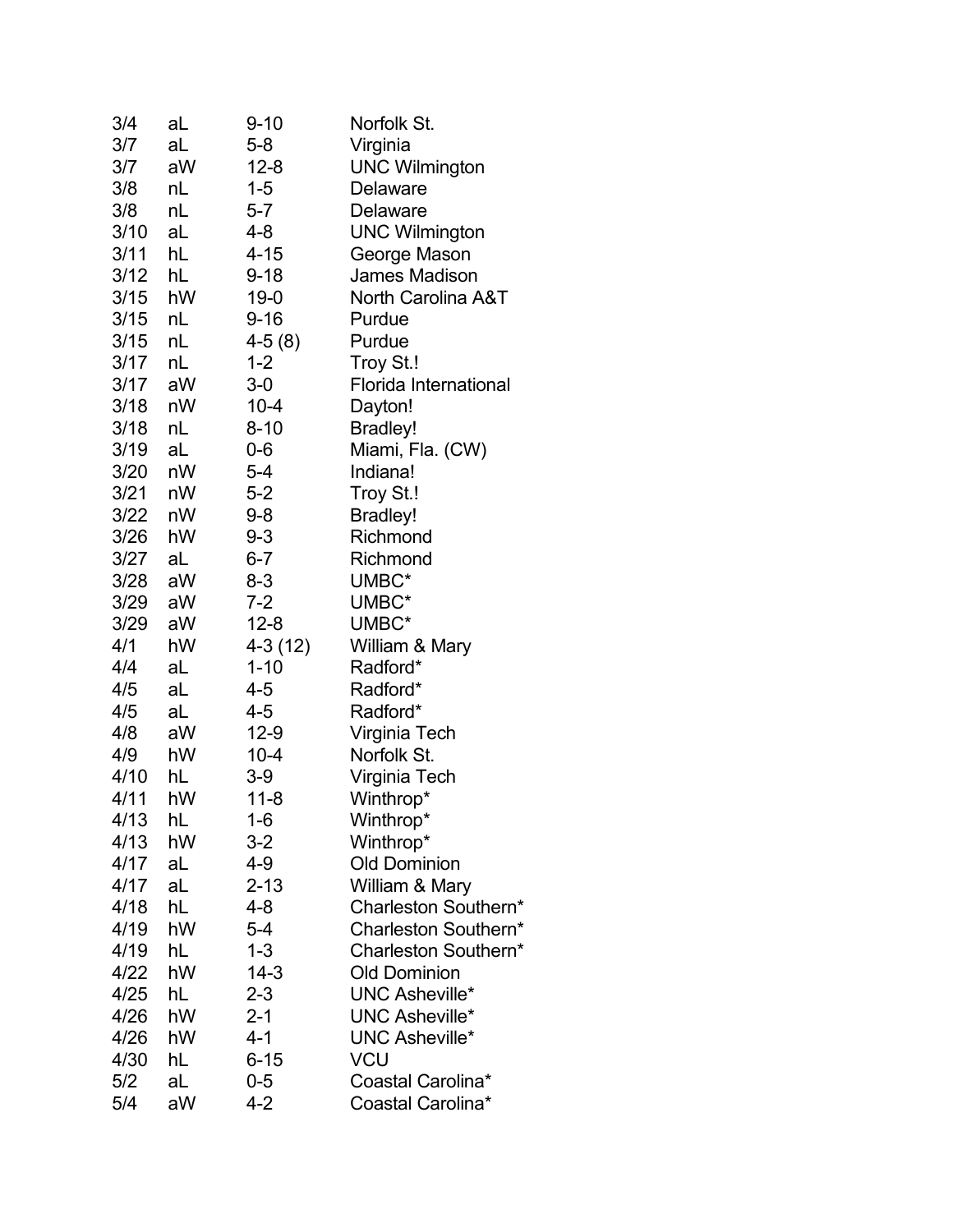| 5/4  | aW | 17-9     | Coastal Carolina*      |
|------|----|----------|------------------------|
| 5/5  | al | $0 - 1$  | VCU                    |
| 5/9  | al | 4-5      | <b>UNC Greensboro*</b> |
| 5/10 | аW | 20-6     | <b>UNC Greensboro*</b> |
| 5/10 | al | $5 - 14$ | <b>UNC Greensboro*</b> |

# **Big South Conference Tournament Ft. Mill, S.C.**

| $5/16$ nW |      | $18-9$  | UNC Greensboro             |
|-----------|------|---------|----------------------------|
| $5/17$ nL |      | 1-4     | <b>Charleston Southern</b> |
| 5/17      | nl n | $1 - 2$ | <b>UNC Greensboro</b>      |

\* - Big South Conference Game (CW) – College World Series Participant

#### **Dave Pastors**

Five seasons Years: 1998-2002 Record: 162-125-2

#### **1998**

**Record: 32-29 Big South: 13-5 Head Coach: Dave Pastors Assistants: Jeff Edwards, Randy Tomlin, Jose Columna** 2/18 aW 11-4 (#28) UNC Greensboro 2/20 hL 1-5 (#19) Duke 2/21 hW 22-0 North Carolina A&T 2/21 hW 5-2 North Carolina A&T 2/24 hW 15-14 VMI 2/26 hW 16-6 High Point 2/27 aW 12-2 (#13) Duke 2/28 aL 6-7 Norfolk St. 3/2 aL 1-5 James Madison 3/3 aL 2-6 Virginia Tech 3/4 hW 5-2 Richmond 3/5 hL 7-9 VCU 3/7 hL 5-6 Elon 3/10 hL 8-11 Virginia 3/11 aL 4-8 Virginia 3/13 hW 4-2 Coastal Carolina\* 3/13 hW 9-4 Coastal Carolina\* 3/14 hW 13-7 Coastal Carolina\*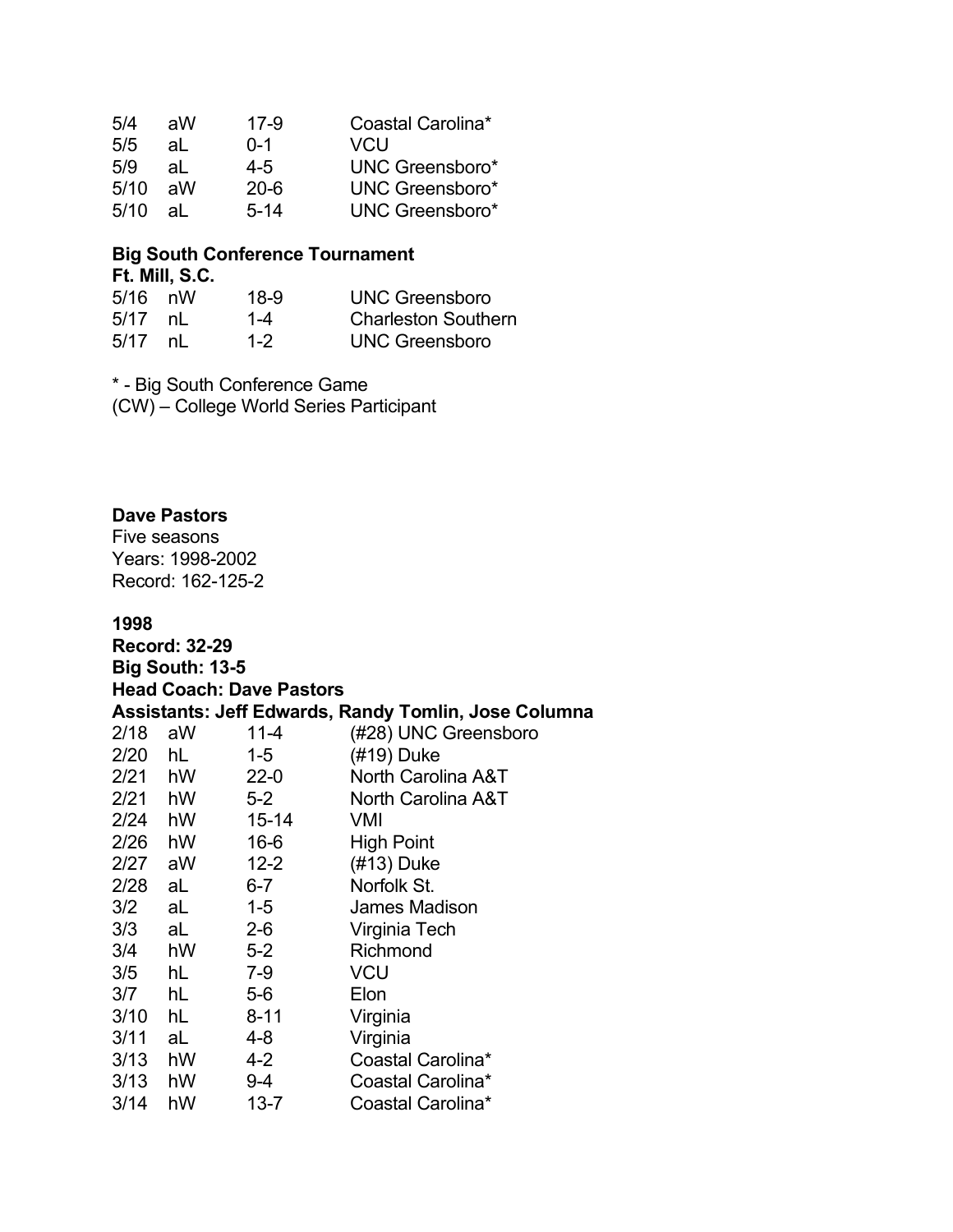| 3/16  | nL | $5-6(11)$ | Connecticut!          |
|-------|----|-----------|-----------------------|
| 3/17  | nL | $5 - 12$  | Northern Iowa!        |
| 3/18  | nL | $0 - 2$   | Marist!               |
| 3/20  | nL | $11 - 12$ | Marist!               |
| 3/21  | nW | $8 - 7$   | Northeastern!         |
| 3/25  | hL | $2 - 8$   | East Tennessee St.    |
| 3/26  | hL | $7 - 15$  | <b>James Madison</b>  |
| 3/27  | hW | $17 - 7$  | UMBC*                 |
| 3/28  | hW | $15 - 4$  | UMBC*                 |
| 3/28  | hW | 19-11     | UMBC*                 |
| 3/30  | aL | $9 - 12$  | Richmond              |
| 3/31  | hL | $3 - 16$  | Virginia Tech         |
| 4/1   | hL | $4 - 5$   | William & Mary        |
| 4/4   | aW | $3 - 1$   | Charleston Southern*  |
| 4/4   | aW | $4 - 1$   | Charleston Southern*  |
| 4/5   | aW | $6 - 1$   | Charleston Southern*  |
| 4/7   | hW | $3-2$     | <b>UNC Greensboro</b> |
| 4/8   | aL | $1 - 6$   | <b>Old Dominion</b>   |
| 4/9   | aL | $2 - 4$   | William & Mary        |
| 4/11  | hW | $4 - 1$   | Elon                  |
| 4/11  | hW | $8-4$     | Elon                  |
| 4/13  | hW | $20 - 4$  | <b>High Point</b>     |
| 4/14  | hW | $15 - 5$  | Norfolk St.           |
| 4/15  | hW | 20-12     | George Mason          |
| 4/117 | hL | $11 - 13$ | Radford*              |
| 4/18  | hW | $7-6$     | Radford*              |
| 4/18  | hW | $7 - 5$   | Radford*              |
| 4/23  | aL | $9 - 10$  | <b>Wake Forest</b>    |
| 4/24  | aL | $5-6(10)$ | Winthrop*             |
| 4/25  | aL | $1 - 3$   | Winthrop*             |
| 4/25  | aW | $2 - 0$   | Winthrop*             |
| 4/27  | hW | $7-6$     | <b>Old Dominion</b>   |
| 4/28  | aL | $3 - 14$  | George Mason          |
| 4/29  | aW | $18-6$    | (#19) VCU             |
| 5/2   | aW | $3-2$     | <b>UNC Asheville*</b> |
| 5/2   | aL | $4 - 5$   | <b>UNC Asheville*</b> |
| 5/3   | aL | $6 - 7$   | <b>UNC Asheville*</b> |

# **Big South Conference Tournament**

| Ft. Mill, S.C. |         |                         |  |  |
|----------------|---------|-------------------------|--|--|
| aW             | 8-5     | Winthrop                |  |  |
| nW             | $9-6$   | <b>Coastal Carolina</b> |  |  |
| nl             | $3 - 7$ | <b>Coastal Carolina</b> |  |  |
| nW             | $3-2$   | <b>Coastal Carolina</b> |  |  |
|                |         |                         |  |  |

# **NCAA Atlantic II Regionals**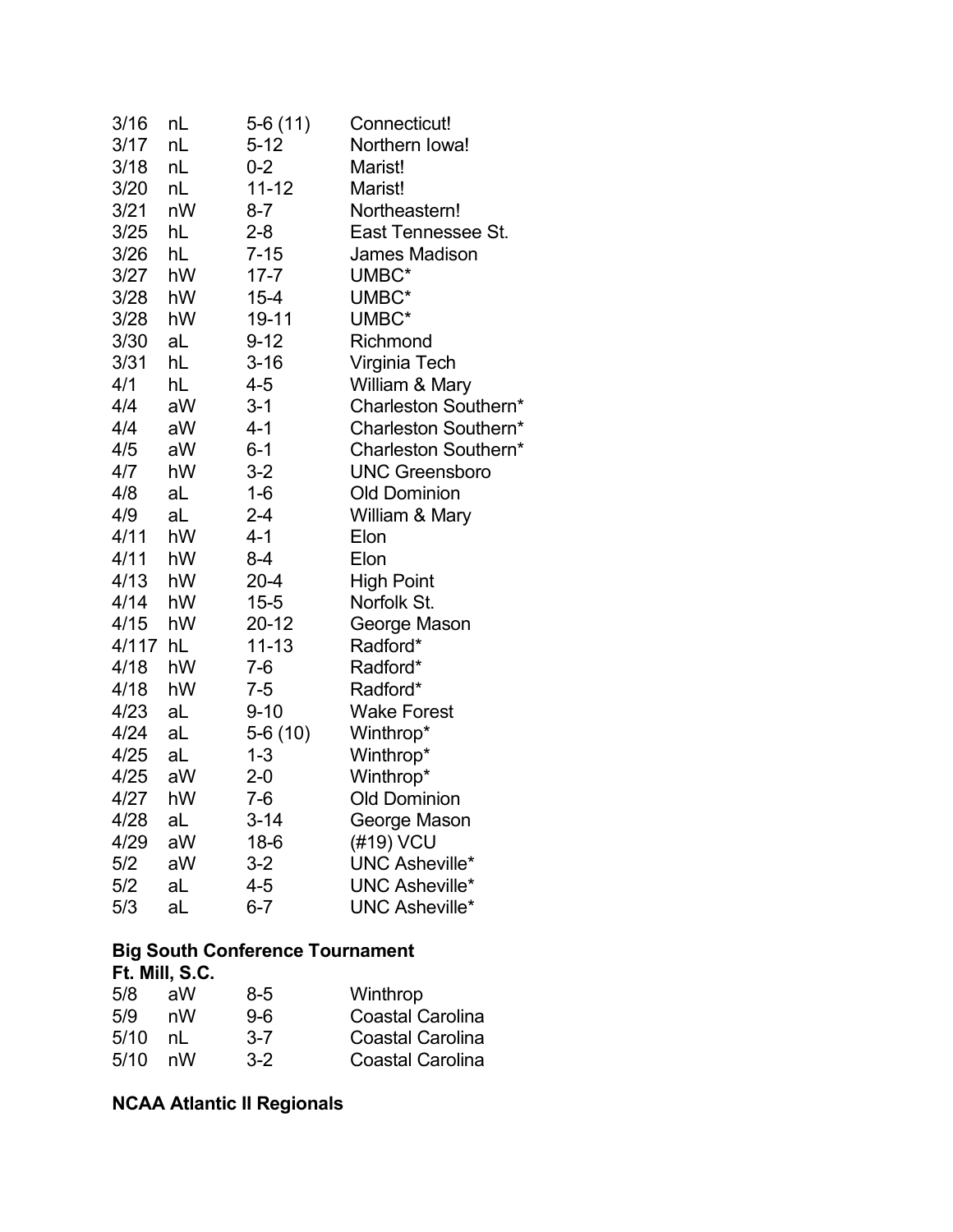### **Tallahassee, Fla.**

| $5/21$ aL | $7 - 10$ | (#10) Florida St. (CW) |
|-----------|----------|------------------------|
| $5/22$ nL | $2 - 3$  | (#8) Auburn            |

! - Homestead, Fla. – Homestead Challenge \* - Big South Conference Game

(CW) – College World Series Participant

| <b>Record: 26-28</b> |                       |                                 |                                                             |
|----------------------|-----------------------|---------------------------------|-------------------------------------------------------------|
|                      | <b>Big South: 7-8</b> |                                 |                                                             |
|                      |                       | <b>Head Coach: Dave Pastors</b> |                                                             |
|                      |                       |                                 | <b>Assistants: Jeff Edwards, Randy Tomlin, Terry Weaver</b> |
| 2/25                 | hW                    | $6 - 2$                         | North Carolina A&T                                          |
| 2/27                 | hW                    | $9 - 7$                         | <b>James Madison</b>                                        |
| 3/2                  | aL                    | $1 - 13$                        | (#5) North Carolina                                         |
| 3/5                  | aW                    | $10 - 9$                        | (#19) Clemson                                               |
| 3/5                  | aW                    | $11 - 8$                        | (#19) Clemson                                               |
| 3/6                  | aL                    | $6 - 11$                        | (#19) Clemson                                               |
| 3/8                  | hW                    | $6-5$                           | Norfolk St.                                                 |
| 3/15                 | nW                    | $4 - 3$                         | Rutgers!                                                    |
| 3/16                 | nL                    | $2 - 13$                        | Southern Illinois!                                          |
| 3/17                 | nW                    | $13 - 12$                       | Rider!                                                      |
| 3/18                 | nL                    | $4 - 10$                        | Marist!                                                     |
| 3/19                 | nW                    | $13 - 7$                        | Hartford!                                                   |
| 3/20                 | nL                    | $1 - 9$                         | Ohio St.!                                                   |
| 3/23                 | hW                    | $5-4$                           | Virginia                                                    |
| 3/24                 | hL                    | $8 - 11$                        | Richmond                                                    |
| 3/26                 | aL                    | $6 - 14$                        | Coastal Carolina*                                           |
| 3/26                 | aL                    | $5 - 14$                        | Coastal Carolina*                                           |
| 3/27                 | aL                    | $2 - 4$                         | Coastal Carolina*                                           |
| 3/30                 | hL                    | $5-9$                           | William & Mary                                              |
| 3/31                 | hL                    | 10-24                           | <b>Old Dominion</b>                                         |
| 4/2                  | hW                    | $14 - 11$                       | Winthrop*                                                   |
| 4/3                  | hL                    | $7 - 11$                        | Winthrop*                                                   |
| 4/3                  | hW                    | $4 - 3$                         | Winthrop*                                                   |
| 4/5                  | aL                    | $3 - 13$                        | George Mason                                                |
| 4/6                  | hW                    | $10-3$                          | <b>UNC Greensboro</b>                                       |
| 4/9                  | hW                    | $8 - 7$                         | <b>High Point</b>                                           |
| 4/10                 | hL                    | $1 - 7$                         | <b>High Point</b>                                           |
| 4/10                 | hW                    | $8 - 3$                         | <b>High Point</b>                                           |
| 4/12                 | aW                    | $10 - 8$                        | <b>James Madison</b>                                        |
| 4/13                 | aL                    | $2 - 4$                         | <b>Old Dominion</b>                                         |
| 4/14                 | aL                    | $6 - 8$                         | William & Mary                                              |
| 4/16                 | aW                    | $15 - 6$                        | Elon                                                        |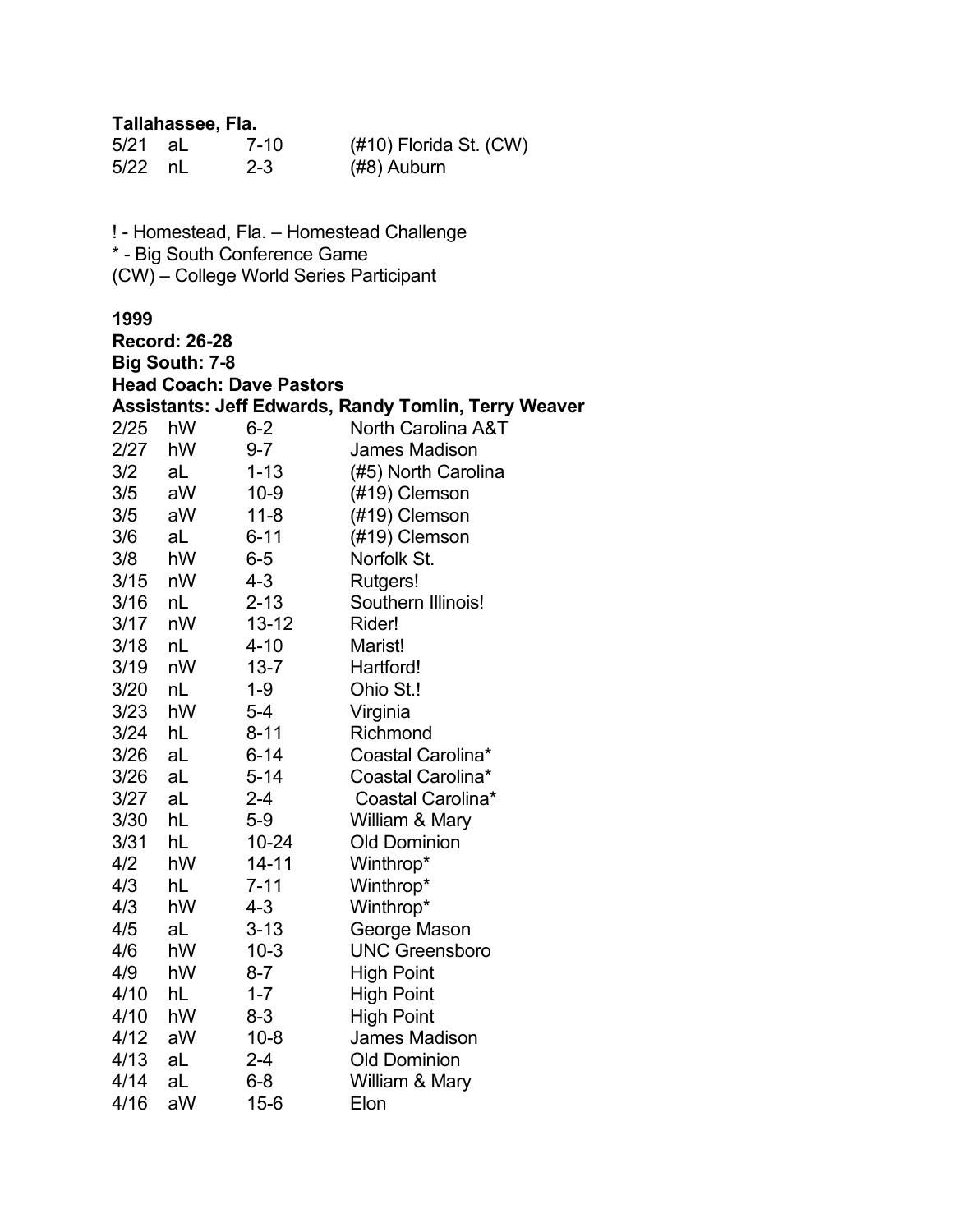| 4/16  | aW | 2-1       | Elon                  |
|-------|----|-----------|-----------------------|
| 4/17  | aW | 4-2       | Elon                  |
| 4/20  | aW | $11 - 6$  | Virginia Tech         |
| 4/21  | aL | 3-4       | Richmond              |
| 4/22  | hL | $3 - 12$  | Virginia Tech         |
| 4/23  | hL | $5 - 8$   | Charleston Southern*  |
| 4/23  | hW | $9-6$     | Charleston Southern*  |
| 4/24  | hW | $5-4$     | Charleston Southern*  |
| 4/27  | aL | $6 - 11$  | Virginia              |
| 4/301 | hW | 9-1       | <b>UNC Asheville*</b> |
| 5/1   | hW | $6 - 3$   | <b>UNC Asheville*</b> |
| 5/1   | hL | $2 - 3$   | <b>UNC Asheville*</b> |
| 5/7   | aW | $21 - 10$ | Radford*              |
| 5/8   | aL | $9 - 10$  | Radford*              |
| 5/8   | aL | 0-1       | Radford*              |
| 5/10  | aL | $3 - 7$   | <b>UNC Greensboro</b> |
| 5/11  | aL | $3 - 10$  | VCU                   |
| 5/12  | hL | $5 - 21$  | (#15) Wake Forest     |
|       |    |           |                       |

# **Big South Conference Tournament**

| Conway, S.C. |  |
|--------------|--|
|--------------|--|

| 5/20      | nW  | 8-0       | Radford                 |
|-----------|-----|-----------|-------------------------|
| 5/21      | nL. | $0 - 13$  | Winthrop                |
| $5/22$ nW |     | 6-5       | <b>UNC Asheville</b>    |
| $5/22$ aL |     | $10 - 11$ | <b>Coastal Carolina</b> |

! - Homestead, Fla. – Homestead Challenge

\* - Big South Conference Game

| <b>Record: 36-23</b> |                 |                                 |                                                             |
|----------------------|-----------------|---------------------------------|-------------------------------------------------------------|
|                      | Big South: 14-5 |                                 |                                                             |
|                      |                 | <b>Head Coach: Dave Pastors</b> |                                                             |
|                      |                 |                                 | <b>Assistants: Jeff Edwards, Randy Tomlin, Terry Weaver</b> |
| 2/16                 | aW              | $8-6$                           | <b>UNC Greensboro</b>                                       |
| 2/19                 | aL              | $7 - 9$                         | <b>Wake Forest</b>                                          |
| $2/22$ hL            |                 | $3-4(10)$                       | Richmond                                                    |
| 2/23                 | hW              | $6-5$                           | Virginia                                                    |
| 2/25                 | aW              | $9-6$                           | Virginia                                                    |
| 2/26                 | hW              | $4 - 3$                         | <b>UMBC</b>                                                 |
| 2/26                 | hW              | $10 - 6$                        | <b>UMBC</b>                                                 |
| 2/29                 | aL              | 4-8                             | James Madison                                               |
| 3/1                  | hW              | $13-9$                          | James Madison                                               |
| 3/3                  | aW              | $7 - 1$                         | Winthrop*                                                   |
| 3/5                  | aW              | $10 - 3$                        | Winthrop*                                                   |
| 3/5                  | aL              | $2 - 7$                         | Winthrop*                                                   |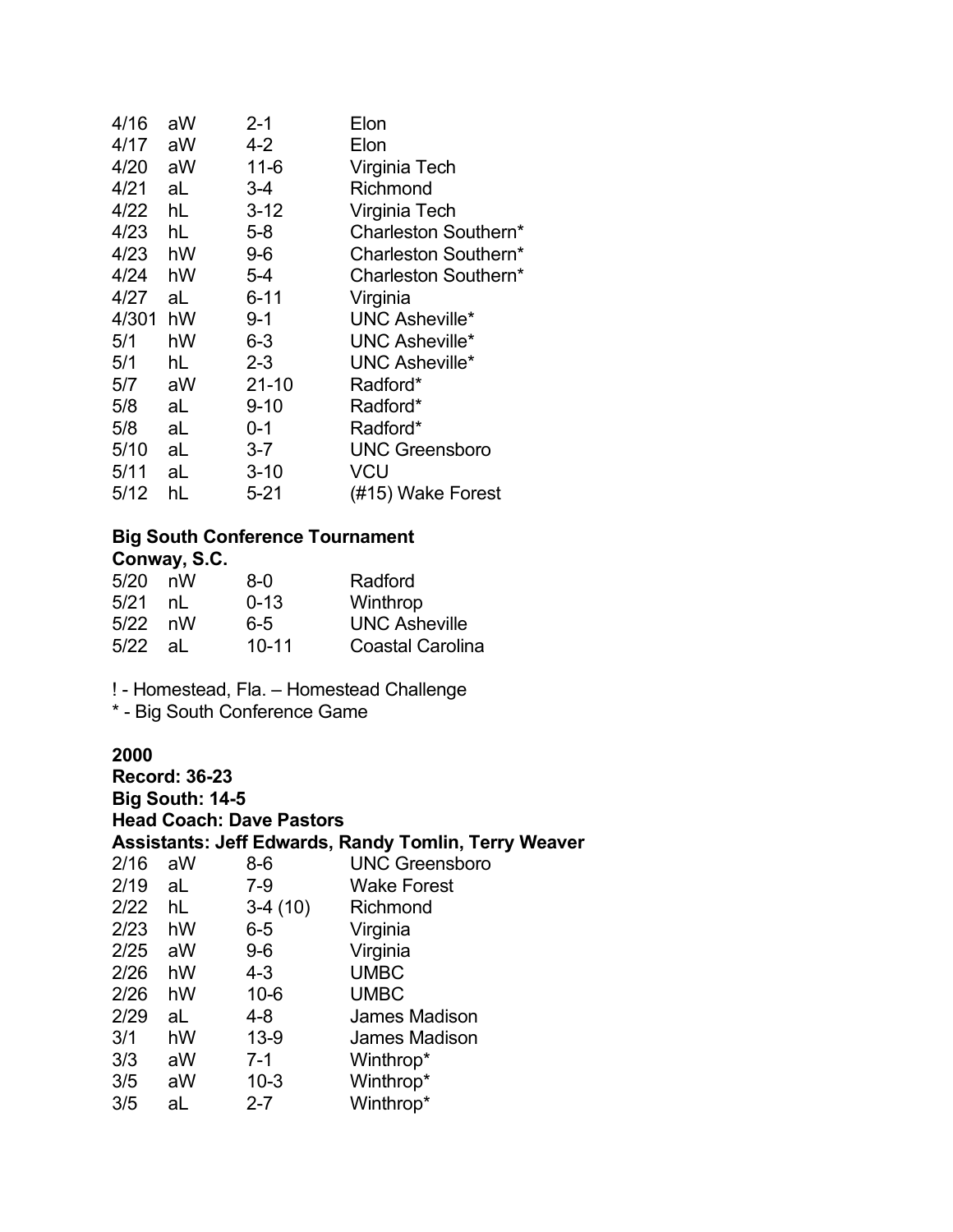| 3/6  | hW | 9-2       | VMI                   |
|------|----|-----------|-----------------------|
| 3/8  | hL | $5 - 8$   | <b>Old Dominion</b>   |
| 3/10 | aW | $5-4$     | High Point*           |
| 3/11 | aW | $8-6$     | High Point*           |
| 3/12 | aW | $10 - 6$  | High Point*           |
| 3/14 | aL | 5-6 (10)  | (#11) Auburn          |
| 3/15 | aL | $1 - 6$   | (#24) Georgia Tech    |
| 3/18 | hL | $1 - 5$   | Marshall              |
| 3/18 | hW | $6-5$     | Marshall              |
| 3/19 | hW | $6-5$     | Marshall              |
| 3/22 | hW | $3-2$     | William & Mary        |
| 3/23 | hW | $7 - 5$   | (#22) Wake Forest     |
| 3/27 | hL | 4-5       | <b>Brown</b>          |
| 3/28 | aW | $11 - 8$  | Virginia Tech         |
| 3/29 | aL | 4-5       | <b>Old Dominion</b>   |
| 4/3  | hW | $8-5$     | <b>UNC Greensboro</b> |
| 4/5  | aL | $3-5$     | William & Mary        |
| 4/7  | hW | $8-5$     | Radford*              |
| 4/11 | aW | 4-3       | George Mason          |
| 4/12 | hL | $4 - 10$  | VCU                   |
| 4/14 | hL | $7 - 12$  | Elon*                 |
| 4/16 | hW | $13 - 12$ | Elon*                 |
| 4/16 | hW | 4-0       | Elon*                 |
| 4/17 | aL | $3 - 4$   | Richmond              |
| 4/21 | aL | $7 - 8$   | Charleston Southern*  |
| 4/22 | aL | $9 - 10$  | Charleston Southern*  |
| 4/22 | aW | $3-0$     | Charleston Southern*  |
| 4/26 | hL | $9 - 13$  | George Mason          |
| 4/29 | aW | $5-0$     | <b>UNC Asheville*</b> |
| 4/30 | aL | $0 - 3$   | <b>UNC Asheville*</b> |
| 5/2  | aW | $15 - 2$  | <b>UNC Asheville*</b> |
| 5/3  | aW | $15 - 7$  | VMI                   |
| 5/4  | hW | $9 - 8$   | Virginia Tech         |
| 5/6  | hL | 6-7       | (#14) North Carolina  |
| 5/6  | hW | 8-3       | Coastal Carolina*     |
| 5/6  | hW | $12 - 3$  | Coastal Carolina*     |
| 5/7  | hW | $10 - 9$  | Coastal Carolina*     |
| 5/11 | hW | 6-4       | (#6) Clemson (CW)     |
| 5/12 | aL | $3 - 11$  | N.C. St.              |
| 5/13 | aL | 5-6 (10)  | N.C. St.              |

# **Big South Conference Tournament**

### **Myrtle Beach, S.C.**

| 5/17      | nW | 7-4   | <b>High Point</b>       |
|-----------|----|-------|-------------------------|
| $5/18$ nW |    | $5-2$ | <b>Coastal Carolina</b> |
| $5/19$ nW |    | 4-2   | Winthrop                |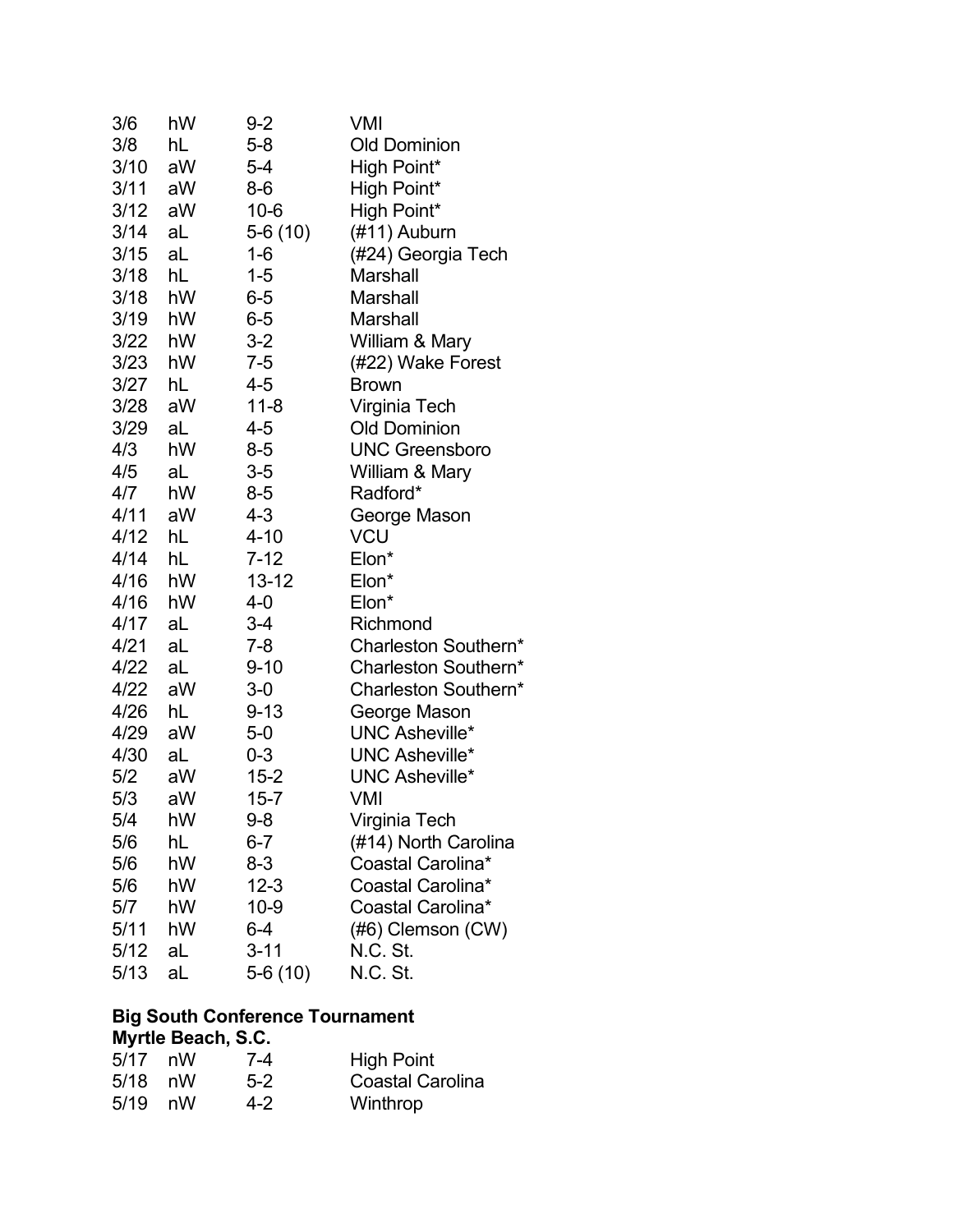### **NCAA Regionals Columbia, S.C.**

|           | ------------ |          |                     |
|-----------|--------------|----------|---------------------|
| $5/26$ aL |              | 4-6      | (#1) South Carolina |
| $5/27$ nW |              | $10 - 2$ | <b>Seton Hall</b>   |
| 5/27 nL   |              | $2 - 4$  | (#18) Wake Forest   |

\* - Big South Conference Game (CW) – College World Series Participant

|      | <b>Record: 35-21</b> |                                 |                                                                   |
|------|----------------------|---------------------------------|-------------------------------------------------------------------|
|      | Big South: 13-7      |                                 |                                                                   |
|      |                      | <b>Head Coach: Dave Pastors</b> |                                                                   |
|      |                      |                                 | <b>Assistants: Randy Tomlin, Terry Weaver, Brock Van Faussien</b> |
| 2/17 | hW                   | $19 - 2$                        | Iona                                                              |
| 2/18 | hW                   | $5 - 3$                         | Iona                                                              |
| 2/19 | hW                   | $14 - 1$                        | Iona                                                              |
| 2/20 | hW                   | $11 - 1$                        | Virginia Tech                                                     |
| 2/24 | hW                   | $6 - 1$                         | <b>Bucknell</b>                                                   |
| 2/25 | hL                   | $9 - 10$                        | <b>Bucknell</b>                                                   |
| 2/26 | hL                   | $4 - 6$                         | <b>Wake Forest</b>                                                |
| 2/27 | aL                   | $3 - 14$                        | <b>James Madison</b>                                              |
| 3/1  | hL                   | $10 - 13$                       | Virginia                                                          |
| 3/3  | hW                   | $8-0$                           | Fairfield                                                         |
| 3/3  | hW                   | $11 - 3$                        | Fairfield                                                         |
| 3/7  | hW                   | 4-0                             | <b>UNC Greensboro</b>                                             |
| 3/8  | hL                   | $4 - 11$                        | <b>VCU</b>                                                        |
| 3/13 | aL                   | $1 - 5$                         | <b>Jacksonville</b>                                               |
| 3/14 | aL                   | $0 - 1$                         | Florida St.                                                       |
| 3/17 | hW                   | $4 - 3$                         | <b>Massachusetts</b>                                              |
| 3/18 | hL                   | $3-6$                           | <b>Massachusetts</b>                                              |
| 3/19 | hW                   | $13 - 4$                        | Massachusetts                                                     |
| 3/23 | aL                   | $1 - 9$                         | Coastal Carolina*                                                 |
| 3/24 | aW                   | $15 - 8$                        | Coastal Carolina*                                                 |
| 3/24 | aW                   | $5 - 1$                         | Coastal Carolina*                                                 |
| 3/26 | hW                   | $12 - 6$                        | <b>Brown</b>                                                      |
| 3/27 | hL                   | $4 - 12$                        | William & Mary                                                    |
| 3/31 | hL                   | $5 - 12$                        | Winthrop*                                                         |
| 3/31 | hL                   | $2 - 5$                         | Winthrop*                                                         |
| 4/2  | hL                   | $6 - 12$                        | Winthrop*                                                         |
| 4/4  | hW                   | $5 - 4$                         | James Madison                                                     |
| 4/6  | aL                   | 4-5                             | Elon*                                                             |
| 4/7  | aL                   | $6-7$                           | Elon*                                                             |
| 4/7  | aW                   | $10 - 2$                        | Elon*                                                             |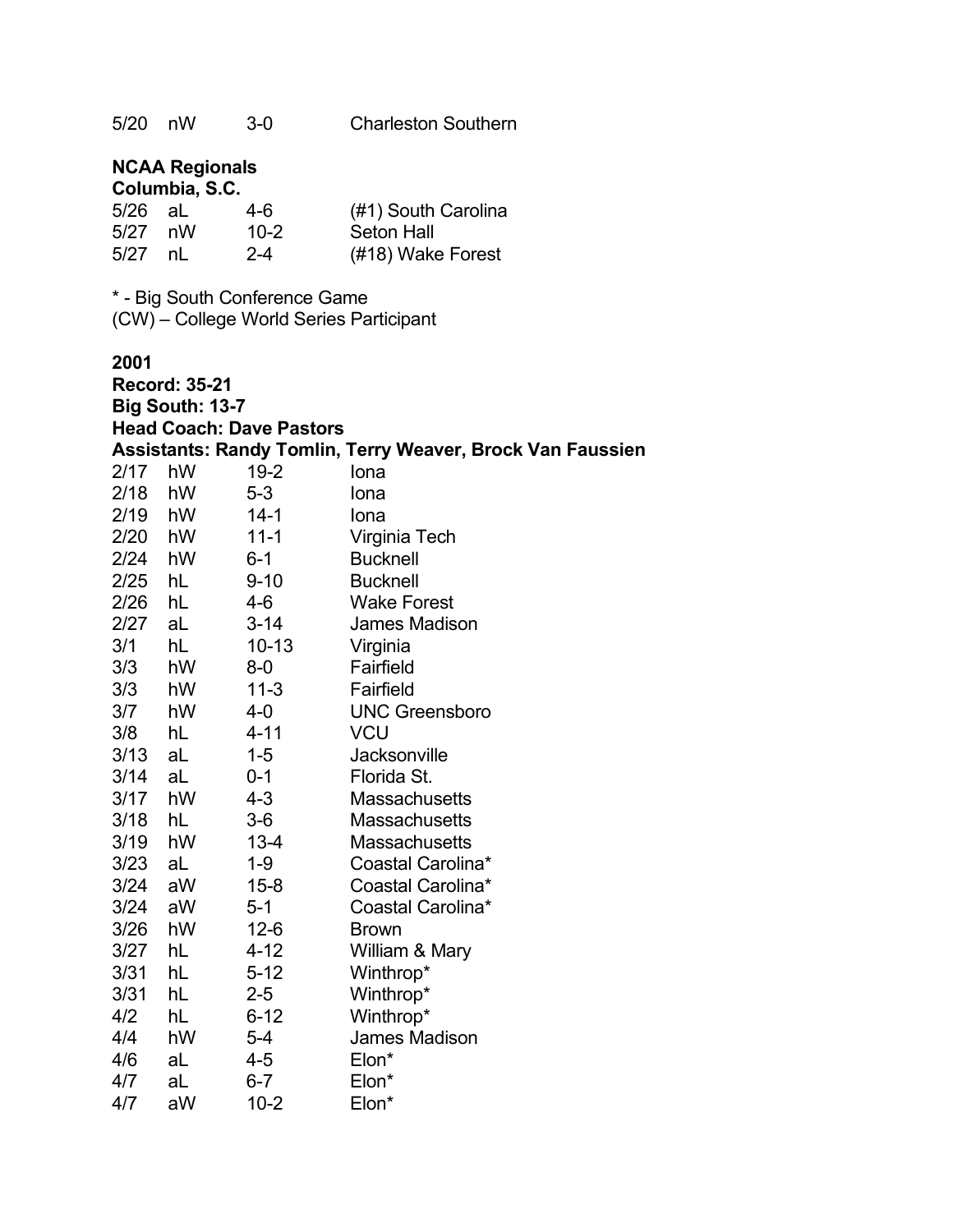| 4/10 | aW | 5-4 (11)   | Virginia              |
|------|----|------------|-----------------------|
| 4/13 | aW | 17-5       | Radford*              |
| 4/14 | aL | $3 - 7$    | Radford*              |
| 4/14 | aW | $3 - 2$    | Radford*              |
| 4/17 | hW | $7 - 5$    | George Mason          |
| 4/18 | aW | $10 - 1$   | George Mason          |
| 4/20 | hW | $6-2$      | Charleston Southern*  |
| 4/21 | hW | 19-18      | Charleston Southern*  |
| 4/21 | hW | $11-10(8)$ | Charleston Southern*  |
| 4/23 | aW | $13 - 11$  | <b>Wake Forest</b>    |
| 4/25 | aL | $2 - 3$    | Richmond              |
| 4/27 | hW | $13 - 7$   | <b>UNC Asheville*</b> |
| 4/28 | hW | 10-9       | <b>UNC Asheville*</b> |
| 4/28 | hW | $2 - 0$    | <b>UNC Asheville*</b> |
| 5/1  | aL | 4-13       | <b>North Carolina</b> |
| 5/2  | aL | $5-8$      | Virginia Tech         |
| 5/4  | aW | 13-3       | <b>Old Dominion</b>   |
| 5/5  | hW | $5 - 4$    | <b>Old Dominion</b>   |
| 5/11 | hW | $12 - 6$   | High Point*           |
| 5/12 | hW | $8-7(10)$  | High Point*           |
| 5/12 | hW | $11 - 8$   | High Point*           |

### **Big South Conference Tournament Danville, Va.**

| $5/17$ nW |    | $12 - 0$ | <b>High Point</b>       |
|-----------|----|----------|-------------------------|
| 5/18      | nL | $2-6$    | <b>Coastal Carolina</b> |
| 5/18 nW   |    | $12 - 3$ | <b>UNC Asheville</b>    |
| 5/20      | nW | $3-1$    | Winthrop                |
| 5/20      | nl | $0 - 13$ | <b>Coastal Carolina</b> |

# \* - Big South Conference Game

| 2002      |                 |                                 |                                                                   |  |  |  |
|-----------|-----------------|---------------------------------|-------------------------------------------------------------------|--|--|--|
|           | Record: 33-24-2 |                                 |                                                                   |  |  |  |
|           | Big South: 11-9 |                                 |                                                                   |  |  |  |
|           |                 | <b>Head Coach: Dave Pastors</b> |                                                                   |  |  |  |
|           |                 |                                 | <b>Assistants: Randy Tomlin, Terry Weaver, Brock Van Faussien</b> |  |  |  |
| 2/21      | aW              | 10-2                            | <b>UNC Greensboro</b>                                             |  |  |  |
| $2/23$ hW |                 | 7-0                             | <b>UMBC</b>                                                       |  |  |  |
| $2/23$ hW |                 | $17-1$                          | <b>UMBC</b>                                                       |  |  |  |
| $2/26$ aL |                 | 4-9                             | <b>James Madison</b>                                              |  |  |  |
| 2/28      | hW              | $9 - 4$                         | <b>Pfeiffer</b>                                                   |  |  |  |
| 3/3       | hL              | $6 - 10$                        | <b>Marist</b>                                                     |  |  |  |
| 3/3       | hL              | 5-8                             | <b>Marist</b>                                                     |  |  |  |
| 3/5       | hW              | $9 - 7$                         | Virginia                                                          |  |  |  |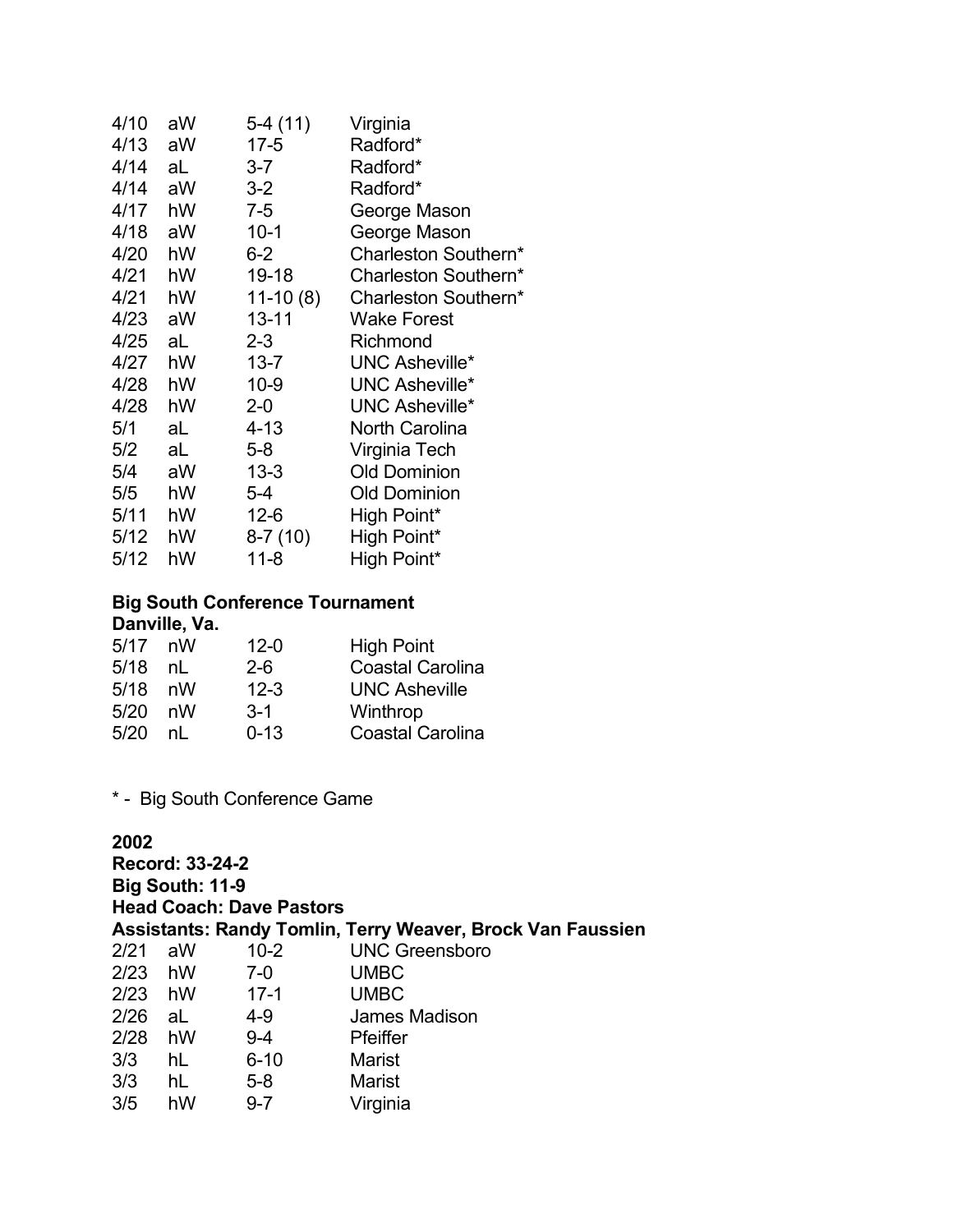| 3/8  | hW | $5 - 3$    | Le Moyne                 |
|------|----|------------|--------------------------|
| 3/9  | hW | $13 - 5$   | Le Moyne                 |
| 3/9  | hW | $6 - 3$    | Le Moyne                 |
| 3/11 | nT | $9-9(8)$   | Pacific!                 |
| 3/12 | nL | $5 - 21$   | Oral Roberts!            |
| 3/13 | nW | $21 - 1$   | Fordham!                 |
| 3/14 | nL | $4 - 13$   | Gonzaga!                 |
| 3/15 | nW | $9 - 8$    | <b>UC Santa Barbara!</b> |
| 3/16 | nW | $10 - 8$   | Illinois St.!            |
| 3/19 | hW | 4-3        | William & Mary           |
| 3/22 | aW | $16 - 3$   | Charleston Southern*     |
| 3/23 | aL | $8 - 10$   | Charleston Southern*     |
| 3/23 | aL | $2 - 3$    | Charleston Southern*     |
| 3/26 | aL | $3 - 11$   | VCU                      |
| 3/27 | aL | $8 - 14$   | (#8) Wake Forest         |
| 3/29 | hL | $4 - 13$   | Coastal Carolina*        |
| 3/30 | hL | $7 - 13$   | Coastal Carolina*        |
| 3/30 | hL | $8-9$      | Coastal Carolina*        |
| 4/2  | aL | $8-9(11)$  | (#21) North Carolina     |
| 4/5  | hL | 7-11 (12)  | Elon*                    |
| 4/6  | hW | $10-9$     | Elon*                    |
| 4/6  | hW | $6 - 2$    | Elon*                    |
| 4/10 | aL | $9 - 14$   | William & Mary           |
| 4/12 | aW | 12-8 (10)  | Winthrop*                |
| 4/13 | aW | $6-5(8)$   | Winthrop*                |
| 4/13 | aW | $11 - 8$   | Winthrop*                |
| 4/16 | aL | 14-29      | <b>Old Dominion</b>      |
| 4/17 | hL | $4 - 17$   | VCU                      |
| 4/19 | aW | $9 - 8$    | <b>UNC Asheville*</b>    |
| 4/20 | aW | $9 - 3$    | <b>UNC Asheville*</b>    |
| 4/20 | aW | $15 - 1$   | <b>UNC Asheville*</b>    |
| 4/23 | aL | $3-5$      | Virginia                 |
| 4/24 | hL | 6-23       | James Madison            |
| 4/26 | aW | 8-6        | Virginia Tech            |
| 4/27 | hW | $7-6$      | Virginia Tech            |
| 5/1  | hW | 7-5        | (#21) Richmond           |
| 5/4  | aW | $10 - 6$   | <b>UNC Wilmington</b>    |
| 5/4  | aW | $13-6$     | <b>UNC Wilmington</b>    |
| 5/10 | hW | $9 - 7$    | Radford*                 |
| 5/11 | hL | $7-10(10)$ | Radford*                 |
| 5/11 | hL | $5-6$      | Radford*                 |
| 5/13 | hT | $11-11(7)$ | (#3) Wake Forest^        |
| 5/14 | hW | 11-6       | <b>Old Dominion</b>      |
| 5/17 | aL | $5-6$      | High Point*              |
| 5/17 | aW | $12-6$     | High Point*              |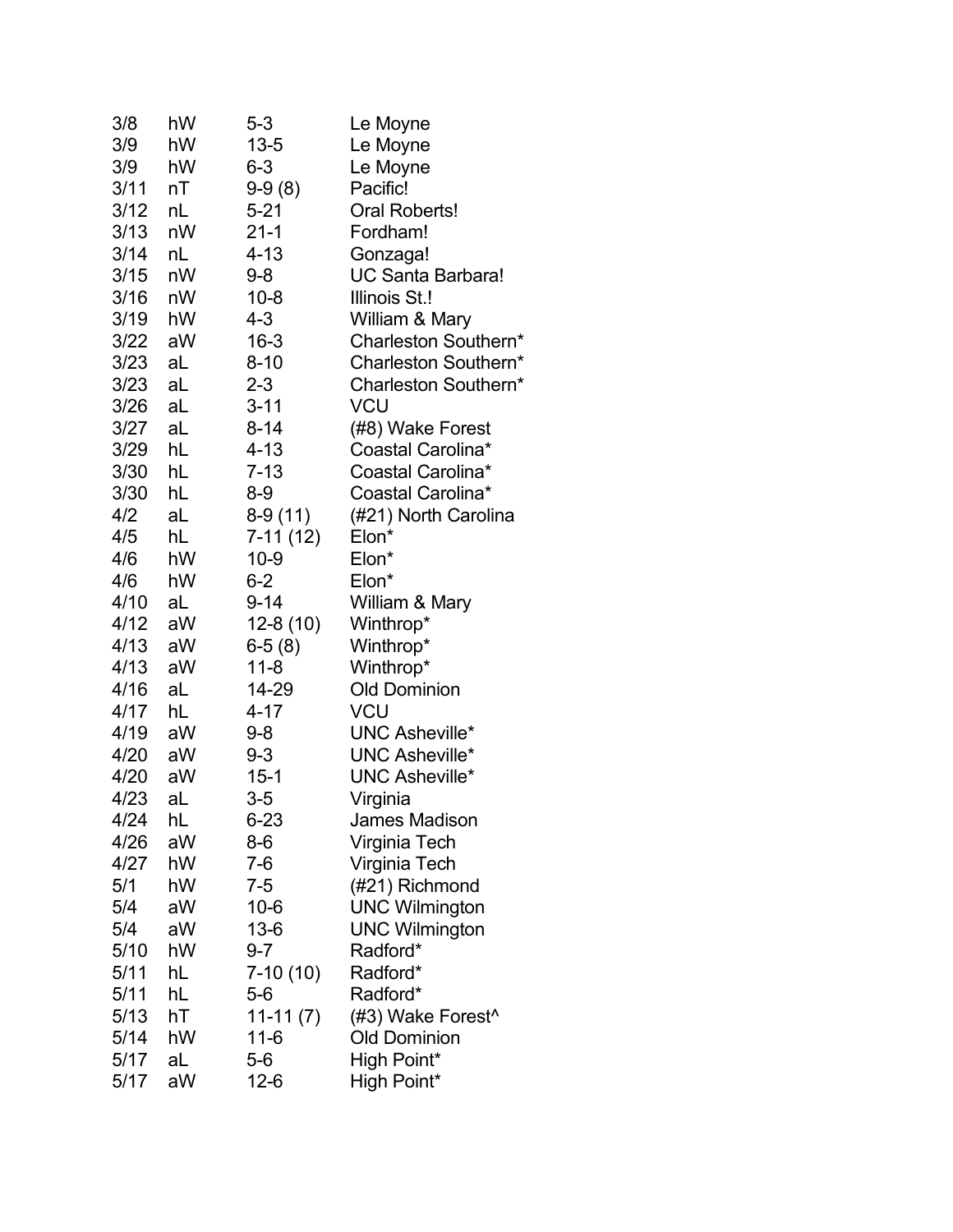### **Big South Conference Tournament Rock Hill, S.C.**

| $5/22$ nL |    | $5 - 14$ | <b>High Point</b>          |
|-----------|----|----------|----------------------------|
| 5/23      | nW | 4-1      | Radford                    |
| 5/24      | nW | $12 - 3$ | Elon                       |
| $5/25$ nW |    | $19-6$   | <b>Charleston Southern</b> |
| $5/25$ aW |    | $8-2$    | Winthrop                   |
| 5/26      | nl | $1 - 10$ | <b>Coastal Carolina</b>    |

! – Johnny Quik Classic – Fresno, Calif.

^ - Game Called in 7<sup>th</sup> due to rain

\* - Big South Conference Game

# **Matt Royer**

Five seasons Years: 2003-07 Record: 153-132

| <b>Record: 17-37</b> |                 |                               |                                                                |  |  |  |
|----------------------|-----------------|-------------------------------|----------------------------------------------------------------|--|--|--|
|                      | Big South: 7-12 |                               |                                                                |  |  |  |
|                      |                 | <b>Head Coach: Matt Royer</b> |                                                                |  |  |  |
|                      |                 |                               | <b>Assistants: Randy Tomlin, Terry Weaver, Reggie Reynolds</b> |  |  |  |
| 2/24                 | hL              | $5 - 15$                      | Virginia                                                       |  |  |  |
| 2/25                 | hW              | $5 - 4$                       | William & Mary                                                 |  |  |  |
| 3/1                  | aL              | 6-9                           | <b>Western Carolina</b>                                        |  |  |  |
| 3/1                  | aL              | $8-9$                         | <b>Western Carolina</b>                                        |  |  |  |
| 3/2 aL               |                 | $3-4$                         | <b>Western Carolina</b>                                        |  |  |  |
| $\frac{3}{4}$        | hL              | $3 - 7$                       | <b>VCU</b>                                                     |  |  |  |
| 3/7                  | hW              | $8 - 4$                       | Kutztown                                                       |  |  |  |
| 3/7                  | hW              | $2-1(8)$                      | Kutztown                                                       |  |  |  |
| 3/8                  | aL              | $5 - 14$                      | Georgia                                                        |  |  |  |
| 3/9                  | aL              | $3 - 8$                       | Georgia                                                        |  |  |  |
| 3/11 hW              |                 | $6-5$                         | (#14) Wake Forest                                              |  |  |  |
| $3/12$ aL            |                 | $4 - 10$                      | <b>North Carolina</b>                                          |  |  |  |
| $3/14$ hW            |                 | $3 - 2$                       | Charleston Southern*                                           |  |  |  |
| 3/15                 | hL              | $1 - 6$                       | Charleston Southern*                                           |  |  |  |
| 3/15                 | hW              | 9-8                           | Charleston Southern*                                           |  |  |  |
| 3/18                 | hL              | $3 - 8$                       | George Mason                                                   |  |  |  |
| 3/21                 | aL              | $1 - 20$                      | $(\#1)$ Rice (NC)                                              |  |  |  |
| $3/22$ aL            |                 | $4 - 10$                      | $(#1)$ Rice $(NC)$                                             |  |  |  |
| 3/23                 | aL              | 4-5                           | $(#1)$ Rice $(NC)$                                             |  |  |  |
| 3/25 hW              |                 | $8 - 2$                       | <b>Old Dominion</b>                                            |  |  |  |
| 3/28 hL              |                 | $1 - 5$                       | Winthrop*                                                      |  |  |  |
| 3/29                 | hL              | $8 - 11$                      | Winthrop*                                                      |  |  |  |
| 3/30                 | hL              | $0 - 7$                       | Winthrop*                                                      |  |  |  |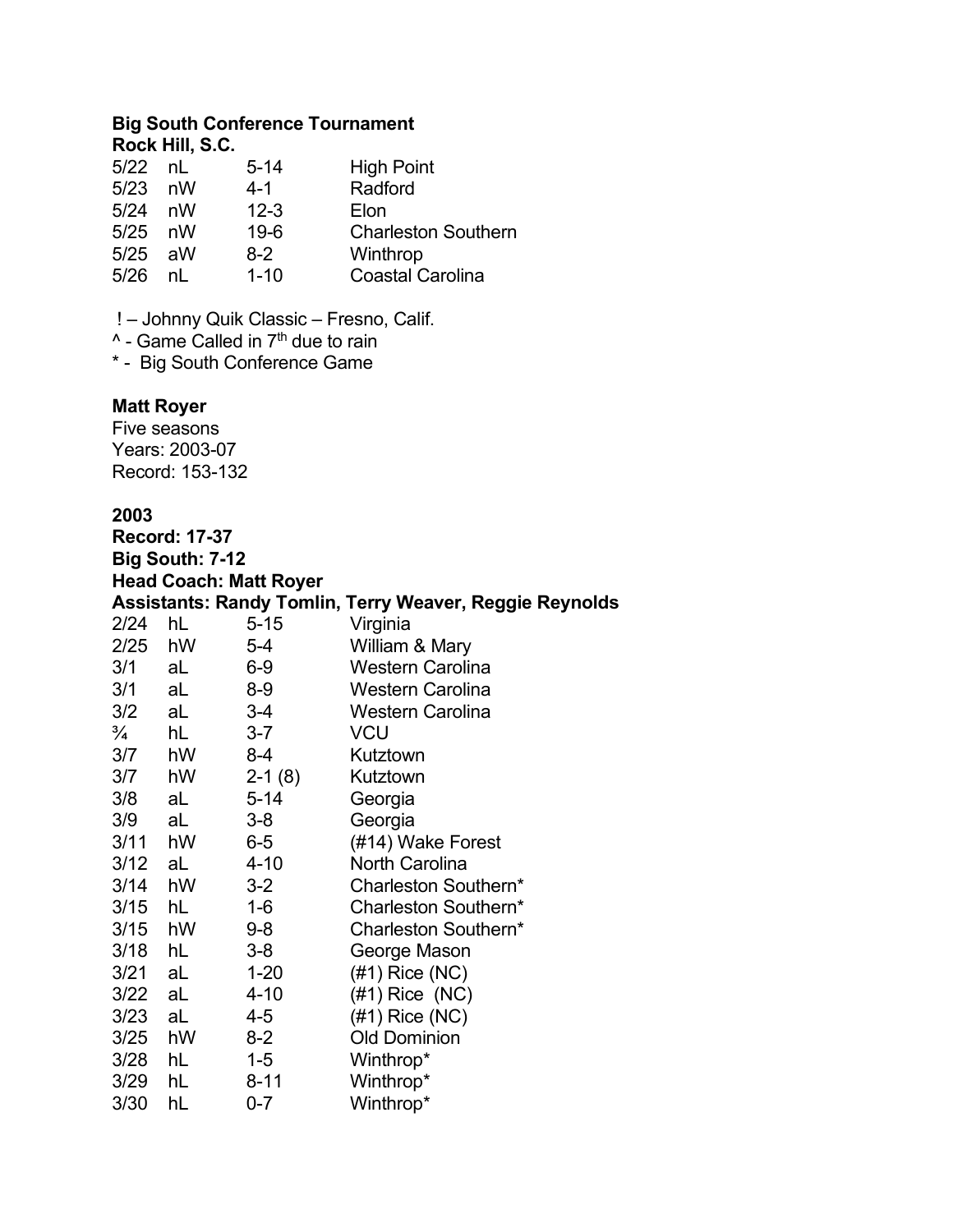| hL | $0 - 14$  | Virginia Tech         |
|----|-----------|-----------------------|
| aL | $0 - 3$   | Virginia              |
| aL | $4 - 14$  | Elon*                 |
| aW | $13 - 2$  | Elon*                 |
| aL | 4-19      | Elon*                 |
| aL | 4-11      | William & Mary        |
| aL | $5 - 11$  | Birmingham-So.        |
| aW | 8-3       | Birmingham-So.        |
| aL | $0 - 13$  | Birmingham-So.        |
| hW | $6-5(12)$ | James Madison         |
| aL | $5 - 15$  | (#17) Richmond        |
| hW | 4-0       | <b>UNC Asheville*</b> |
| hL | $3-4$     | <b>UNC Asheville*</b> |
| hL | $2 - 5$   | <b>UNC Asheville*</b> |
| aL | $12 - 21$ | <b>Wake Forest</b>    |
| aL | 5-6 (11)  | <b>Old Dominion</b>   |
| aW | $7-5(11)$ | Radford*              |
| aW | $7 - 3$   | Radford*              |
| aW | 14-6      | Radford*              |
| hL | $6 - 12$  | (#14) Richmond        |
| aL | $8 - 11$  | Coastal Carolina*     |
| aL | $1 - 3$   | Coastal Carolina*     |
| aL | 4-5       | Coastal Carolina*     |
| aL | $5 - 8$   | <b>James Madison</b>  |
| aL | $2 - 4$   | George Mason          |
| hL | $1 - 6$   | High Point*           |
|    |           |                       |

### **Big South Conference Tournament Rock Hill, S.C.**

| $5/23$ aL | $1 - 2$  | Winthrop                   |
|-----------|----------|----------------------------|
| $5/23$ nW | 8-2      | <b>Charleston Southern</b> |
| $5/24$ nW | $5-4$    | <b>UNC Asheville</b>       |
| $5/25$ nW | 4-1      | <b>Coastal Carolina</b>    |
| $5/25$ nL | $0 - 10$ | <b>Coastal Carolina</b>    |
|           |          |                            |

\* - Big South Conference Game (NC) – National Champion

### **2004 Record: 25-30 Big South: 9-15 Head Coach: Matt Royer Assistants: Randy Tomlin, Terry Weaver, Reggie Reynolds**

| $2/25$ aL | $5-14$  | <b>Wake Forest</b> |
|-----------|---------|--------------------|
| $2/27$ hW | $6 - 2$ | <b>Binghamton</b>  |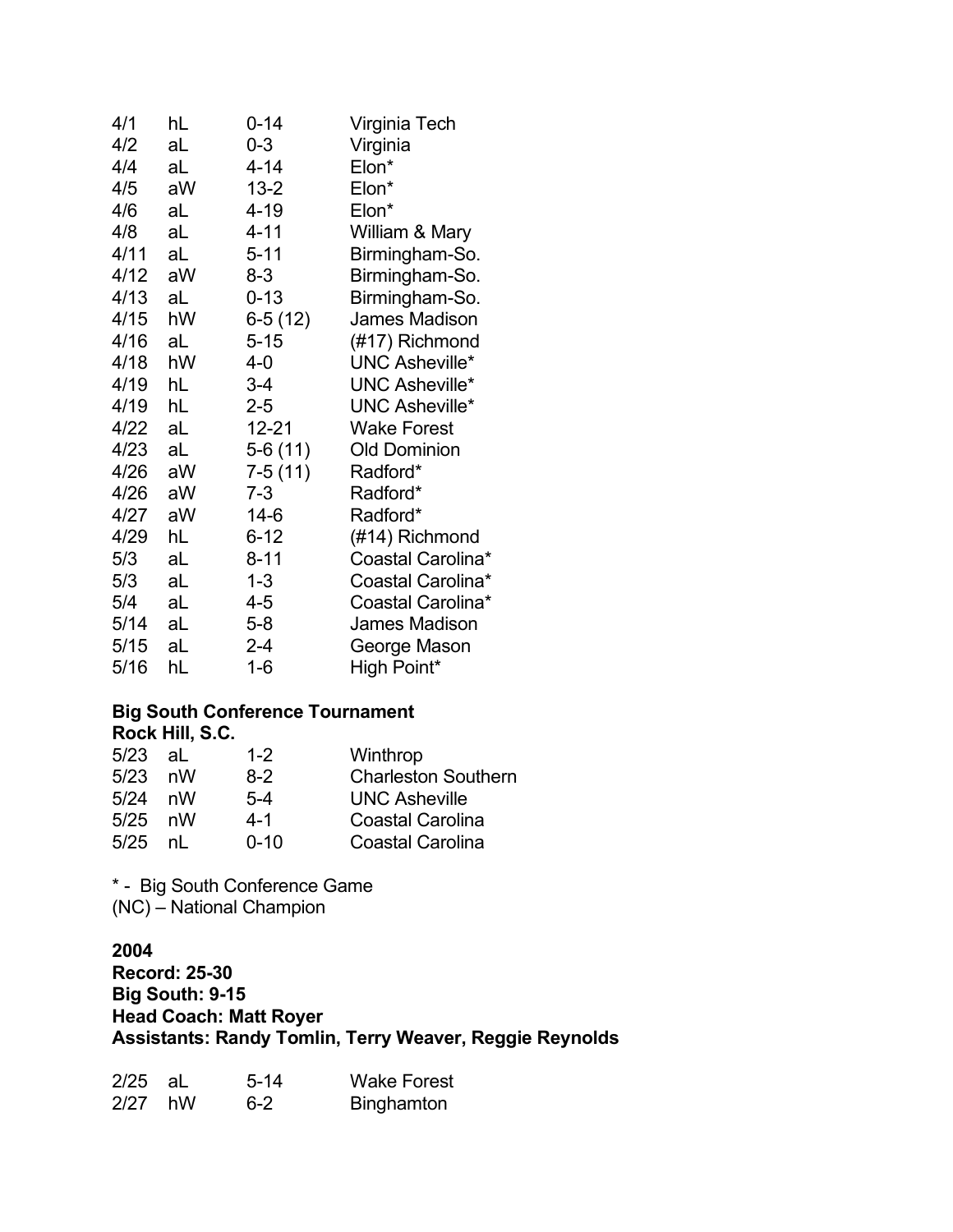| 2/28 | hW | 13-7      | Binghamton            |
|------|----|-----------|-----------------------|
| 2/28 | hL | $5-9$     | <b>Binghamton</b>     |
| 2/29 | hW | 8-7       | <b>Binghamton</b>     |
| 3/2  | aL | $6 - 12$  | (#23) VCU             |
| 3/3  | aL | $0 - 4$   | Virginia Tech         |
| 3/5  | aL | $6 - 24$  | Georgia (CW)          |
| 3/6  | aL | $5 - 15$  | Georgia (CW)          |
| 3/7  | aL | $3 - 18$  | Georgia (CW)          |
| 3/9  | hW | $13 - 8$  | <b>Wake Forest</b>    |
| 3/10 | hW | $13 - 4$  | North Carolina A&T    |
| 3/13 | hL | $5 - 8$   | Marshall              |
| 3/14 | hW | 8-5       | Marshall              |
| 3/15 | hW | $14 - 5$  | Marshall              |
| 3/17 | hW | $9 - 1$   | Fordham               |
| 3/17 | hW | $5-1$     | Fordham               |
| 3/19 | hW | $5 - 4$   | Ball St.              |
| 3/20 | hL | $2 - 14$  | Ball St.              |
| 3/21 | hL | $5 - 11$  | <b>Ball St.</b>       |
| 3/24 | aW | $8 - 4$   | <b>Old Dominion</b>   |
| 3/26 | aL | $3-5$     | Charleston Southern*  |
| 3/27 | aL | $3-6$     | Charleston Southern*  |
| 3/28 | aW | $9 - 8$   | Charleston Southern*  |
| 3/30 | hW | $6 - 2$   | Virginia Tech         |
| 4/3  | hW | 7-6       | High Point*           |
| 4/4  | hW | $12 - 3$  | High Point*           |
| 4/5  | hW | $10 - 7$  | High Point*           |
| 4/6  | aW | $11 - 5$  | Richmond              |
| 4/9  | aL | $1 - 7$   | Winthrop*             |
| 4/9  | aW | 4-3       | Winthrop*             |
| 4/10 | aL | 0-6       | Winthrop*             |
| 4/14 | aL | $8-9$     | <b>James Madison</b>  |
| 4/16 | hL | $5 - 7$   | Birmingham-So.*       |
| 4/17 | hL | $6 - 7$   | Birmingham-So.*       |
| 4/18 | hL | $2 - 12$  | Birmingham-So.*       |
| 4/20 | hW | $11-5$    | <b>James Madison</b>  |
| 4/23 | aL | 8-14      | Radford*              |
| 4/24 | aL | 4-6       | Radford*              |
| 4/25 | aL | $8-9$     | Radford*              |
| 4/28 | hL | $2-3(10)$ | William & Mary        |
| 4/30 | aL | $6-7(10)$ | <b>UNC Asheville*</b> |
| 5/1  | aL | $1 - 7$   | <b>UNC Asheville*</b> |
| 5/1  | aL | $2 - 3$   | <b>UNC Asheville*</b> |
| 5/8  | aW | $7 - 3$   | William & Mary        |
| 5/11 | hL | $2 - 12$  | <b>Old Dominion</b>   |
| 5/12 | hW | $20 - 9$  | Richmond              |
| 5/14 | hL | $3 - 8$   | Coastal Carolina*     |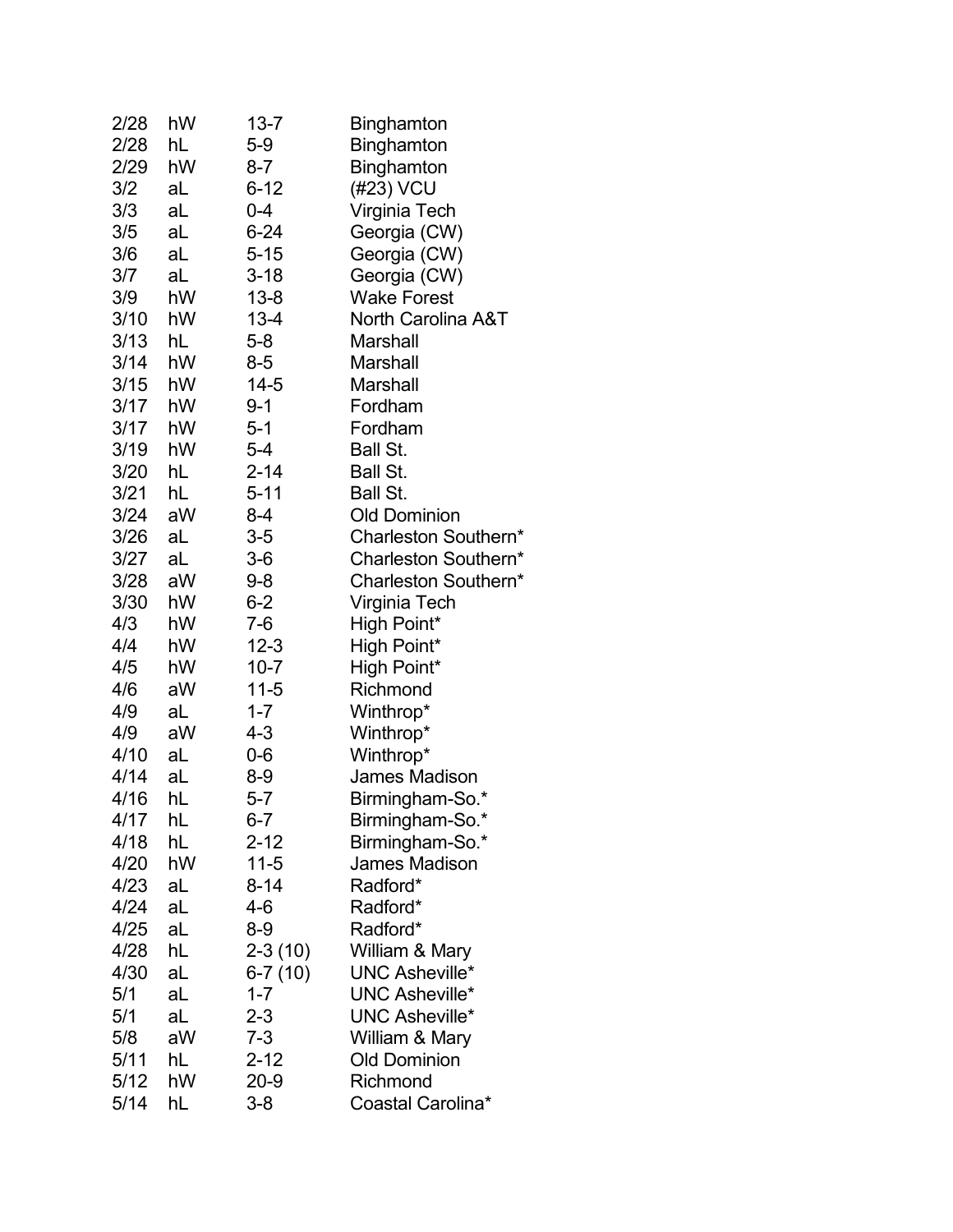| 5/15 hL |    | $1 - 12$  | Coastal Carolina* |
|---------|----|-----------|-------------------|
| 5/16    | hW | $6 - 3$   | Coastal Carolina* |
| 5/18    | hL | $4-6$     | (#7) Virginia     |
| 5/19    | aL | $4 - 5$   | (#7) Virgina      |
| 5/22 hW |    | $8 - 4$   | $VMI^*$           |
| 5/22    | hW | $10 - 4$  | $VMI^*$           |
| 5/23    | hW | $7-6(11)$ | $VMI^*$           |

\* - Big South Conference Game (CW) – College World Series Participant

**2005 Record: 36-19 Big South: 14-10 Head Coach: Matt Royer Assistants: Randy Tomlin, Terry Weaver, Reggie Reynolds**

| 2/15 | hW | $7-6$     | <b>Old Dominion</b>   |
|------|----|-----------|-----------------------|
| 2/19 | hW | $10 - 9$  | Hofstra               |
| 2/20 | hW | $13 - 3$  | Hofstra               |
| 2/21 | hL | $2 - 6$   | Hofstra               |
| 2/23 | aW | $10-1$    | North Carolina A&T    |
| 2/26 | hW | $10 - 8$  | <b>Bucknell</b>       |
| 2/26 | hW | $3-2$     | <b>Bucknell</b>       |
| 2/27 | hW | $7 - 4$   | <b>Bucknell</b>       |
| 3/4  | hW | $4 - 1$   | Duquesne#             |
| 3/4  | hL | $3-6$     | Duquesne#             |
| 3/6  | hL | 4-6       | Duquesne              |
| 3/9  | hW | $1 - 0$   | Fairfield             |
| 3/12 | hW | $9 - 8$   | Marshall              |
| 3/13 | hW | $4-3(10)$ | Marshall              |
| 3/14 | hW | $5 - 3$   | <b>Marshall</b>       |
| 3/15 | aW | $6 - 4$   | <b>Old Dominion</b>   |
| 3/18 | aL | $3-6$     | Birmingham-So.*       |
| 3/19 | aL | $2 - 7$   | Birmingham-So.*       |
| 3/20 | aL | $4 - 13$  | Birmingham-So.*       |
| 3/25 | aL | 4-7       | High Point*           |
| 3/26 | aW | 4-2       | High Point*           |
| 3/26 | aW | $4 - 1$   | High Point*           |
| 3/29 | aW | $9 - 4$   | James Madison         |
| 4/2  | hL | $2 - 8$   | Winthrop*             |
| 4/3  | hW | $5 - 4$   | Winthrop*             |
| 4/4  | hW | $6 - 2$   | Winthrop*             |
| 4/5  | hL | $2 - 10$  | Virginia              |
| 4/9  | hW | $21 - 1$  | <b>UNC Asheville*</b> |
| 4/10 | hW | 5-1       | <b>UNC Asheville*</b> |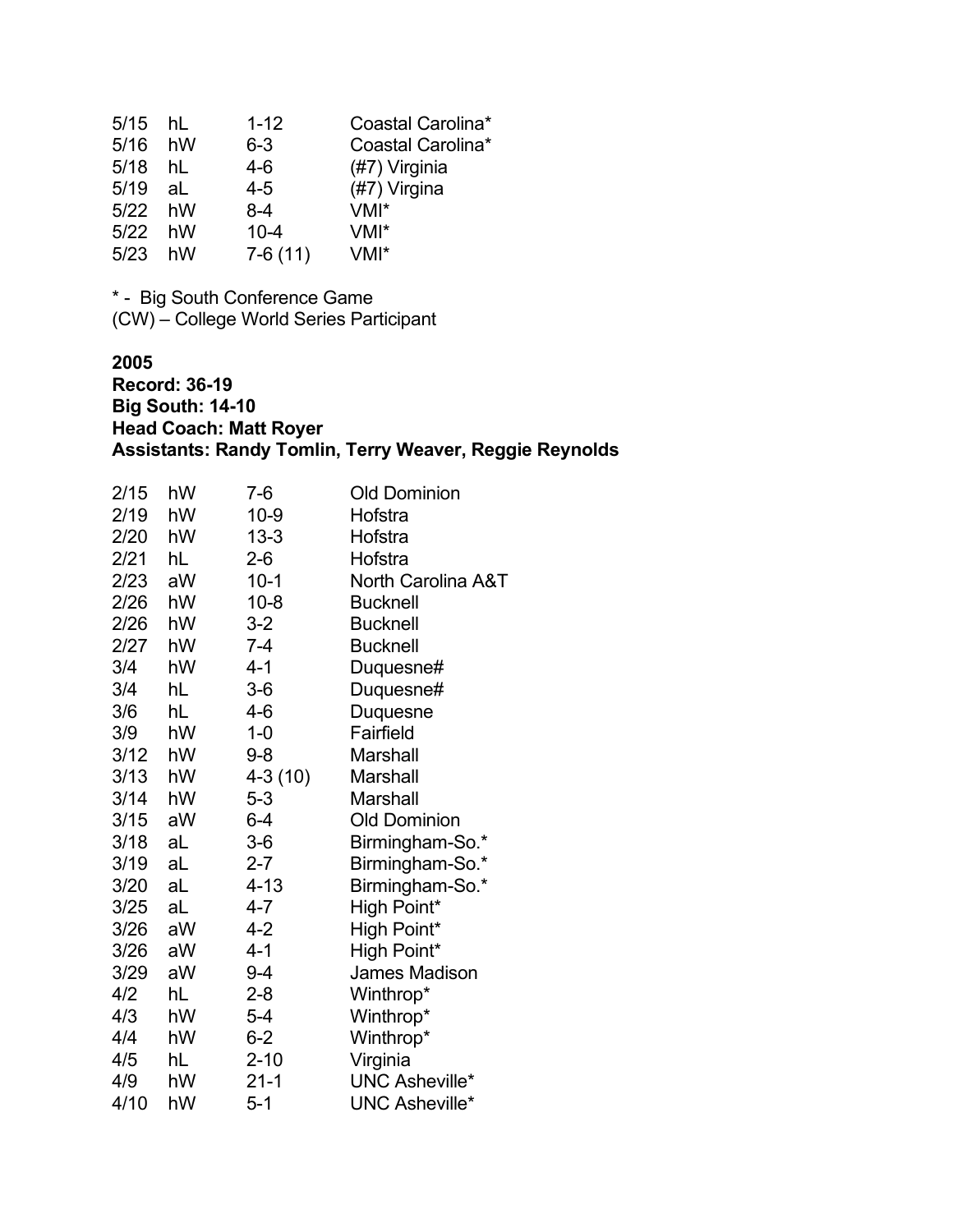| 4/11   | hW | 14-3      | <b>UNC Asheville*</b>   |
|--------|----|-----------|-------------------------|
| 4/14   | aL | 4-9       | Virginia Tech           |
| 4/16   | hW | $3-0$     | <b>UNC Greensboro</b>   |
| 4/17   | aL | $3 - 7$   | <b>UNC Greensboro</b>   |
| 4/19   | aW | $14-6$    | Richmond                |
| 4/22   | aL | $3 - 11$  | (#25) Coastal Carolina* |
| 4/23   | aL | $8 - 12$  | (#25) Coastal Carolina* |
| 4/24   | aL | $8-9$     | (#25) Coastal Carolina* |
| 4/26   | aL | 8-9       | <b>Wake Forest</b>      |
| 4/30   | aW | $9-5$     | VMI*                    |
| 5/1    | aW | $12 - 3$  | VMI <sup>*</sup>        |
| 5/1    | aL | $9 - 11$  | VMI*                    |
| 5/3    | aW | $9 - 2$   | <b>VCU</b>              |
| 5/7    | hW | $6-2$     | William & Mary          |
| 5/13   | hL | 4-5       | Radford*                |
| 5/14   | hW | 8-5       | Radford*                |
| 5/15   | hW | $11 - 4$  | Radford*                |
| 5/17   | hW | $10 - 2$  | Richmond                |
| 5/18   | hW | $6-5$     | VCU                     |
| 5/20   | hW | 4-0       | Charleston Southern*    |
| 5/21   | hW | $6 - 1$   | Charleston Southern*    |
| $5/22$ | hW | $3-2(12)$ | Charleston Southern*    |

# **Big South Conference Tournament Conway, S.C.**

| $5/25$ nW |    | 8-7      | Birmingham-So.          |
|-----------|----|----------|-------------------------|
| 5/26      | nl | $2 - 7$  | Winthrop                |
| 5/27      | nW | $10 - 4$ | Radford                 |
| 5/27      | al | $1 - 2$  | <b>Coastal Carolina</b> |

# - played at Memorial Stadium in Danville, Va.

\* - Big South Conference Game

# **2006**

**Record: 39-21 Big South: 13-11 Head Coach: Matt Royer Assistants: Randy Tomlin, Terry Weaver, Reggie Reynolds**

| 2/10 | aW | 4-1       | Wofford    |
|------|----|-----------|------------|
| 2/12 | aL | $4 - 5$   | Wofford    |
| 2/12 | aW | $4 - 3$   | Wofford    |
| 2/15 | hL | $2-4(10)$ | <b>VCU</b> |
| 2/16 | hW | $4 - 3$   | Longwood   |
| 2/21 | aW | $4 - 3$   | Longwood   |
|      |    |           |            |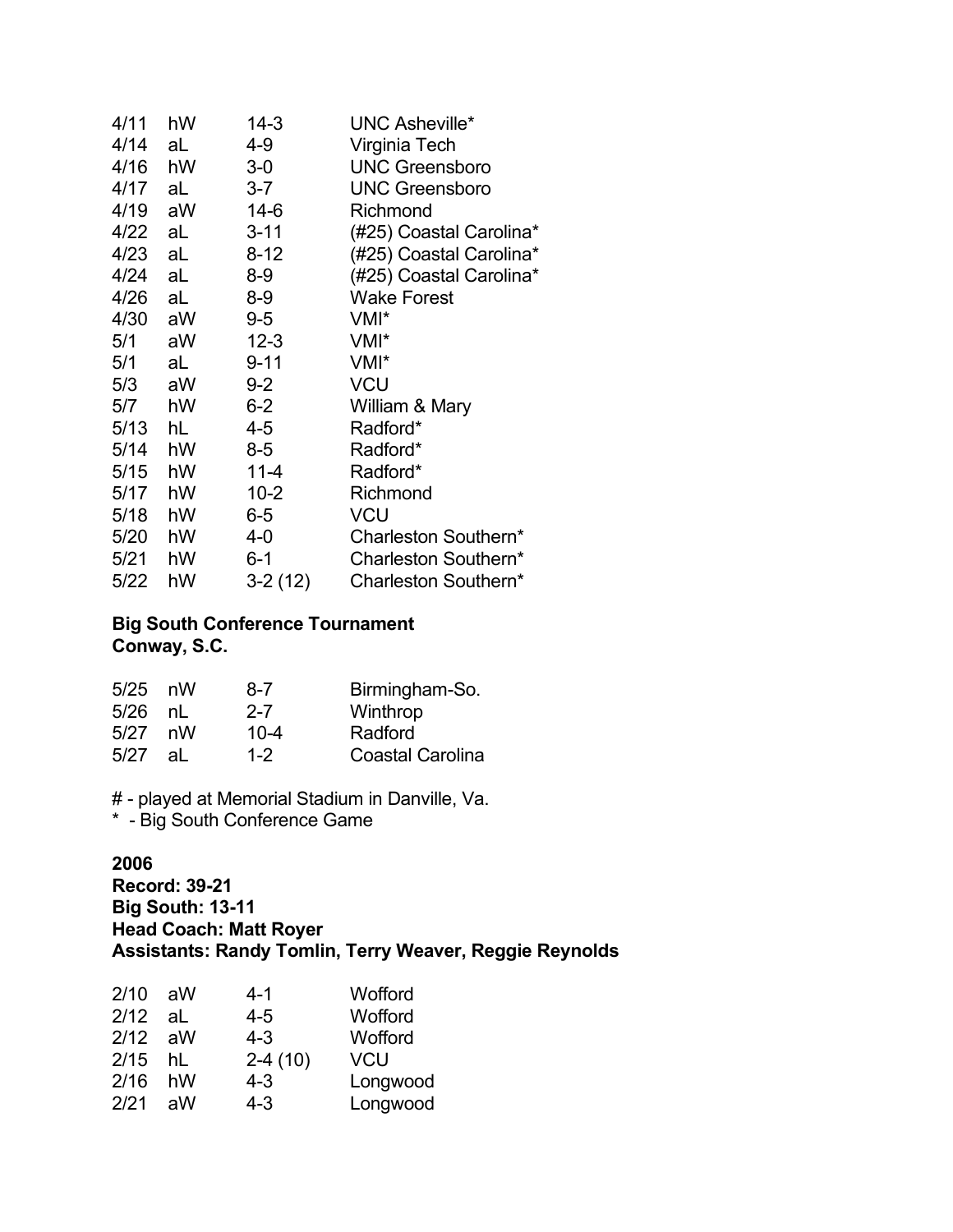| 2/24 | hW | 11-10     | Rider                   |
|------|----|-----------|-------------------------|
| 2/25 | hW | $7 - 5$   | Rider                   |
| 2/26 | hW | $3-2(10)$ | Rider                   |
| 3/1  | aL | $5 - 10$  | James Madison           |
| 3/4  | hW | $14 - 2$  | Hartford                |
| 3/4  | hW | 9-4       | Hartford                |
| 3/5  | hW | $9-0$     | Hartford                |
| 3/8  | hW | $13 - 1$  | Virginia Tech           |
| 3/10 | aW | 7-1       | George Washington       |
| 3/11 | aW | $3-0$     | George Washington       |
| 3/12 | aW | $12 - 8$  | George Washington       |
| 3/14 | hW | $6-5$     | Marist                  |
| 3/15 | hW | $5-4$     | <b>Marist</b>           |
| 3/17 | hL | $2 - 7$   | Rutgers                 |
| 3/18 | hW | $5-3$     | Rutgers                 |
| 3/19 | hL | $6 - 7$   | Rutgers                 |
| 3/24 | aL | $1 - 13$  | (#29) Winthrop*         |
| 3/25 | aL | $7 - 8$   | (#29) Winthrop*         |
| 3/26 | aL | $8 - 10$  | (#29) Winthrop*         |
| 3/29 | hW | $11 - 2$  | George Mason            |
| 3/31 | hW | $8-5$     | VMI*                    |
| 4/1  | hW | $16 - 8$  | VMI*                    |
| 4/2  | hW | $9 - 7$   | VMI*                    |
| 4/5  | aW | $15 - 4$  | William and Mary        |
| 4/7  | aW | $16 - 6$  | Radford*                |
| 4/8  | aW | 9-4       | Radford*                |
| 4/9  | aW | $6-5$     | Radford*                |
| 4/11 | hW | $12 - 11$ | <b>James Madison</b>    |
| 4/14 | aL | $5 - 7$   | Charleston Southern*    |
| 4/15 | aW | $13 - 6$  | Charleston Southern*    |
| 4/15 | aW | $7 - 2$   | Charleston Southern*    |
| 4/18 | hW | $8-0$     | Longwood                |
| 4/19 | aL | $11 - 12$ | Richmond                |
| 4/22 | hW | 6-4       | Coastal Carolina*       |
| 4/23 | hL | $6-8(10)$ | Coastal Carolina*       |
| 4/24 | hW | 4-3 (12)  | Coastal Carolina*       |
| 4/25 | aW | $18 - 4$  | George Mason            |
| 4/28 | hL | $1 - 15$  | Birmingham Southern*    |
| 4/29 | hL | 1-4       | Birmingham Southern*    |
| 4/30 | hW | $12 - 5$  | Birmingham Southern*    |
| 5/3  | aL | $3-8$     | Virginia Tech           |
| 5/6  | hL | 4-5       | <b>William and Mary</b> |
| 5/12 | aL | $3-8$     | <b>UNC Asheville*</b>   |
| 5/13 | aW | $20-3$    | <b>UNC Asheville*</b>   |
| 5/13 | aL | 2-4       | <b>UNC Asheville*</b>   |
| 5/16 | hW | $8-5$     | Richmond                |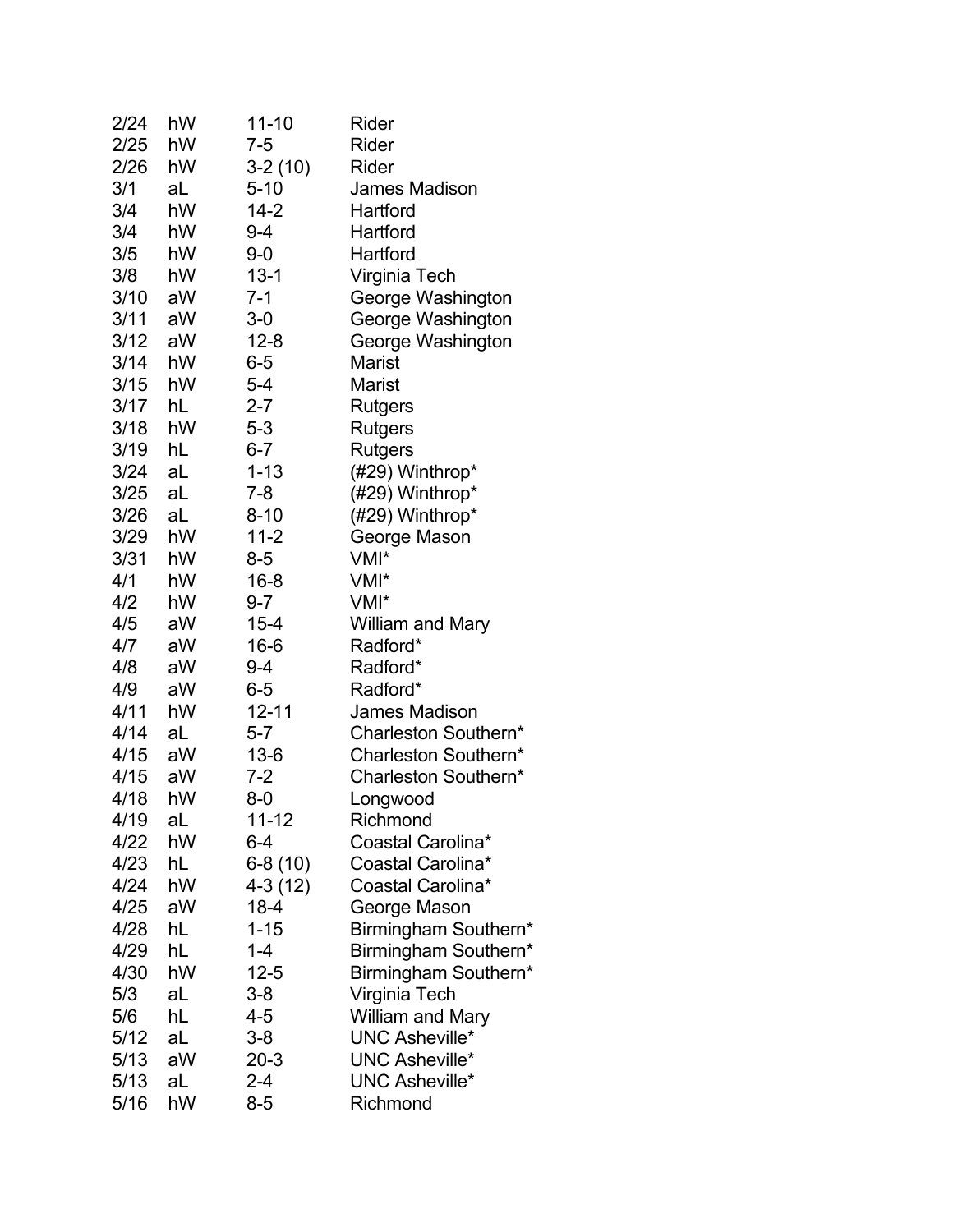| 5/19 hL |     | $6 - 11$ | High Point* |
|---------|-----|----------|-------------|
| 5/20 hW |     | 11-9     | High Point* |
| 5/21    | hL. | 8-13     | High Point* |

### **Big South Conference Tournament Conway, S.C.**

| 5/24 | nW | $9-6$     | Winthrop             |
|------|----|-----------|----------------------|
| 5/25 | nW | $9 - 7$   | <b>High Point</b>    |
| 5/26 | nL | $1 - 4$   | <b>UNC Asheville</b> |
| 5/27 | nW | $11 - 7$  | Winthrop             |
| 5/28 | nl | $11 - 16$ | <b>UNC Asheville</b> |

\* - Big South Conference Games

#### **2007**

**Record: 36-25 Big South: 14-7 Head Coach: Matt Royer Assistants: Terry Weaver, Reggie Reynolds, Matt Hagan**

| 2/9  | aW | $6 - 2$   | East Carolina         |
|------|----|-----------|-----------------------|
| 2/10 | aL | 4-7       | <b>East Carolina</b>  |
| 2/11 | aL | $2 - 11$  | East Carolina         |
| 2/16 | nL | $2 - 10$  | (#1) South Carolina!  |
| 2/17 | aW | $2 - 1$   | The Citadel!          |
| 2/18 | nW | $28 - 7$  | Richmond!             |
| 2/23 | hW | $9 - 2$   | Albany                |
| 2/24 | hW | $5 - 1$   | Albany                |
| 2/24 | hW | $7 - 5$   | Albany                |
| 2/27 | aW | $8-2$     | <b>VCU</b>            |
| 3/2  | hW | $6-2$     | Manhattan             |
| 3/3  | hL | 2-9       | Manhattan             |
| 3/4  | hW | $14-6$    | Manhattan             |
| 3/6  | aW | $8-2$     | <b>Old Dominion</b>   |
| 3/9  | hW | $9 - 3$   | George Washington     |
| 3/10 | hW | 7-6 (10)  | George Washington     |
| 3/11 | aL | $5-6(10)$ | George Washington     |
| 3/13 | hL | $2 - 8$   | Virginia Tech         |
| 3/14 | aL | $3 - 8$   | <b>James Madison</b>  |
| 3/17 | hW | 5-1       | <b>UNC Asheville*</b> |
| 3/18 | hL | 3-9       | <b>UNC Asheville*</b> |
| 3/19 | hW | $15 - 5$  | <b>UNC Asheville*</b> |
| 3/21 | hW | $10 - 2$  | <b>UMBC</b>           |
| 3/23 | aW | 7-5       | High Point*           |
| 3/24 | aL | $2 - 10$  | High Point*           |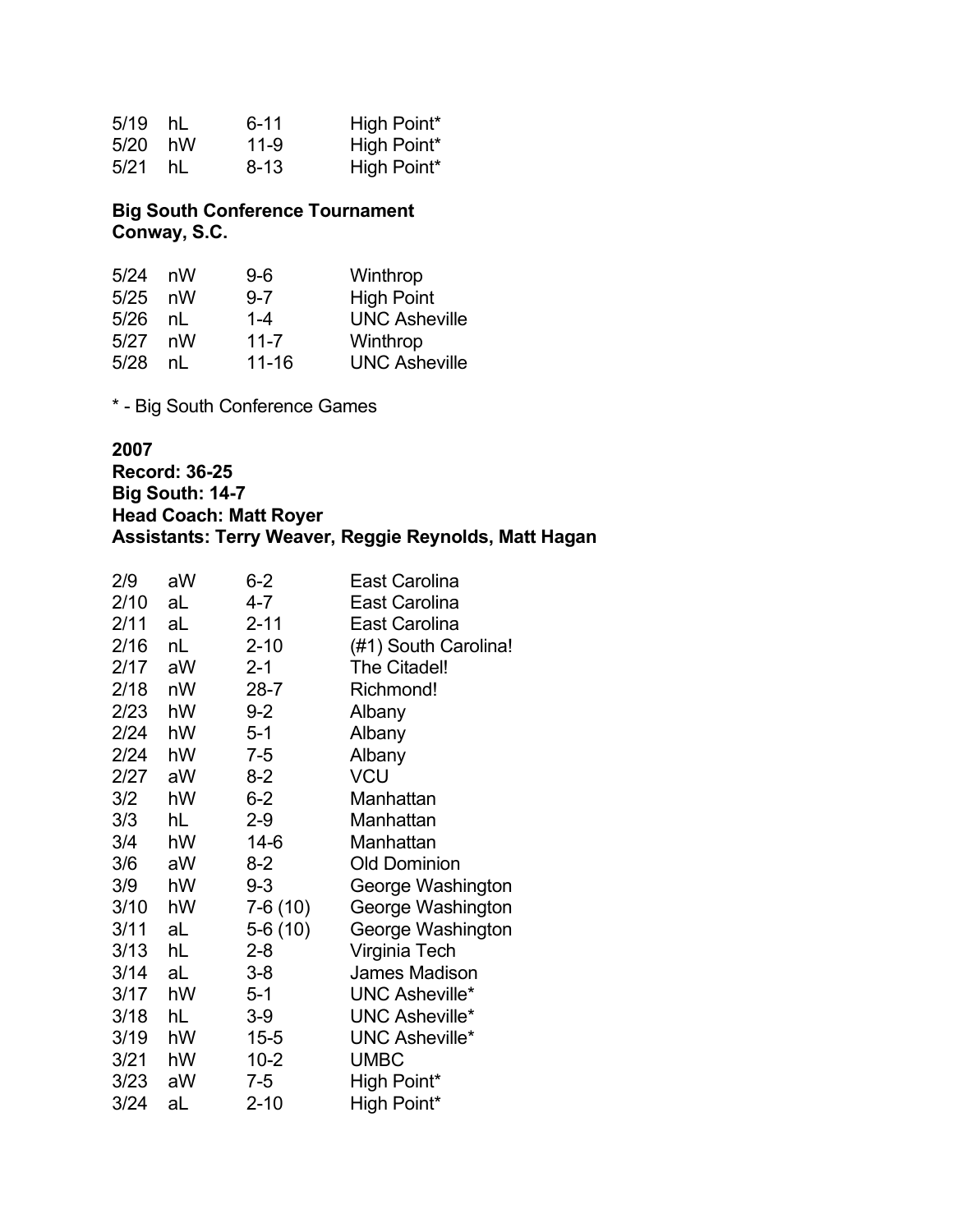| 3/25 | aL | 4-8        | High Point*             |
|------|----|------------|-------------------------|
| 3/28 | aW | $5-4$      | George Mason            |
| 3/31 | hL | $2 - 5$    | Monmouth                |
| 3/31 | hL | $2-3(11)$  | Monmouth                |
| 4/1  | hW | $11 - 6$   | Monmouth                |
| 4/3  | hL | $3 - 8$    | William & Mary          |
| 4/6  | hW | $8-6$      | Marshall                |
| 4/7  | hW | $11 - 7$   | <b>Marshall</b>         |
| 4/8  | hW | $10 - 4$   | <b>Marshall</b>         |
| 4/10 | aL | $1 - 11$   | William & Mary          |
| 4/13 | hW | 4-2        | Charleston Southern*    |
| 4/13 | hL | 4-6        | Charleston Southern*    |
| 4/14 | hW | $8 - 4$    | Charleston Southern*    |
| 4/18 | hL | $2 - 11$   | <b>James Madison</b>    |
| 4/20 | hW | $16 - 3$   | Radford*                |
| 4/21 | hW | $13 - 1$   | Radford*                |
| 4/22 | hW | $13 - 5$   | Radford*                |
| 4/24 | hW | $13 - 5$   | George Mason            |
| 4/27 | aW | $10-7(12)$ | (#19) Coastal Carolina* |
| 4/28 | aL | $9 - 12$   | (#19) Coastal Carolina* |
| 4/29 | aL | $13 - 14$  | (#19) Coastal Carolina* |
| 5/1  | aL | $9 - 12$   | Virginia Tech           |
| 5/4  | aL | $2 - 16$   | (#15) Arizona           |
| 5/5  | aL | $3 - 16$   | (#15) Arizona           |
| 5/6  | aL | $6-7(10)$  | (#15) Arizona           |
| 5/11 | hW | $5 - 4$    | Winthrop*               |
| 5/12 | hW | $6-5$      | Winthrop*               |
| 5/13 | hW | $9-6$      | Winthrop*               |
| 5/18 | aW | 4-0        | VMI*                    |
| 5/19 | aL | $3-5$      | VMI*                    |
| 5/20 | aW | $10-9$     | VMI*                    |

#### **Big South Conference Championship Winthrop, S.C.**

| $5/23$ nW | 4-3      | VMI                     |
|-----------|----------|-------------------------|
| al        | $1 - 4$  | Winthrop                |
| $5/25$ nW | $12 - 8$ | <b>UNC Asheville</b>    |
| $5/25$ nW | $11 - 0$ | Winthrop                |
| nl        | 5-6      | <b>Coastal Carolina</b> |
|           |          |                         |

! – Crabhouse Shootout, Charleston, S.C.

\* - Big South Conference Game

# **Jim Toman**

Nine Seasons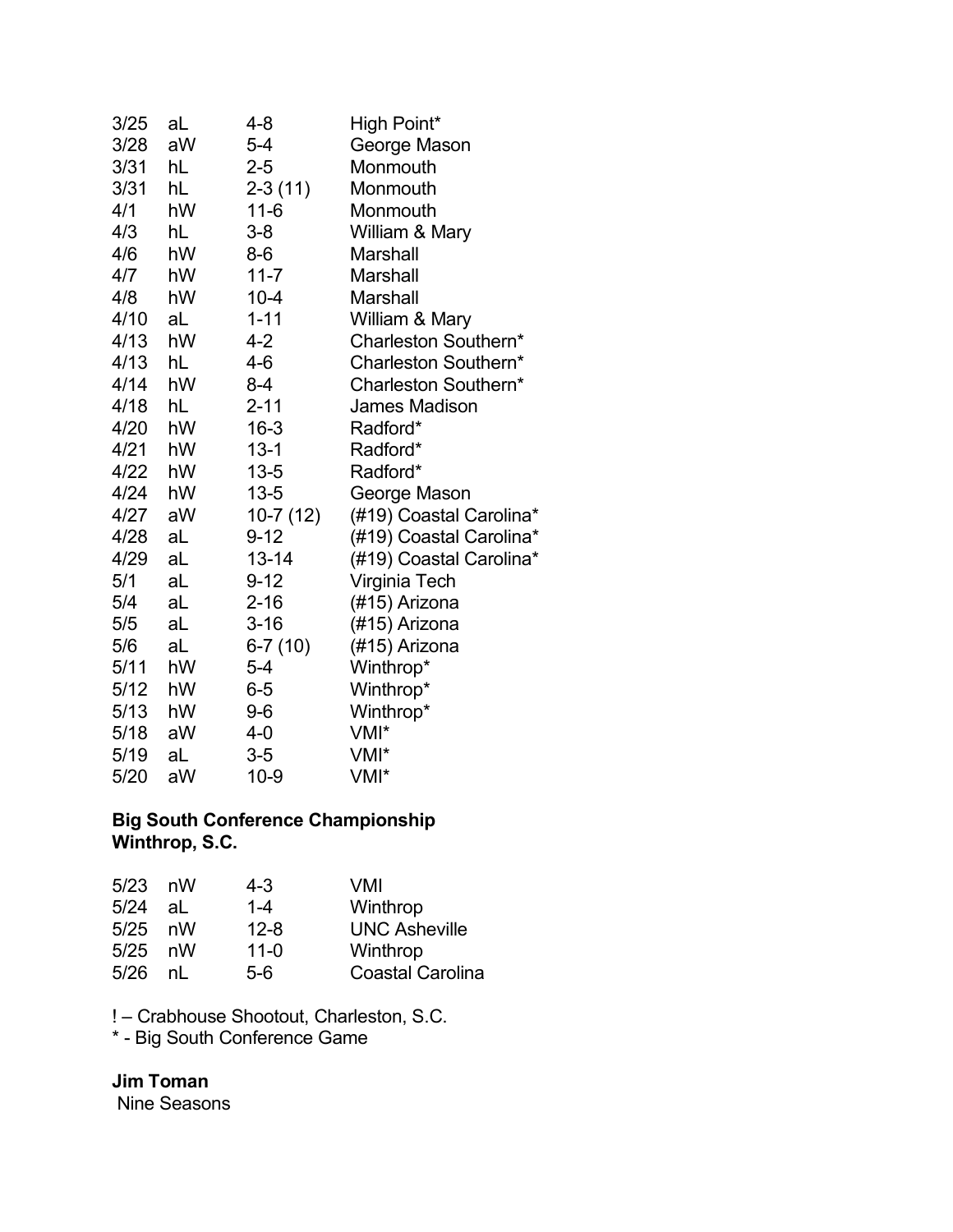Years: 2008-2016 Record: 329-205-1

### **2008**

### **Record: 35-26-1 Big South: 14-7 Head Coach: Jim Toman Assistants: Scott Jackson, Nick Schnabel, Jeremiah Boles**

| 2/22 | nW | $6 - 2$    | Notre Dame!            |
|------|----|------------|------------------------|
| 2/23 | nW | $5-4$      | Albany!                |
| 2/24 | nW | $3 - 1$    | lowa!                  |
| 2/27 | aW | $5 - 1$    | Norfolk St.            |
| 2/29 | hW | $4 - 3$    | Rider                  |
| 3/1  | hL | $4 - 5$    | Rider                  |
| 3/2  | hW | $18 - 2$   | Rider                  |
| 3/4  | aL | $4 - 5$    | <b>VCU</b>             |
| 3/5  | hL | $7 - 9$    | <b>Old Dominion</b>    |
| 3/8  | hW | $11 - 5$   | Army                   |
| 3/8  | hW | $13 - 7$   | Army                   |
| 3/9  | hW | $15 - 7$   | Army                   |
| 3/14 | nL | $7 - 11$   | Calif. St. Northridge% |
| 3/15 | hL | $0 - 5$    | Southern Miss%         |
| 3/15 | nL | $2 - 9$    | Calif. St. Northridge% |
| 3/18 | hL | $2 - 3$    | James Madison          |
| 3/20 | nW | $13 - 10$  | Columbia <sup>^</sup>  |
| 3/21 | nL | $6 - 11$   | Columbia <sup>^</sup>  |
| 3/21 | nL | $3 - 7$    | Columbia <sup>^</sup>  |
| 3/22 | nW | $12 - 2$   | Columbia <sup>^</sup>  |
| 3/26 | aL | $13 - 0$   | George Mason           |
| 3/28 | hL | $3-5(11)$  | (#18) Coastal Carolina |
| 3/29 | hW | $9-6$      | (#18) Coastal Carolina |
| 3/30 | hL | $1 - 2$    | (#18) Coastal Carolina |
| 4/1  | hL | $7-9$      | William & Mary         |
| 4/2  | hL | $5-8$      | Norfolk St.            |
| 4/4  | aL | $0 - 9$    | <b>UNC Asheville</b>   |
| 4/5  | aW | 14-13 (10) | <b>UNC Asheville</b>   |
| 4/6  | aW | $11 - 4$   | <b>UNC Asheville</b>   |
| 4/8  | hL | $0 - 4$    | James Madison          |
| 4/9  | aL | $3 - 7$    | (#19) Virginia         |
| 4/11 | aW | $5-4$      | Radford                |
| 4/12 | aW | $18 - 4$   | Radford                |
| 4/13 | aW | $12 - 5$   | Radford                |
| 4/15 | aW | $13 - 3$   | William & Mary         |
| 4/16 | hL | $1 - 11$   | Virginia Tech          |
| 4/18 | hW | $8-0$      | VMI                    |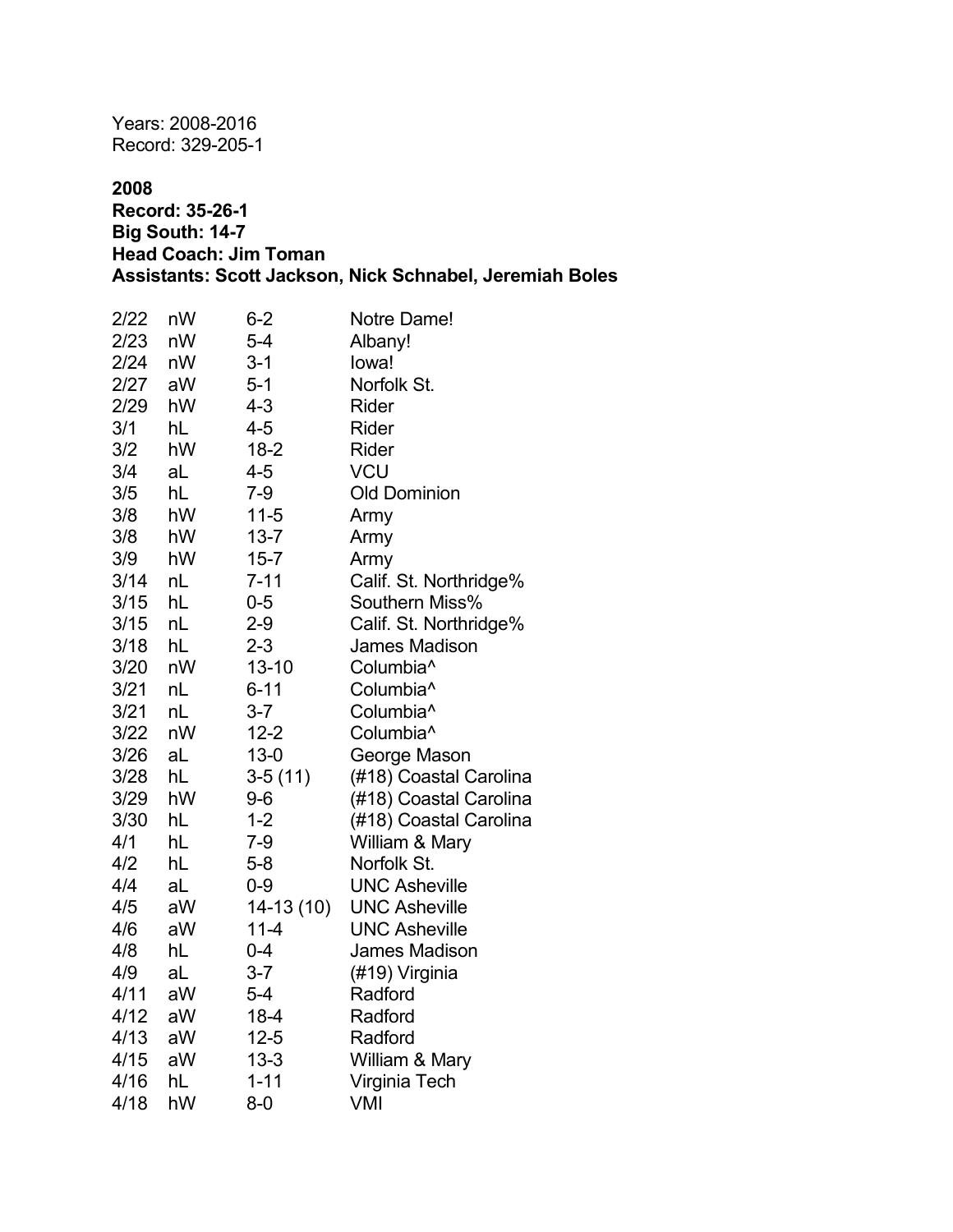| 4/19 | hL | $5-6(16)$ | VMI                        |
|------|----|-----------|----------------------------|
| 4/20 | hW | $6 - 1$   | VMI                        |
| 4/22 | aL | $7 - 10$  | James Madison              |
| 4/23 | aW | $11-3$    | <b>Old Dominion</b>        |
| 4/25 | aL | $5 - 10$  | Winthrop                   |
| 4/26 | aW | 7-6       | Winthrop                   |
| 4/27 | aL | 7-8       | Winthrop                   |
| 4/30 | hL | 6-7       | George Mason               |
| 5/3  | aW | $8 - 3$   | <b>Charleston Southern</b> |
| 5/4  | aW | $13 - 2$  | <b>Charleston Southern</b> |
| 5/4  | aW | $8-2$     | <b>Charleston Southern</b> |
| 5/7  | aW | 7-6       | Virginia Tech              |
| 5/10 | aW | 5-3       | Longwood                   |
| 5/10 | aW | $12 - 4$  | Longwood                   |
| 5/11 | hT | $3 - 3$   | Longwood                   |
| 5/13 | hW | $10 - 3$  | VCU                        |
| 5/16 | hW | $8 - 1$   | <b>High Point</b>          |
| 5/17 | hW | 5-4       | <b>High Point</b>          |
| 5/18 | hL | 4-8       | <b>High Point</b>          |

### **Big South Conference Championship Danville, Va.**

| 5/21      | nl | $4 - 15$ | Radford                |
|-----------|----|----------|------------------------|
| $5/22$ nW |    | $10 - 1$ | <b>UNC Asheville</b>   |
| $5/23$ nW |    | $11 - 2$ | Radford                |
| $5/23$ nW |    | $15 - 3$ | Winthrop               |
| 5/24      | nW | $13 - 1$ | (#13) Coastal Carolina |
| 5/24      | nl | $2 - 9$  | (#13) Coastal Carolina |

! - Clearwater Invitational – Clearwater, Fla.

% - Coca Cola Classic – Hattiesburg, Miss.

^ – Played at Lynchburg City Stadium

\* - Big South Conference Game

#### **2009**

**Record: 33-21 Big South: 17-9 Head Coach: Jim Toman Assistants: Nick Schnabel, Garrett Quinn, Jeremiah Boles**

| 2/20      | nl | 5-6       | $(#6)$ Ole Miss ! |
|-----------|----|-----------|-------------------|
| 2/21      | aW | 5-2       | South Alabama!    |
| 2/21      | aW | $4-3(10)$ | South Alabama!    |
| $2/22$ aW |    | $3-2$     | Mercer!           |
| 2/24      | al | $2 - 11$  | James Madison     |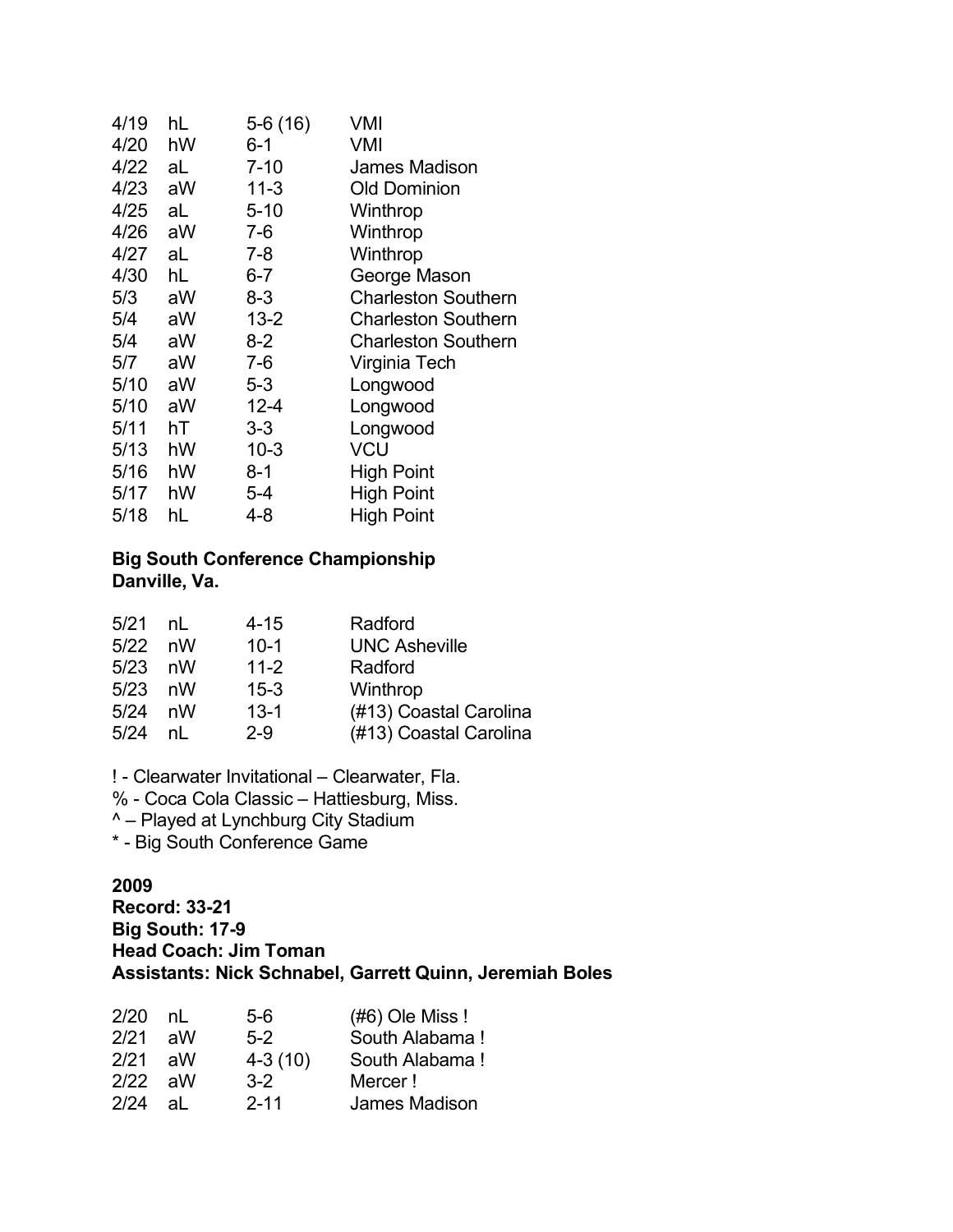| 2/25 | aL | $5-9$      | (#1) North Carolina       |
|------|----|------------|---------------------------|
| 3/6  | hW | $12 - 2$   | Temple                    |
| 3/7  | hW | 18-9       | Temple                    |
| 3/7  | hW | $11 - 1$   | Temple                    |
| 3/8  | hW | $15 - 11$  | Temple                    |
| 3/10 | hW | $6 - 3$    | <b>Duke</b>               |
| 3/11 | hW | 18-13      | William & Mary            |
| 3/13 | hW | $5 - 4$    | Charleston Southern *     |
| 3/15 | hL | 4-7        | Charleston Southern *     |
| 3/17 | aL | $2 - 13$   | <b>James Madison</b>      |
| 3/18 | hW | 19-6       | Fordham                   |
| 3/19 | hW | $12 - 1$   | Lafayette                 |
| 3/20 | aW | $9 - 8$    | High Point *              |
| 3/21 | aW | $7 - 3$    | High Point *              |
| 3/22 | aW | $19 - 5$   | High Point *              |
| 3/25 | aW | $17 - 5$   | N.C. State                |
| 3/27 | hW | $2 - 1$    | Presbyterian *            |
| 3/28 | hW | $2 - 1$    | Presbyterian *            |
| 3/29 | hW | $14 - 7$   | Presbyterian *            |
| 3/31 | aL | $1 - 2$    | <b>Old Dominon</b>        |
| 4/2  | aL | $3 - 7$    | Longwood                  |
| 4/3  | aL | $6 - 13$   | VMI <sup>*</sup>          |
| 4/4  | aW | $9 - 7$    | VMI *                     |
| 4/5  | aW | $4 - 3$    | VMI *                     |
| 4/7  | aL | $1 - 2$    | William & Mary            |
| 4/8  | aL | $0 - 12$   | (#25) George Mason        |
| 4/10 | hW | $9-0$      | <b>UNC Asheville *</b>    |
| 4/11 | hL | $2 - 9$    | <b>UNC Asheville *</b>    |
| 4/11 | hW | 11-4       | <b>UNC Asheville *</b>    |
| 4/14 | hL | $2 - 7$    | <b>Old Dominion</b>       |
| 4/17 | hW | $8-5$      | Winthrop <sup>*</sup>     |
| 4/18 | hW | $5 - 3$    | Winthrop *                |
| 4/19 | hW | $10 - 5$   | Winthrop <sup>*</sup>     |
| 4/22 | hW | 4-3        | Virginia Tech             |
| 4/24 | aL | $8-9$      | Gardner-Webb <sup>*</sup> |
| 4/25 | aW | $10 - 2$   | Gardner-Webb <sup>*</sup> |
| 4/26 | aW | $10-9(11)$ | Gardner-Webb <sup>*</sup> |
| 4/28 | aL | $2 - 5$    | (#11) Virginia (CW)       |
| 5/1  | aL | $7 - 13$   | (#22) Coastal Carolina    |
| 5/2  | aL | $1 - 4$    | (#22) Coastal Carolina    |
| 5/3  | aL | $2 - 7$    | (#22) Coastal Carolina    |
| 5/12 | aW | 4-1        | <b>Duke</b>               |
| 5/14 | hW | $9 - 8$    | Radford                   |
| 5/15 | hL | $3-5$      | Radford                   |
| 5/15 | hL | $5 - 7$    | Radford                   |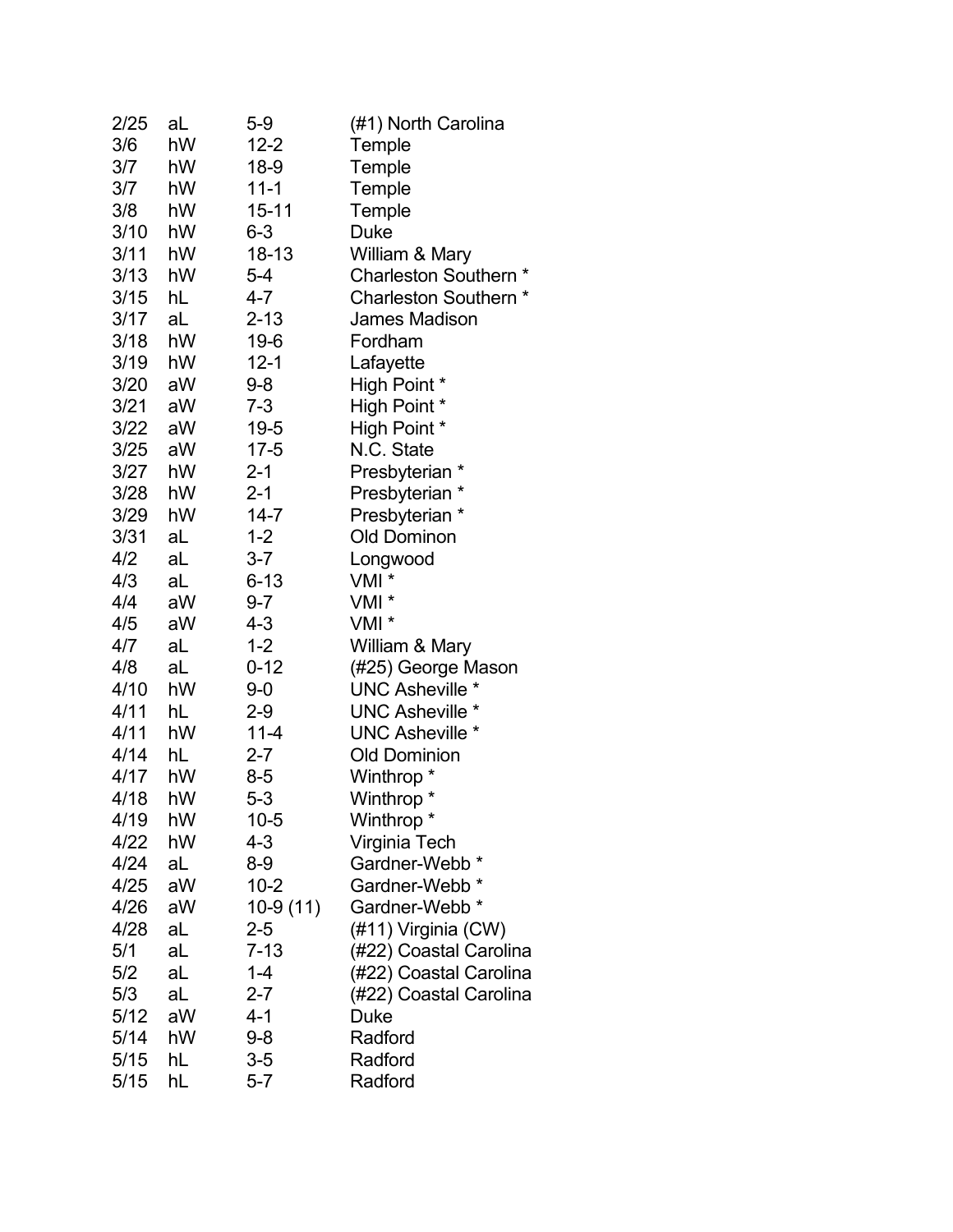# **Big South Conference Championship**

| Asheville, N.C. |    |           |                         |  |
|-----------------|----|-----------|-------------------------|--|
| 5/20            | nW | $10 - 3$  | Radford                 |  |
| 5/21            | nW | $20 - 10$ | <b>High Point</b>       |  |
| 5/22            | nl | $0 - 7$   | <b>Coastal Carolina</b> |  |
| 5/23            | nl | $1-6$     | Winthrop                |  |

# **2010**

**Record: 43-19 Big South: 19-8 Head Coach: Jim Toman Assistants: Jason Murray, Garrett Quinn, Adam Ward**

| 2/19 | aW | $10 - 4$  | Kennesaw St.           |
|------|----|-----------|------------------------|
| 2/20 | aW | $11-2$    | Kennesaw St.           |
| 2/21 | aW | $10 - 4$  | Kennesaw St.           |
| 2/26 | nW | 5-2       | Morehead St.!          |
| 2/27 | nW | $6 - 3$   | Lehigh!                |
| 2/28 | aW | $12 - 2$  | <b>UNC Wilmington!</b> |
| 3/5  | hW | $8 - 1$   | Delaware St.           |
| 3/6  | hW | $16 - 0$  | Delaware St.           |
| 3/7  | hW | $10 - 1$  | Delaware St.           |
| 3/9  | hL | 3-5       | <b>Old Dominion</b>    |
| 3/12 | hW | $9 - 1$   | St. John's             |
| 3/13 | hW | $14-9$    | St. John's             |
| 3/14 | hL | $6-7(11)$ | St. John's             |
| 3/16 | aL | $2 - 13$  | James Madison          |
| 3/17 | aL | $2-3(11)$ | Duke                   |
| 3/19 | hW | $8 - 4$   | Manhattan              |
| 3/20 | hL | 13-14     | Manhattan              |
| 3/21 | hW | $8-6$     | Manhattan              |
| 3/24 | aL | $0 - 10$  | Virginia Tech          |
| 3/26 | aL | $4 - 5$   | <b>UNC Asheville *</b> |
| 3/27 | aL | $1 - 2$   | <b>UNC Asheville *</b> |
| 3/27 | aW | $7 - 3$   | <b>UNC Asheville *</b> |
| 3/30 | hW | $9 - 7$   | George Mason           |
| 3/31 | aW | $7 - 4$   | VCU                    |
| 4/2  | hW | $6 - 4$   | High Point *           |
| 4/3  | hW | $14 - 8$  | High Point *           |
| 4/3  | hL | 4-5       | High Point *           |
| 4/6  | aW | $12-9$    | <b>Old Dominion</b>    |
| 4/9  | aW | $10 - 2$  | Radford                |
| 4/10 | aW | $3 - 1$   | Radford *              |
| 4/11 | aW | $7-6$     | Radford *              |
| 4/13 | hL | $3-5$     | Elon                   |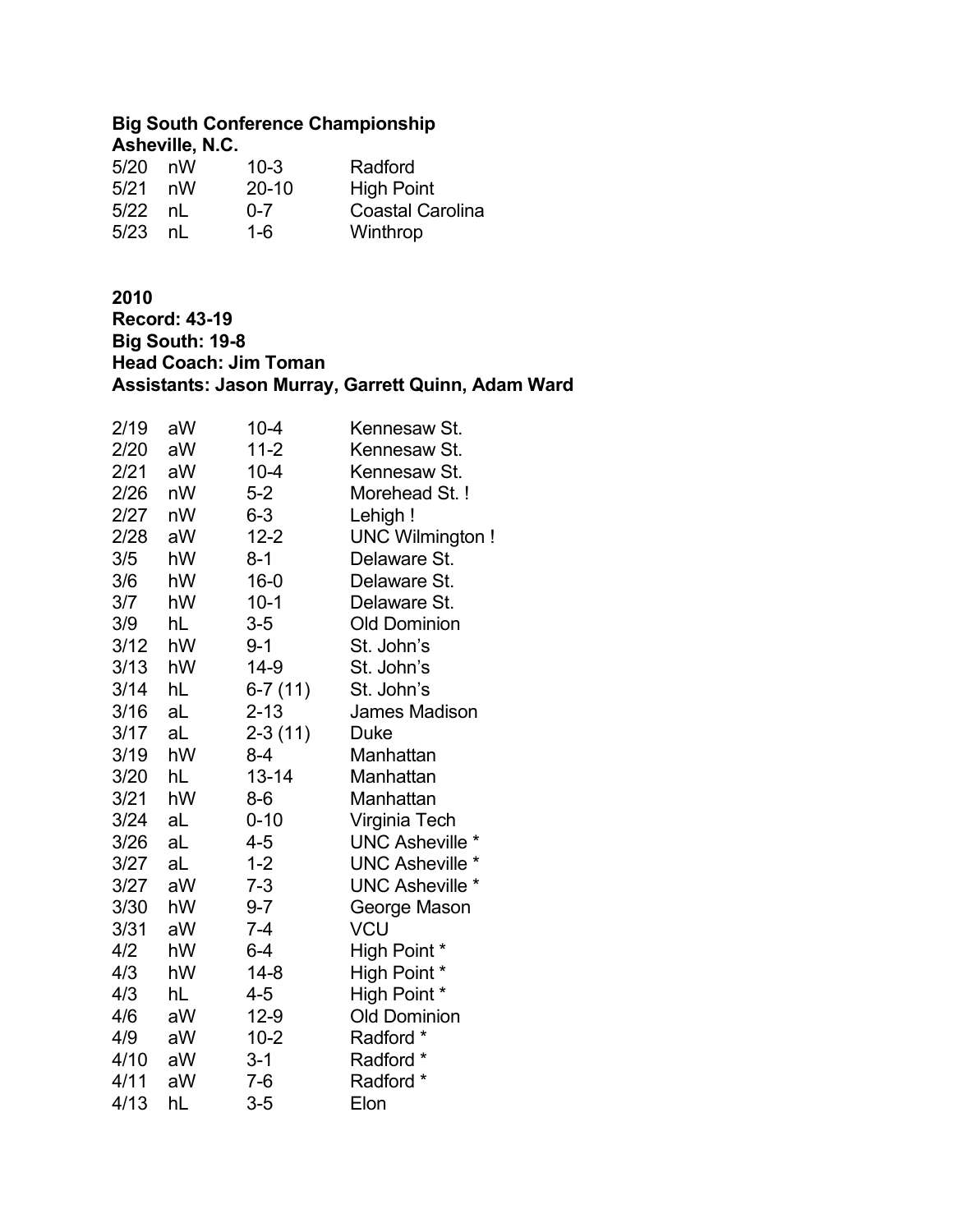| 4/16 | hW  | $12-9$     | (#26) VMI *                |
|------|-----|------------|----------------------------|
| 4/17 | hW  | 9-6        | (#26) VMI *                |
| 4/18 | hW  | $13-6$     | (#26) VMI *                |
| 4/20 | hL  | $1 - 4$    | Duke                       |
| 4/21 | hW  | $12 - 7$   | <b>James Madison</b>       |
| 4/23 | aW  | $8 - 7$    | Presbyterian *             |
| 4/24 | aW  | $13 - 0$   | Presbyterian *             |
| 4/25 | aW  | $16-9(10)$ | Presbyterian *             |
| 4/27 | aL  | $1 - 3$    | Elon                       |
| 4/30 | hW  | $11 - 2$   | Gardner-Webb <sup>*</sup>  |
| 5/1  | hW  | 9-4        | Gardner-Webb               |
| 5/2  | h W | $10 - 7$   | Gardner-Webb <sup>*</sup>  |
| 5/4  | aW  | $16 - 7$   | George Mason               |
| 5/5  | hW  | $11 - 1$   | Maryland                   |
| 5/7  | aW  | 7-5        | Charleston Southern *      |
| 5/8  | aW  | 4-4        | <b>Charleston Southern</b> |
| 5/9  | aW  | $13 - 4$   | Charleston Southern *      |
| 5/14 | aL  | $2 - 5$    | (#4) Coastal Carolina *    |
| 5/15 | aL  | $1 - 7$    | (#4) Coastal Carolina *    |
| 5/16 | aL  | $0-5$      | (#4) Coastal Carolina      |
| 5/18 | hW  | $7-6$      | <b>VCU</b>                 |
| 5/20 | aW  | $8-2$      | Winthrop *                 |
| 5/21 | aL  | $2 - 11$   | Winthrop *                 |
| 5/22 | aL  | $5 - 8$    | Winthrop <sup>*</sup>      |

#### **Big South Conference Championship Rock Hill, S.C.**

| 5/26 | aW | 8-5     | Winthrop              |
|------|----|---------|-----------------------|
| 5/27 | nW | $1 - 2$ | High Point ^          |
| 5/28 | aW | $9 - 7$ | Winthrop              |
| 5/29 | nW | $9 - 5$ | <b>High Point</b>     |
| 5/30 | nl | $2 - 8$ | (#4) Coastal Carolina |

^ - Forfeit (Liberty lost game, but was later declared winner by forfeit after contest)

! - Hughes Bros. Challenge – Wilmington, N.C.

\* - Big South Conference Game

### **2011 Record: 35-24 Big South: 18-9 Head Coach: Jim Toman Assistants: Jason Murray, Garrett Quinn, Adam Ward**

| 2/18 aL   | 4-6      | Mercer |
|-----------|----------|--------|
| $2/19$ aL | $2 - 7$  | Mercer |
| $2/19$ aL | $5 - 17$ | Mercer |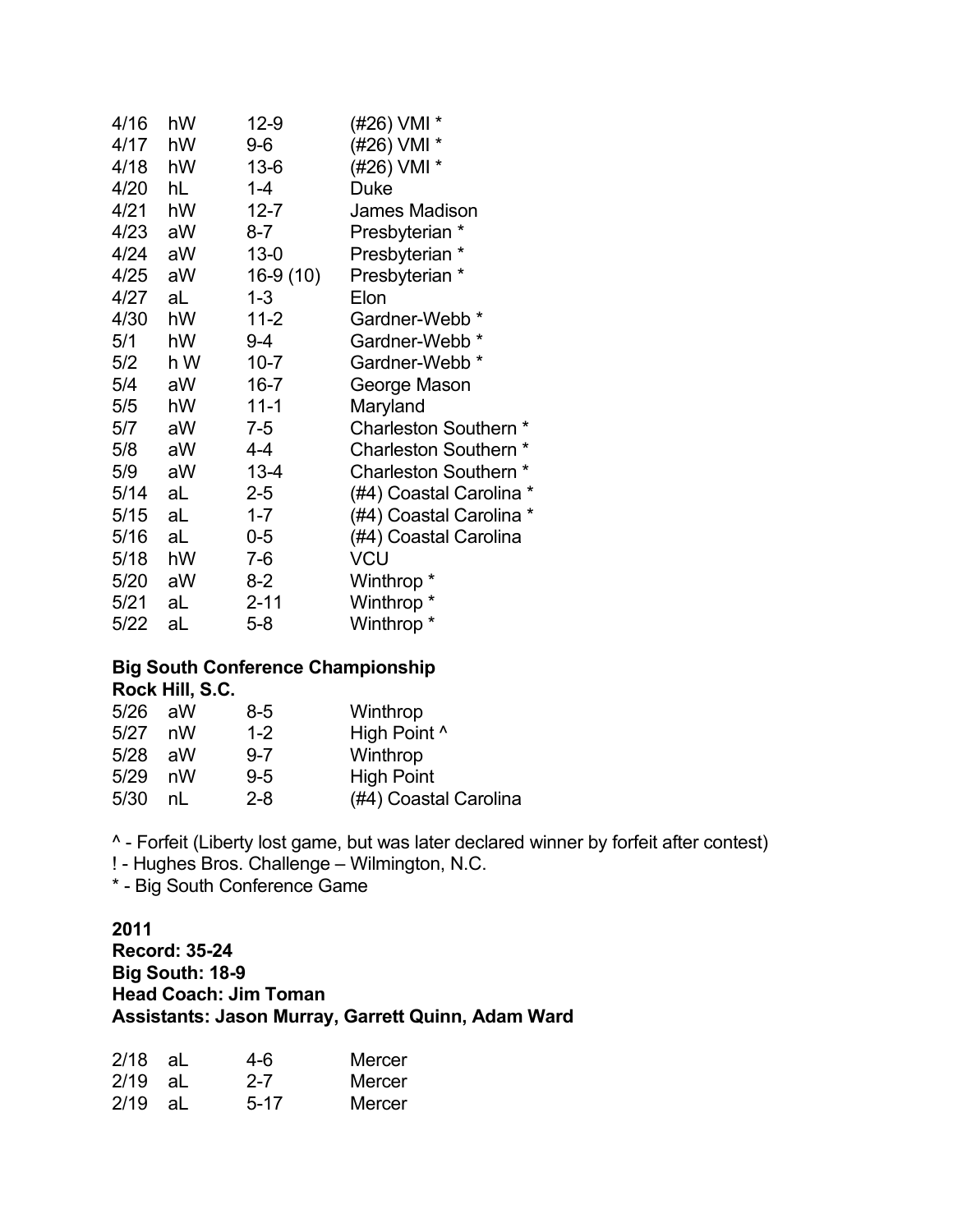| 2/20 | aW  | $5 - 4$   | Mercer                    |
|------|-----|-----------|---------------------------|
| 2/25 | aL  | $0-5$     | North Florida             |
| 2/26 | aW  | 4-2       | North Florida             |
| 2/26 | aL  | $5 - 8$   | North Florida             |
| 2/27 | aW  | $9 - 1$   | North Florida             |
| 3/2  | aL  | 1-9       | Virginia Tech             |
| 3/4  | hW  | $12 - 2$  | Binghamton                |
| 3/5  | hL  | $7 - 12$  | <b>Binghamton</b>         |
| 3/5  | hW  | $9-6$     | <b>Binghamton</b>         |
| 3/8  | hW  | $9 - 10$  | William & Mary            |
| 3/11 | nW  | $5 - 2$   | Rutgers!                  |
| 3/12 | nW  | 4-3       | Monmouth!                 |
| 3/13 | aW  | $2 - 0$   | East Carolina!            |
| 3/15 | aW  | 11-4      | Maryland                  |
| 3/16 | aW  | $5 - 10$  | Maryland                  |
| 3/18 | hW  | $2 - 1$   | Charleston Southern *     |
| 3/19 | hW  | $5 - 1$   | Charleston Southern *     |
| 3/20 | h W | $5 - 2$   | Charleston Southern *     |
| 3/22 | hL  | 6-9 (10)  | Virginia Tech             |
| 3/25 | hW  | $5 - 2$   | Winthrop *                |
| 3/25 | h W | $1 - 2$   | Winthrop *                |
| 3/26 | h W | $16 - 7$  | Winthrop *                |
| 4/1  | aL  | $1 - 17$  | Coastal Carolina *        |
| 4/2  | aL  | 4-5       | Coastal Carolina *        |
| 4/3  | aL  | 4-5       | Coastal Carolina *        |
| 4/6  | hL  | 12-16     | James Madison             |
| 4/8  | aL  | 2-6       | High Point *              |
| 4/9  | aW  | 9-0       | High Point *              |
| 4/10 | aW  | 14-9      | High Point *              |
| 4/15 | hW  | $6-5$     | Presbyterian *            |
| 4/17 | hW  | $7 - 1$   | Presbyterian              |
| 4/17 | hW  | $5 - 2$   | Presbyterian *            |
| 4/19 | aL  | 5-11      | William & Mary            |
| 4/22 | aW  | $3-2$     | VMI <sup>*</sup>          |
| 4/23 | aW  | 8-6       | VMI *                     |
| 4/23 | aL  | $1 - 3$   | VMI *                     |
| 4/26 | aL  | $6-9$     | (#2) South Carolina (NC)  |
| 4/29 | hW  | $3-2(12)$ | Le Moyne ^                |
| 4/30 | hW  | $3-2$     | New Orleans ^             |
| 5/1  | hW  | $5-2$     | New Orleans ^             |
| 5/1  | hW  | $5 - 1$   | Le Moyne ^                |
| 5/5  | hW  | $3 - 2$   | <b>UNC Asheville *</b>    |
| 5/7  | hW  | $3-0$     | <b>UNC Asheville *</b>    |
| 5/7  | hW  | $15 - 3$  | <b>UNC Asheville *</b>    |
| 5/13 | aL  | $4-5(10)$ | Gardner-Webb <sup>*</sup> |
| 5/14 | aW  | 6-4       | Gardner-Webb <sup>*</sup> |
|      |     |           |                           |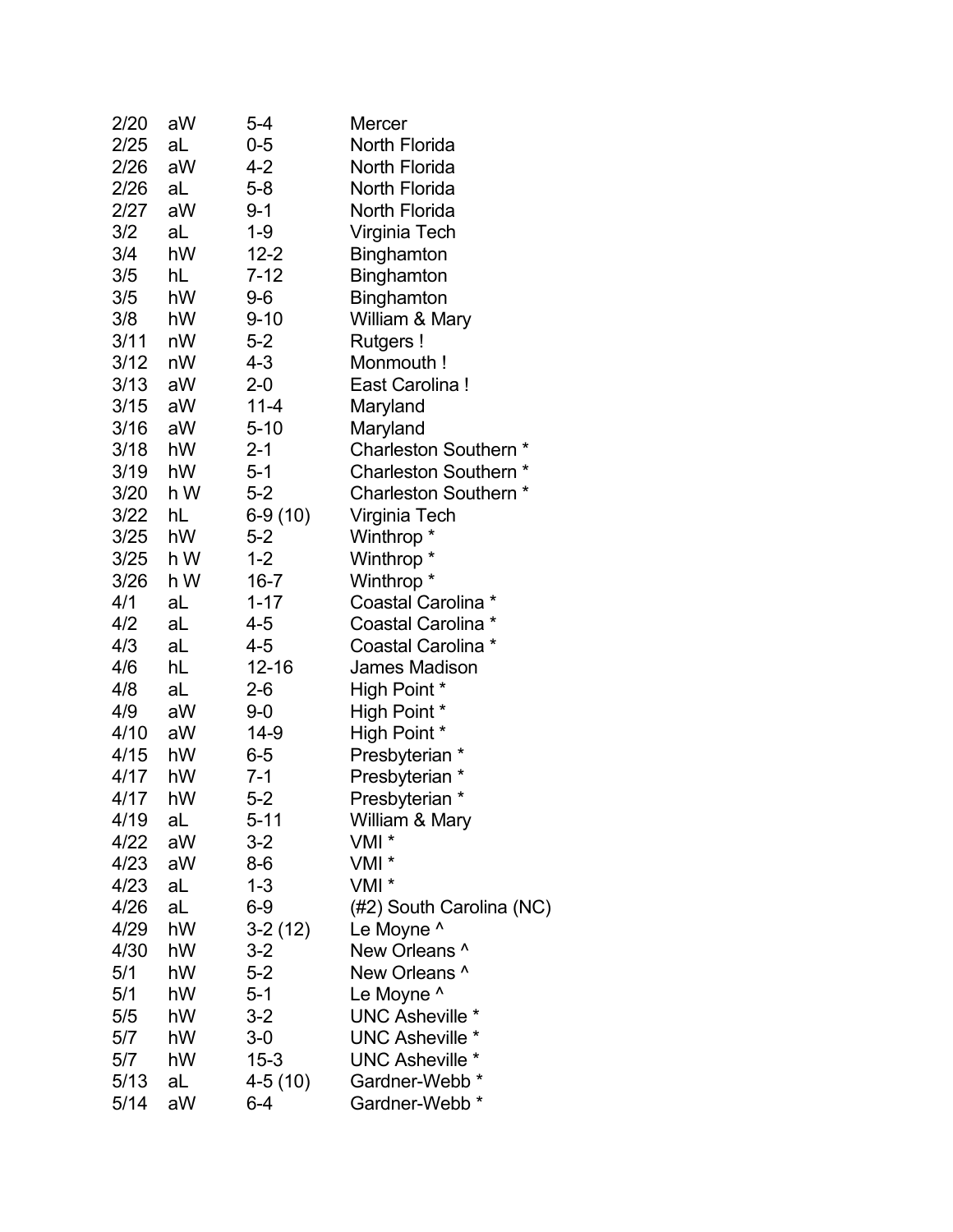| $5/15$ aW | $3-2$     | Gardner-Webb <sup>*</sup> |
|-----------|-----------|---------------------------|
| hW        | $8-7(10)$ | VCU                       |
| hI.       | 4-5       | Radford *                 |
| hl        | $1 - 3$   | Radford *                 |
| hW        | $2 - 1$   | Radford *                 |
|           |           |                           |

# **Big South Conference Championship Lexington, Va.**

| 5/25 | nW | $13 - 5$ | Gardner-Webb               |
|------|----|----------|----------------------------|
| 5/26 | nW | ճ-1      | <b>Charleston Southern</b> |
| 5/27 | nl | $2 - 3$  | Coastal Carolina           |
| 5/27 | nl | $1 - 5$  | Gardner-Webb               |

! – Keith LeClair Classic – Greenville, N.C. ^ - Liberty Tournament – Lynchburg, Va. (NC) – National Champions

#### **2012**

**Record: 41-19 Big South: 14-10 Head Coach: Jim Toman Assistants: Jason Murray, Garrett Quinn, Matt Hagen, Dustin Umberger**

| 2/17 | nW | $12 - 0$ | Richmond!           |
|------|----|----------|---------------------|
| 2/18 | nW | 8-0      | Towson !            |
| 2/19 | nW | $12 - 3$ | Towson!             |
| 2/20 | aW | $11 - 9$ | The Citadel!        |
| 2/22 | hW | $6 - 3$  | Radford             |
| 2/24 | hW | $6-2$    | Siena               |
| 2/25 | hW | $1 - 0$  | Siena               |
| 2/25 | hL | $7 - 9$  | Siena               |
| 2/26 | hW | $4 - 2$  | Siena               |
| 2/28 | aW | $8-0$    | (#14) Virginia      |
| 3/3  | hW | $2 - 0$  | Coppin St.          |
| 3/3  | hW | $14 - 0$ | Coppin St.          |
| 3/4  | hW | $13 - 1$ | Coppin St.          |
| 3/6  | aW | $10 - 6$ | <b>Old Dominion</b> |
| 3/9  | hW | $12 - 2$ | St. John's          |
| 3/10 | hW | $7 - 4$  | St. John's          |
| 3/10 | hW | $4 - 1$  | St. John's          |
| 3/11 | hL | $1 - 3$  | St. John's          |
| 3/13 | hL | $2 - 6$  | Bryant              |
| 3/14 | hW | 9-0      | James Madison       |
| 3/16 | aW | 13-4     | Presbyterian *      |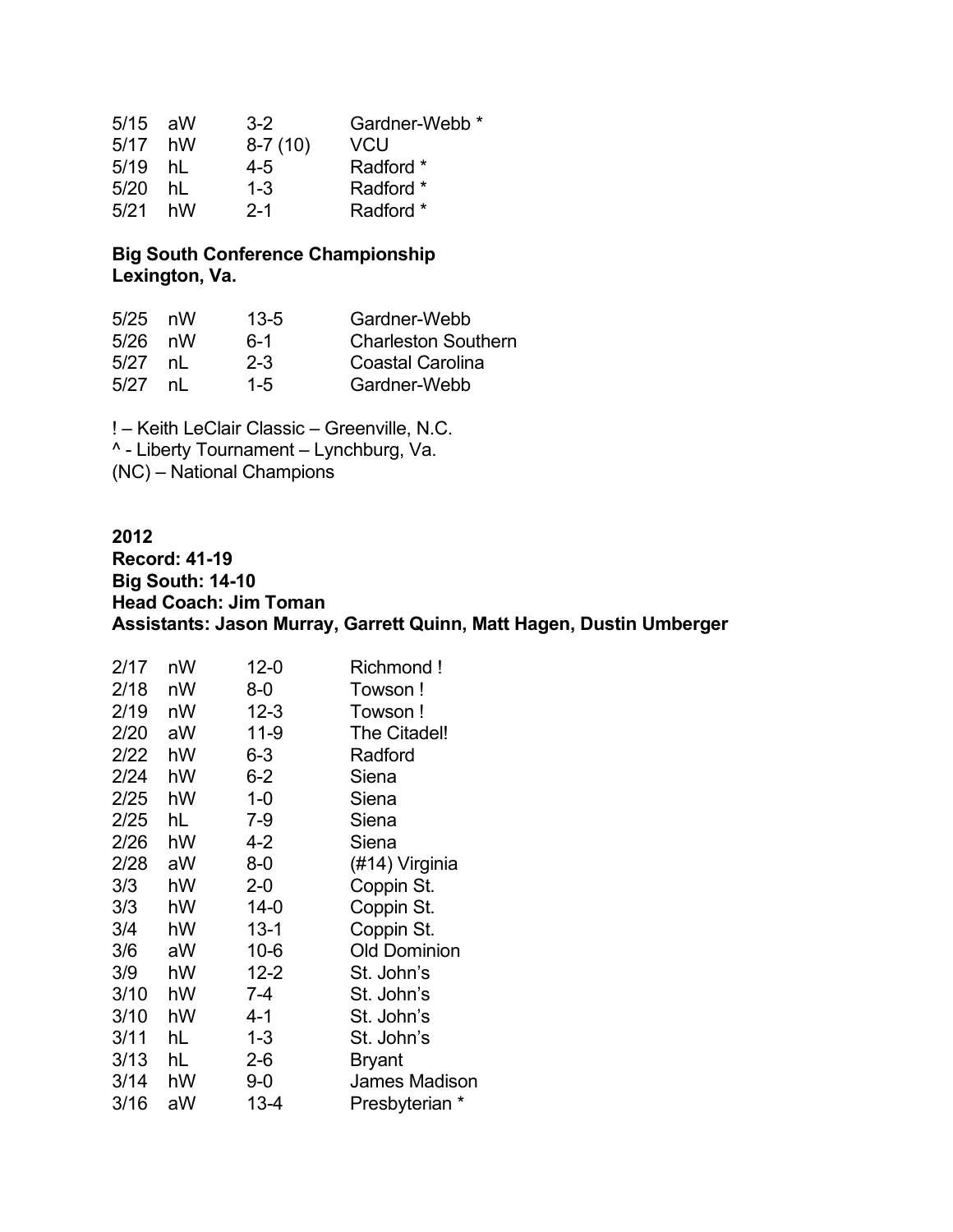| 3/17 | aW             | $5-2$     | Presbyterian *            |
|------|----------------|-----------|---------------------------|
| 3/18 | aW             | $13 - 3$  | Presbyterian *            |
| 3/21 | hW             | $12-6$    | <b>Old Dominion</b>       |
| 3/23 | hW             | $4 - 3$   | Gardner-Webb <sup>*</sup> |
| 3/23 | hW             | $8-0$     | Gardner-Webb              |
| 3/24 | hL             | $4 - 5$   | Gardner-Webb <sup>*</sup> |
| 3/27 | hL             | $2-4(10)$ | <b>VCU</b>                |
| 3/30 | nW             | $8 - 4$   | Marshall ^                |
| 3/31 | nW             | $9 - 5$   | Marshall ^                |
| 4/1  | n <sub>L</sub> | $10 - 12$ | Marshall ^                |
| 4/4  | aL             | $4 - 5$   | VCU                       |
| 4/6  | hW             | $5-4$     | Campbell *                |
| 4/7  | hW             | $8-6$     | Campbell *                |
| 4/7  | hL             | $6-7(10)$ | Campbell *                |
| 4/10 | hW             | $5 - 1$   | James Madison             |
| 4/13 | aW             | $7 - 0$   | Winthrop <sup>*</sup>     |
| 4/14 | aL             | $5-6$     | Winthrop *                |
| 4/15 | aW             | $11 - 1$  | Winthrop <sup>*</sup>     |
| 4/16 | aL             | $3-5$     | Georgia                   |
| 4/18 | aW             | $5-3$     | (#6) North Carolina       |
| 4/20 | aL             | $6-7(13)$ | <b>UNC Asheville *</b>    |
| 4/21 | aL             | $0 - 2$   | <b>UNC Asheville *</b>    |
| 4/22 | aW             | $16 - 6$  | <b>UNC Asheville *</b>    |
| 4/24 | aW             | $12 - 1$  | James Madison             |
| 4/26 | hL             | $3-5$     | Coastal Carolina          |
| 4/27 | hL             | $2 - 4$   | <b>Coastal Carolina</b>   |
| 4/28 | hL             | $1 - 7$   | Coastal Carolina *        |
| 5/2  | hW             | $6 - 2$   | North Carolina A&T        |
| 5/11 | hW             | $5-0$     | High Point *              |
| 5/12 | hW             | $6 - 3$   | High Point *              |
| 5/13 | hL             | $11 - 13$ | High Point *              |
| 5/15 | aL             | $3 - 4$   | Virginia Tech             |
| 5/17 | aL             | $0 - 4$   | Radford *                 |
| 5/18 | aW             | $13 - 8$  | Radford *                 |
| 5/19 | aW             | $10 - 5$  | Radford *                 |

### **Big South Conference Championship High Point, N.C.**

| $5/22$ nW  | $9 - 2$ | <b>UNC Asheville</b>    |
|------------|---------|-------------------------|
| 5/24<br>nW | $7-0$   | Campbell                |
| $5/25$ nW  | $5-4$   | Gardner-Webb            |
| nl         | $1 - 4$ | <b>Coastal Carolina</b> |
|            |         |                         |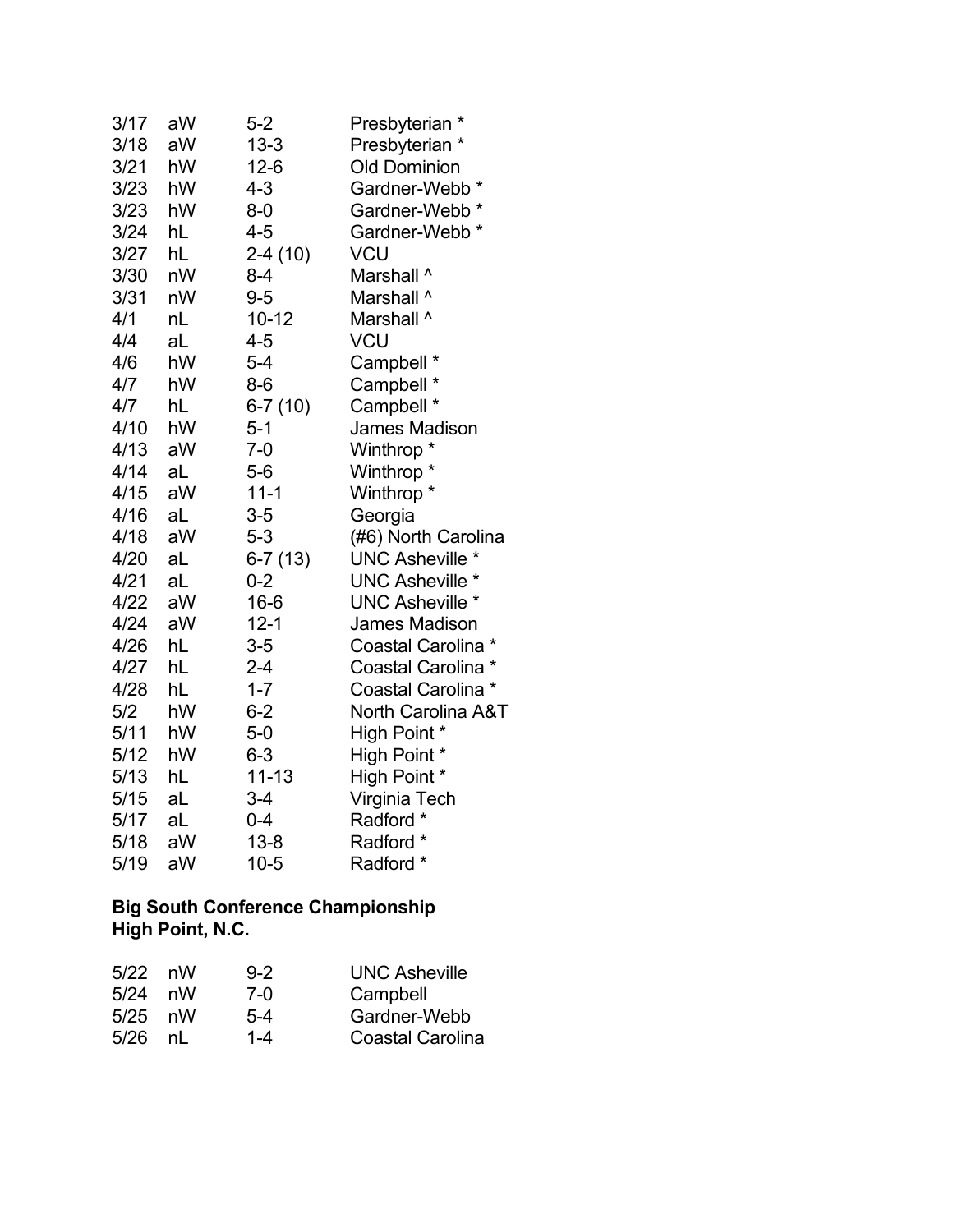**2013 Record: 36-29 Big South: 13-11 Head Coach: Jim Toman Assistants: Jason Murray, Garrett Quinn, Zack Haley, Doug Bream**

| 2/15 | aL | 3-4        | (#5) South Carolina      |
|------|----|------------|--------------------------|
| 2/17 | aL | $7 - 8$    | (#5) South Carolina      |
| 2/17 | aW | $3 - 2$    | (#5) South Carolina      |
| 2/23 | hW | 4-1        | Penn St.                 |
| 2/24 | hW | $12 - 3$   | Penn St.                 |
| 2/24 | hW | $6 - 1$    | Penn St.                 |
| 2/27 | aW | $14 - 4$   | <b>East Carolina</b>     |
| 3/1  | hW | $6 - 4$    | Army ^                   |
| 3/2  | hW | 4-0        | Siena ^                  |
| 3/3  | hW | $9 - 0$    | Siena ^                  |
| 3/3  | hW | $4-3(11)$  | Army ^                   |
| 3/5  | hL | $3 - 5$    | William & Mary           |
| 3/8  | aL | $0 - 12$   | Georgia                  |
| 3/9  | aL | $1 - 3$    | Georgia                  |
| 3/10 | aW | $11 - 8$   | Georgia                  |
| 3/12 | aW | $6 - 2$    | William & Mary           |
| 3/13 | aL | $2 - 7$    | (#12) Virginia           |
| 3/15 | hW | $8 - 2$    | Charleston Southern *    |
| 3/16 | hW | $8 - 4$    | Charleston Southern *    |
| 3/17 | hW | $3 - 1$    | Charleston Southern *    |
| 3/19 | aL | $6 - 16$   | (#24) Virginia Tech      |
| 3/22 | aW | $5 - 4$    | <b>High Point</b>        |
| 3/22 | aL | $3 - 5$    | <b>High Point</b>        |
| 3/23 | aL | $3-9$      | <b>High Point</b>        |
| 3/27 | aL | $4 - 21$   | <b>James Madison</b>     |
| 3/29 | hW | $8 - 1$    | Longwood *               |
| 3/30 | hL | $2 - 6$    | Longwood *               |
| 3/30 | hW | $8 - 1$    | Longwood *               |
| 4/2  | hL | $0 - 2$    | (#4) Viriginia           |
| 4/6  | aL | $1 - 5$    | <b>Coastal Carolina</b>  |
| 4/7  | aL | $6 - 8$    | <b>Coastal Carolina</b>  |
| 4/8  | aL | $1 - 12$   | <b>Coastal Carolina</b>  |
| 4/9  | hW | 12-11 (10) | James Madison            |
| 4/10 | aL | $5-7$      | (#1) North Carolina (CW) |
| 4/12 | hL | $0 - 8$    | West Virginia            |
| 4/13 | hW | $9 - 2$    | West Virginia            |
| 4/14 | hL | $1 - 2$    | West Virginia            |
| 4/16 | hW | $6 - 2$    | <b>Old Dominion</b>      |
| 4/20 | hL | $2 - 3$    | Winthrop *               |
| 4/20 | hW | $4 - 1$    | Winthrop <sup>*</sup>    |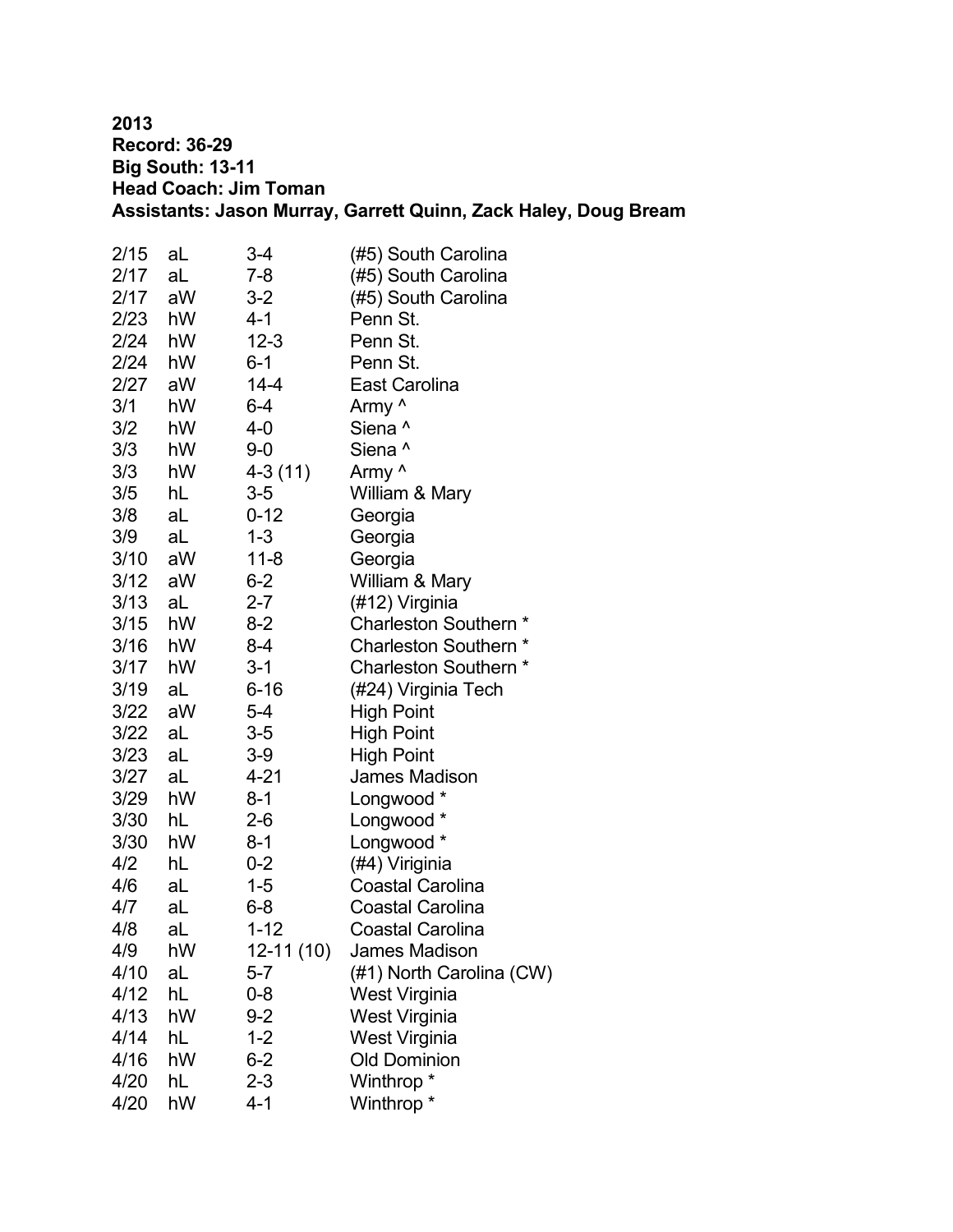| 4/21 | hW | $3 - 1$   | Winthrop <sup>*</sup> |
|------|----|-----------|-----------------------|
| 4/23 | aL | $3-5$     | Maryland              |
| 4/24 | aW | $17 - 10$ | <b>Old Dominion</b>   |
| 4/26 | aW | 4-0       | VMI <sup>*</sup>      |
| 4/27 | aW | $11 - 6$  | $VMI^*$               |
| 4/27 | aW | $13 - 7$  | $VMI^*$               |
| 5/1  | hL | $2 - 4$   | Maryland              |
| 5/5  | hW | $4 - 3$   | Duke                  |
| 5/10 | aL | $1-2(13)$ | (#30) Campbell        |
| 5/11 | aL | $2 - 4$   | (#30) Campbell        |
| 5/12 | aL | $6 - 8$   | (#30) Campbell        |
| 5/14 | aL | $4 - 13$  | <b>James Madison</b>  |
| 5/16 | hL | $3-6$     | Radford               |
| 5/17 | hW | $3 - 1$   | Radford               |
| 5/18 | hW | $2 - 1$   | Radford               |

#### **Big South Conference Championship Lynchburg, Va.**

| $L$ yiiviiwuiy, vul |    |         |                            |
|---------------------|----|---------|----------------------------|
| $5/21$ hL           |    | $3-6$   | Radford                    |
| 5/22 hW             |    | $2 - 1$ | <b>Charleston Southern</b> |
| 5/23 hW             |    | $3-2$   | Radford                    |
| $5/24$ hW           |    | $9 - 8$ | <b>Coastal Carolina</b>    |
| 5/24                | hW | 8-0     | <b>Coastal Carolina</b>    |
| $5/25$ hW           |    | $2 - 1$ | Campbell                   |

#### **NCAA Regionals Columbia, S.C.**

| nW | 8-3      | Clemson                    |
|----|----------|----------------------------|
| al | $3 - 19$ | (#14) South Carolina       |
| nW | $3-1$    | Clemson                    |
| al | 4-6.     | (#14) South Carolina       |
|    |          | <b>UUIUIIIIIIII</b> , U.U. |

^ - Liberty Invitational - Lynchburg, Va. \* - Big South Conference Game (CW) – College World Series Participant

### **2014**

**Record: 41-18 Big South: 23-3 Head Coach: Jim Toman Assistants: Jason Murray, Garrett Quinn, Zack Haley, Brooks Roy, Jaret White, Andrew Wilson**

| 2/14      | aL - | 4-11    | North Florida ^ |
|-----------|------|---------|-----------------|
| $2/15$ nL |      | $1 - 2$ | South Florida ^ |
| $2/16$ nW |      | 11-6    | Richmond ^      |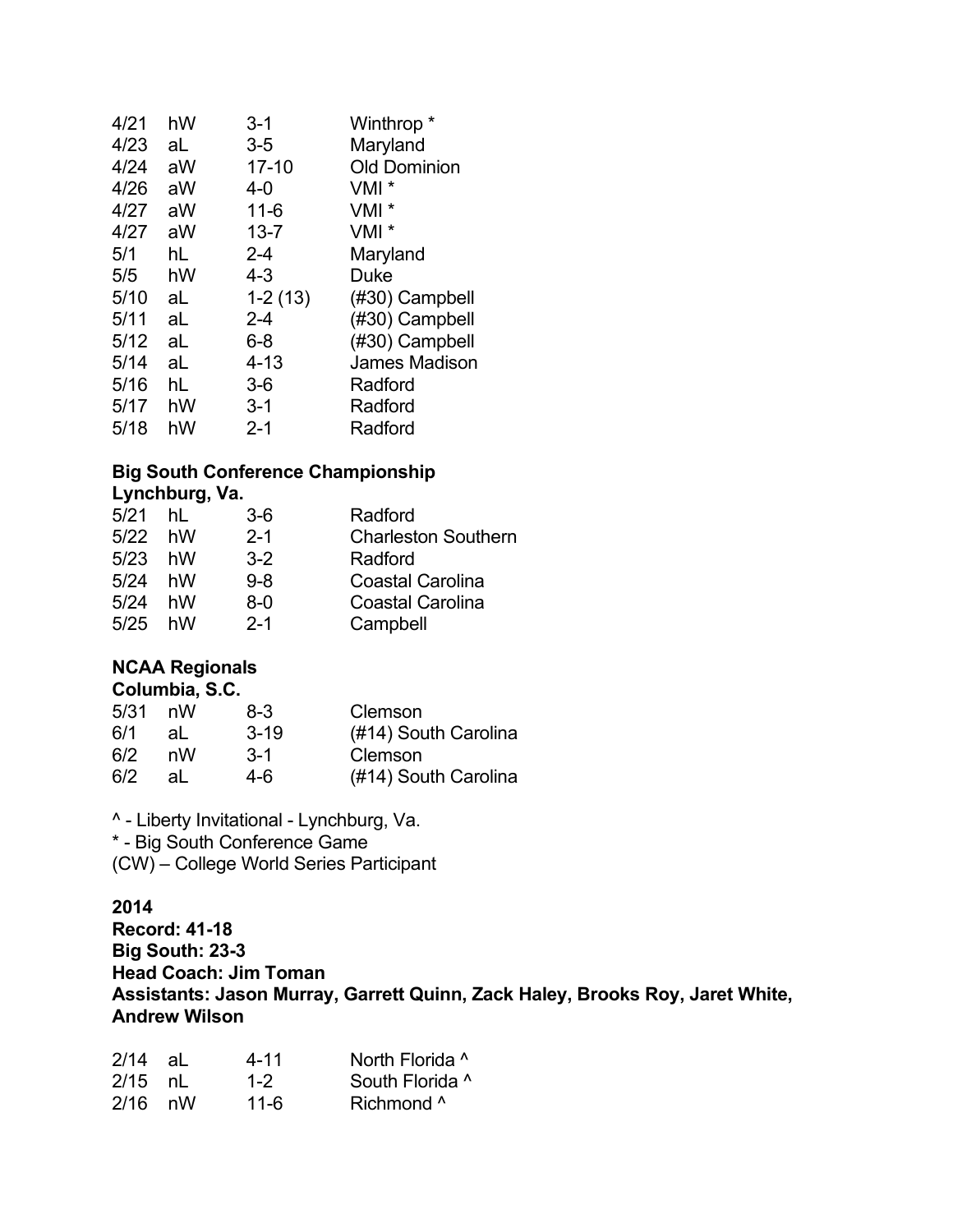| 2/18 | hL | 4-7      | <b>Old Dominion</b>       |
|------|----|----------|---------------------------|
| 2/22 | hW | $8-5$    | Ohio!                     |
| 2/22 | aW | $14-6$   | UNCW!                     |
| 2/23 | hL | 4-5      | Ohio!                     |
| 2/23 | hL | $0 - 11$ | UNCW!                     |
| 2/25 | hW | $2 - 1$  | Missouri •                |
| 3/1  | hW | $13 - 0$ | <b>Ball State □</b>       |
| 3/1  | hW | $3 - 1$  | Rider $\square$           |
| 3/2  | hL | $3-4$    | <b>Ball State □</b>       |
| 3/2  | hW | $11 - 2$ | $Rider$ $\square$         |
| 3/5  | aW | $8 - 2$  | Duke                      |
| 3/8  | hW | $6 - 2$  | <b>Kent State</b>         |
| 3/8  | hW | 4-2      | <b>Kent State</b>         |
| 3/9  | hW | 9-1      | <b>Kent State</b>         |
| 3/11 | aW | $4 - 2$  | Elon                      |
| 3/14 | hW | $17-1$   | Campbell *                |
| 3/15 | hW | $5 - 1$  | Campbell *                |
| 3/15 | hL | 5-6      | Campbell *                |
| 3/19 | aW | $1 - 0$  | <b>Old Dominion</b>       |
| 3/21 | hW | 6-4      | High Point *              |
| 3/22 | hW | $8 - 1$  | High Point *              |
| 3/23 | hW | 4-1      | High Point *              |
| 3/28 | aW | $5-0$    | Presbyterian College *    |
| 3/29 | aW | 8-0      | Presbyterian College *    |
| 3/30 | aW | $8-0$    | Presbyterian College *    |
| 4/1  | hW | 4-3      | Duke                      |
| 4/2  | aL | $3 - 8$  | Maryland                  |
| 4/4  | hW | $5-0$    | VMI *                     |
| 4/5  | hW | $4 - 0$  | VMI <sup>*</sup>          |
| 4/6  | hW | $17-0$   | VMI *                     |
| 4/8  | hW | $10 - 7$ | Richmond                  |
| 4/11 | aW | $10 - 4$ | Longwood *                |
| 4/12 | aW | $8-5$    | Longwood *                |
| 4/13 | aW | $6 - 1$  | Longwood *                |
| 4/14 | hL | $3-4$    | Virginia Tech             |
| 4/17 | aW | $5 - 1$  | Gardner-Webb *            |
| 4/18 | aW | 4-1      | Gardner-Webb <sup>*</sup> |
| 4/22 | aW | $4 - 3$  | (#20) Clemson             |
| 4/23 | aL | $1 - 3$  | <b>North Carolina</b>     |
| 4/25 | hW | 7-4      | <b>UNC Asheville *</b>    |
| 4/26 | hW | 4-2      | <b>UNC Asheville *</b>    |
| 4/27 | hW | $4 - 3$  | <b>UNC Asheville *</b>    |
| 5/7  | aL | $2 - 8$  | (#1) Virginia (CW)        |
| 5/9  | hW | $7 - 1$  | Coastal Carolina *        |
| 5/10 | hW | $4 - 3$  | Coastal Carolina *        |
| 5/11 | hW | $2 - 1$  | Coastal Carolina *        |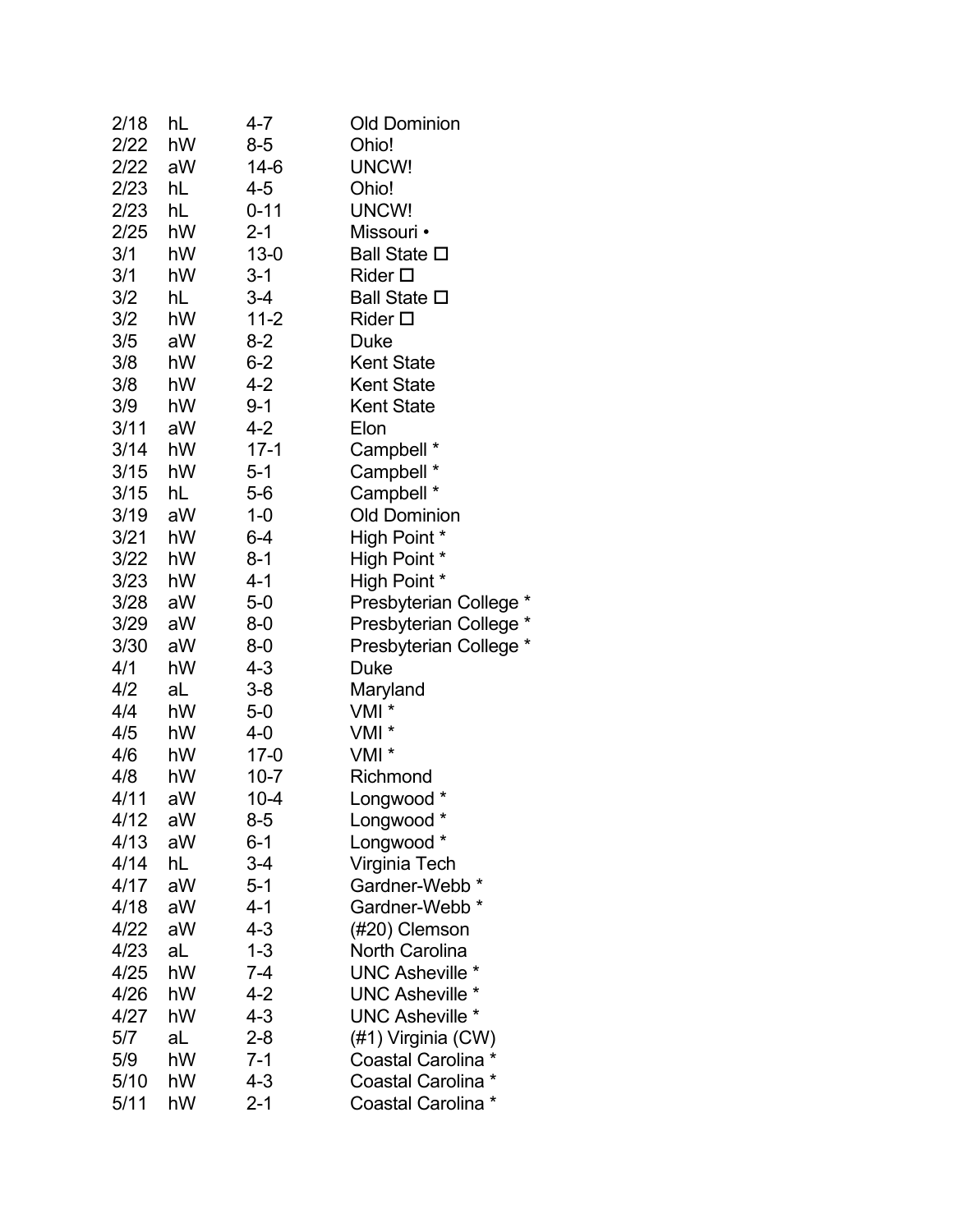| $5/13$ hL |    | ճ-7     | Elon      |
|-----------|----|---------|-----------|
| $5/16$ aL |    | $1 - 4$ | Radford * |
| $5/16$ aW |    | $9-4$   | Radford * |
| 5/17      | aL | $2 - 4$ | Radford * |

#### **Big South Conference Championship Rock Hill, S.C.**

| 5/20      | nW   | $3-0$   | Gardner-Webb      |
|-----------|------|---------|-------------------|
| $5/22$ nL |      | 0-9     | <b>High Point</b> |
| $5/23$ nW |      | $4 - 3$ | Radford           |
| 5/24      | -al- | $5-6$   | Winthrop          |

# **NCAA Regional**

#### **Charlottesville, Va.**

| 5/30 nL | $2 - 3$ | Arkansas        |
|---------|---------|-----------------|
| 5/31 nL | $2 - 5$ | <b>Bucknell</b> |

^ - UNF Best Bet Tournament - Jacksonville, Fla.

! - Battle at the Beach - Wilmington, N.C.

• - Played at USA Baseball Complex - Carey, N.C.

- Liberty Invitational - Lynchburg, Va.

\* - Big South Conference Game

(CW) – College World Series Participant

**2015 Record: 33-22 Big South: 16-8 Head Coach: Jim Toman Assistants: Jason Murray, Garrett Quinn, Blake Hunt, Jaret White**

| 2/13 | aL | $9 - 11$   | (#19) Kennesaw State ^ |
|------|----|------------|------------------------|
| 2/14 | aW | $10-7(11)$ | Georgia State ^        |
| 2/14 | aW | $9 - 1$    | Georgia State ^        |
| 2/21 | nL | $1 - 4$    | St. John's!            |
| 2/21 | nL | $5-6$      | UNCG !                 |
| 2/22 | aW | $4 - 3$    | East Carolina!         |
| 2/27 | hW | $3 - 2$    | <b>Bryant</b>          |
| 2/28 | hW | $6 - 1$    | <b>Bryant</b>          |
| 3/1  | hW | $11 - 4$   | <b>Bryant</b>          |
| 3/2  | hL | 4-6        | (#11) North Carolina   |
| 3/3  | aL | $2 - 3$    | Duke                   |
| 3/7  | hL | 4-7        | Kent State             |
| 3/7  | hW | 4-3        | <b>Kent State</b>      |
| 3/8  | hW | 8-3        | <b>Kent State</b>      |
| 3/13 | hW | 5-1        | Western Carolina ロ     |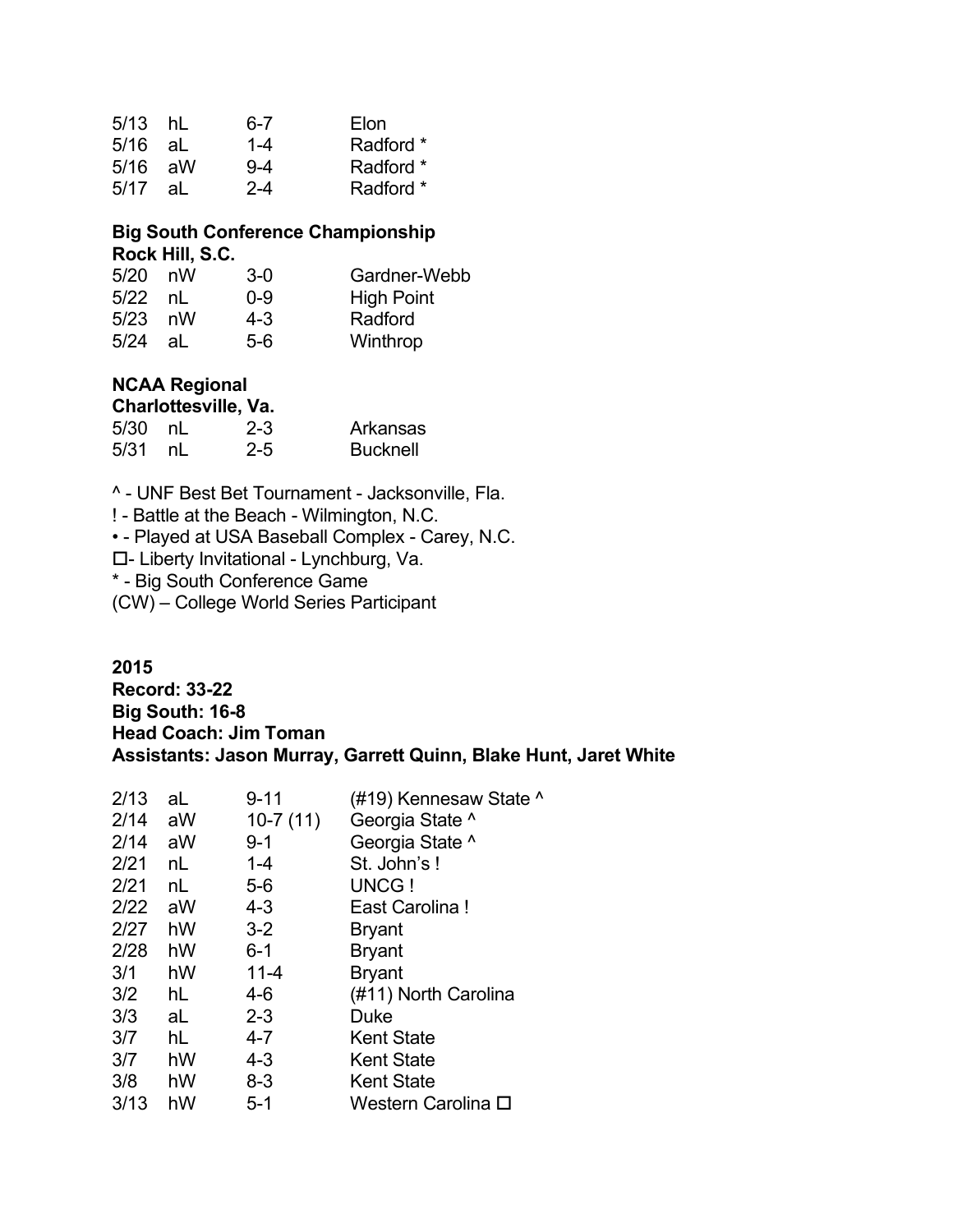| 3/14 | hW | 7-6      | Penn State □               |
|------|----|----------|----------------------------|
| 3/14 | hW | 4-2      | Western Carolina □         |
| 3/15 | hW | $3-2$    | Penn State □               |
| 3/17 | aL | $12 - 5$ | Virginia Tech              |
| 3/20 | aL | $5-9$    | Radford *                  |
| 3/21 | aL | $3-12$   | Radford *                  |
| 3/22 | aW | $3-0$    | Radford *                  |
| 3/24 | hL | $1 - 3$  | <b>Duke</b>                |
| 3/25 | hL | $7 - 10$ | (#12) Virginia (NC)        |
| 3/27 | hW | $9 - 5$  | Presbyterian *             |
| 3/28 | hW | 4-1      | Presbyterian *             |
| 3/31 | hW | $9 - 7$  | <b>Old Dominion</b>        |
| 4/2  | aW | 3-1      | Charleston Southern *      |
| 4/3  | aW | $10 - 0$ | <b>Charleston Southern</b> |
| 4/4  | aW | $2 - 1$  | Charleston Southern *      |
| 4/6  | aL | $5 - 1$  | <b>Old Dominion</b>        |
| 4/8  | aL | $0-6$    | (#22) North Carolina       |
| 4/10 | hL | $2 - 3$  | Campbell *                 |
| 4/11 | hW | $7-0$    | Campbell *                 |
| 4/12 | hW | $10 - 2$ | Campbell *                 |
| 4/15 | hL | 4-6      | (#22) Maryland             |
| 4/17 | aW | $7 - 4$  | Longwood *                 |
| 4/18 | aW | $11-3$   | Longwood *                 |
| 4/18 | aL | 4-7      | Longwood *                 |
| 4/22 | aL | $2 - 5$  | (#19) Virginia (NC)        |
| 4/24 | hW | $5-0$    | Gardner-Webb <sup>*</sup>  |
| 4/25 | hW | $3 - 2$  | Gardner-Webb <sup>*</sup>  |
| 4/26 | hW | $3-0$    | Gardner-Webb <sup>*</sup>  |
| 4/28 | hL | 10-13    | <b>James Madison</b>       |
| 4/29 | hW | $5-0$    | East Carolina              |
| 5/6  | hW | $3-2$    | Richmond                   |
| 5/8  | aW | 7-5      | (#26) Coastal Carolina *   |
| 5/9  | aL | 4-7      | (#26) Coastal Carolina *   |
| 5/11 | aL | $1 - 12$ | (#26) Coastal Carolina *   |
| 5/12 | aW | $7-6$    | Maryland                   |
| 5/14 | hL | $5-6$    | High Point *               |
| 5/15 | hL | $0 - 5$  | High Point *               |
| 5/16 | hW | $8 - 7$  | High Point *               |

### **Big South Conference Championship Boiing Springs, N.C.**

| 5/19 nL | $3-8$ | <b>High Point</b> |
|---------|-------|-------------------|
| 5/20 nL | $3-4$ | Longwood          |

^ - Atlanta Challenge – Atlanta, Ga.

! – Keith LeClair Classic – Greenville, N.C.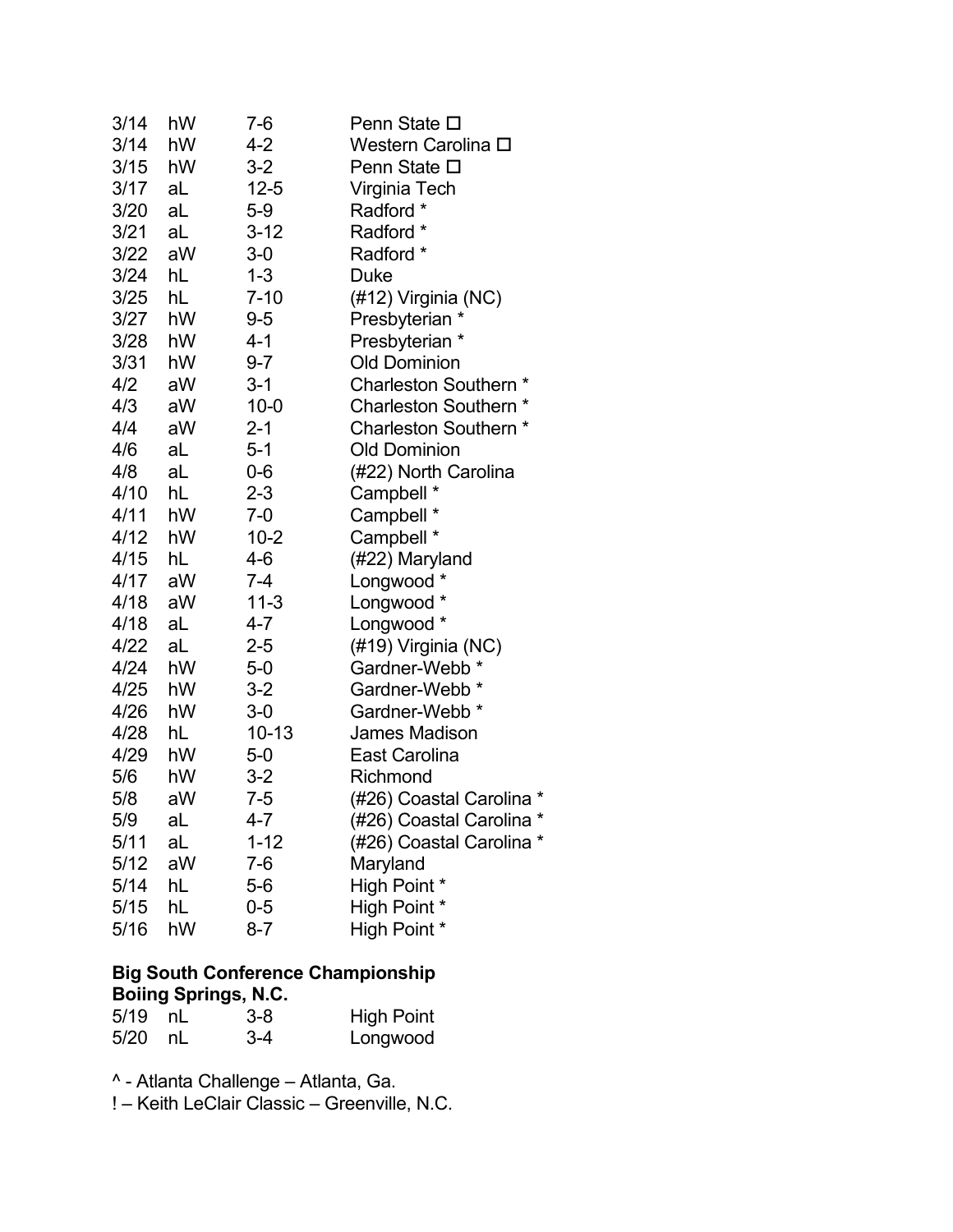$\square$ - Liberty Invitational – Lynchburg, Va. \* - Big South Conference game (NC) – National Champions

4/16 aL 1-2 Campbell \* 4/17 aW 3-0 Campbell \*

#### **2016**

**Record: 31-28 Big South: 12-12 Head Coach: Jim Toman Assistants: Jason Murray, Garrett Quinn, Blake Hunt, Jaret White and A.J. Stevens** 2/19 aL 10-11 South Florida 2/20 aW 4-0 South Florida 2/21 aL 5-6 South Florida 2/23 hW 8-4 William & Mary 2/26 nW 9-8 Marshall ^ 2/27 nW 1-0 Duke ^ 2/27 nW 7-3 Marshall ^ 2/28 nL 4-5 Ohio State ^ 3/1 aL 6-7 Old Dominion 3/4 hW 8-5 UConn 3/5 hL 5-7 (11) UConn 3/6 hW 5-4 UConn 3/8 aL 5-10 Elon 3/11 hW 5-1 Central Connecticut St.! 3/12 hW 5-3 Evansville! 3/12 hW 7-5 Central Connecticut St ! 3/13 hW 5-2 Evansville! 3/15 aW 22-7 Virginia Tech 3/18 hL 0-2 Kent St. 3/19 hW 4-2 Kent St. 3/19 hL 1-8 Kent St. 3/20 hL 5-6 Kent St. 3/22 aL 9-10 Maryland 3/24 hW 7-6 UNC Asheville \* 3/25 hW 6-5 UNC Asheville \* 3/26 hW 11-5 UNC Asheville \* 3/29 aL 1-6 Duke 4/1 aL 5-11 Winthrop \* 4/2 aL 5-7 Winthrop \* 4/3 aL 5-6 Winthrop \* 4/5 hW 5-4 Maryland 4/8 hW 10-2 Charleston Southern \* 4/9 hL 1-6 Charleston Southern \* 4/10 hW 9-6 Charleston Southern \* 4/15 aL 1-2 Campbell \*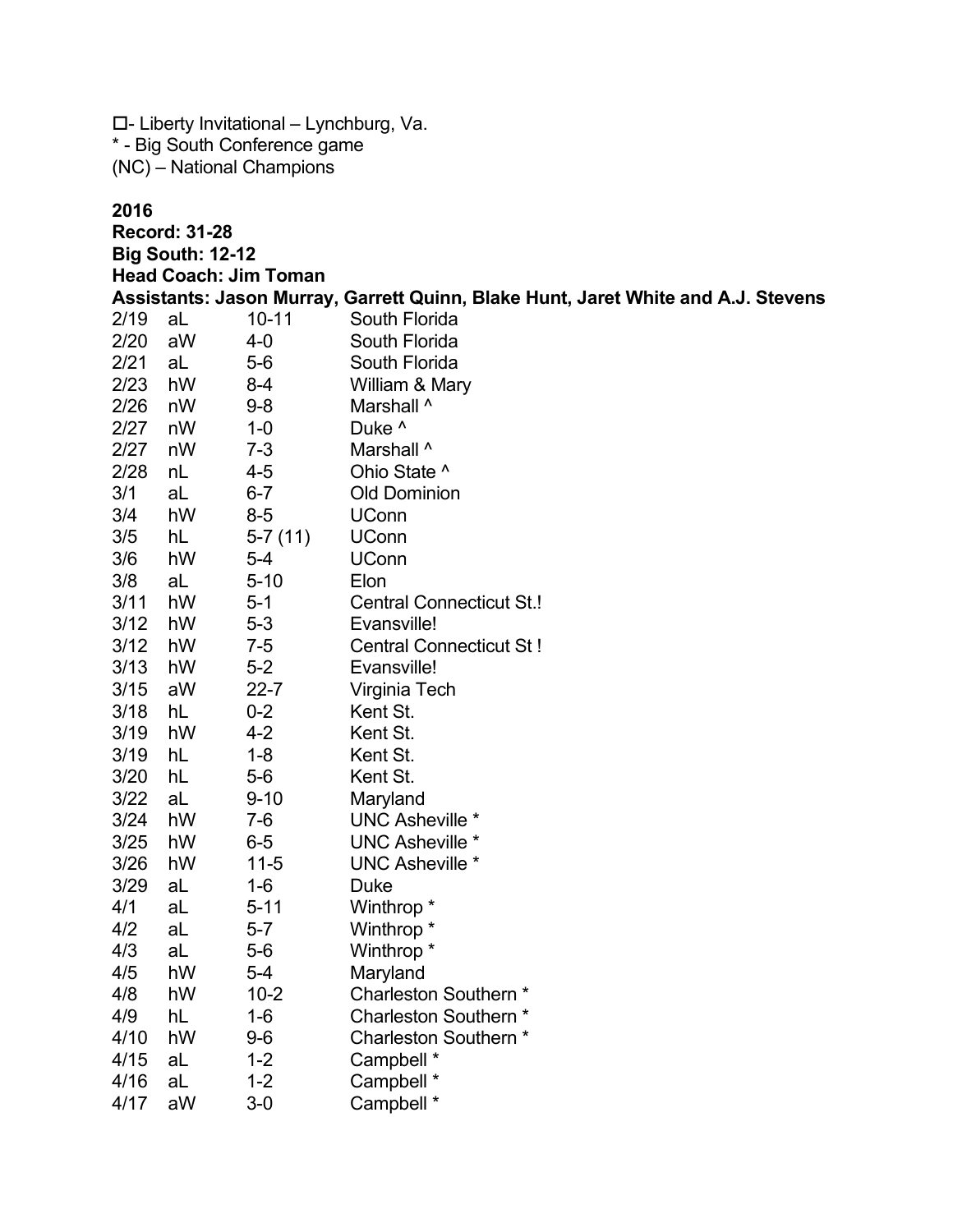| 4/19 | hL | $7 - 8$   | Duke                          |
|------|----|-----------|-------------------------------|
| 4/20 | aL | $9 - 10$  | Richmond                      |
| 4/22 | aW | 4-2       | Presbyterian *                |
| 4/23 | aL | $7-9$     | Presbyterian *                |
| 4/24 | aL | 8-9       | Presbyterian *                |
| 4/26 | hL | $10 - 11$ | Virginia Tech                 |
| 4/27 | aW | $10 - 7$  | William & Mary                |
| 5/3  | hL | $3 - 7$   | (#11) Virginia                |
| 5/6  | hL | $6 - 14$  | (#23) Coastal Carolina * (NC) |
| 5/7  | hL | $3 - 12$  | (#23) Coastal Carolina * (NC) |
| 5/8  | hL | $3 - 17$  | (#23) Coastal Carolina * (NC) |
| 5/11 | hW | 7-6       | Old Dominion                  |
| 5/13 | hW | $11-5$    | Radford *                     |
| 5/14 | hW | $11 - 5$  | Radford *                     |
| 5/15 | hW | $14 - 8$  | Radford *                     |
| 5/19 | aL | $8 - 11$  | High Point *                  |
| 5/19 | aW | 11-10     | High Point *                  |
| 5/20 | aW | $16 - 3$  | High Point *                  |
|      |    |           |                               |

Big South Conference Championship

|  | Lexington, N.C. |
|--|-----------------|
|  |                 |

| 5/24 | nW | ճ-1       | <b>High Point</b>           |
|------|----|-----------|-----------------------------|
| 5/25 | nW | $9 - 3$   | Longwood                    |
| 5/26 | nW | $11 - 10$ | Radford                     |
| 5/27 | nL | $0 - 1$   | (#17) Coastal Carolina (NC) |

^ - Baseball at the Beach – Myrtle Beach, S.C.

! – Liberty Invitational - Lynchburg, Va.

(NC) – National Champions

# **Scott Jackson**

Five Seasons Years: 2017-Present Record: 158-93

| <b>Record: 32-23</b> |                 |                                  |                                                               |  |
|----------------------|-----------------|----------------------------------|---------------------------------------------------------------|--|
|                      | Big South: 16-8 |                                  |                                                               |  |
|                      |                 | <b>Head Coach: Scott Jackson</b> |                                                               |  |
|                      |                 |                                  | <b>Assistants: Tyler Cannon, Bryant Gaines and Blake Hunt</b> |  |
| $2/17$ nL            |                 | $2 - 10$                         | No. 16 Virginia ^                                             |  |
| $2/18$ nW            |                 | $6-1$                            | Kansas ^                                                      |  |
| 2/19                 | aW              | $9 - 1$                          | The Citadel ^                                                 |  |
| 2/22                 | hW              | $5-4$                            | Kentucky                                                      |  |
| 2/24                 | nW              | $8-5$                            | $U$ MBC $\square$                                             |  |
| 2/25                 | nl              | $2 - 8$                          | Kansas State <b>□</b>                                         |  |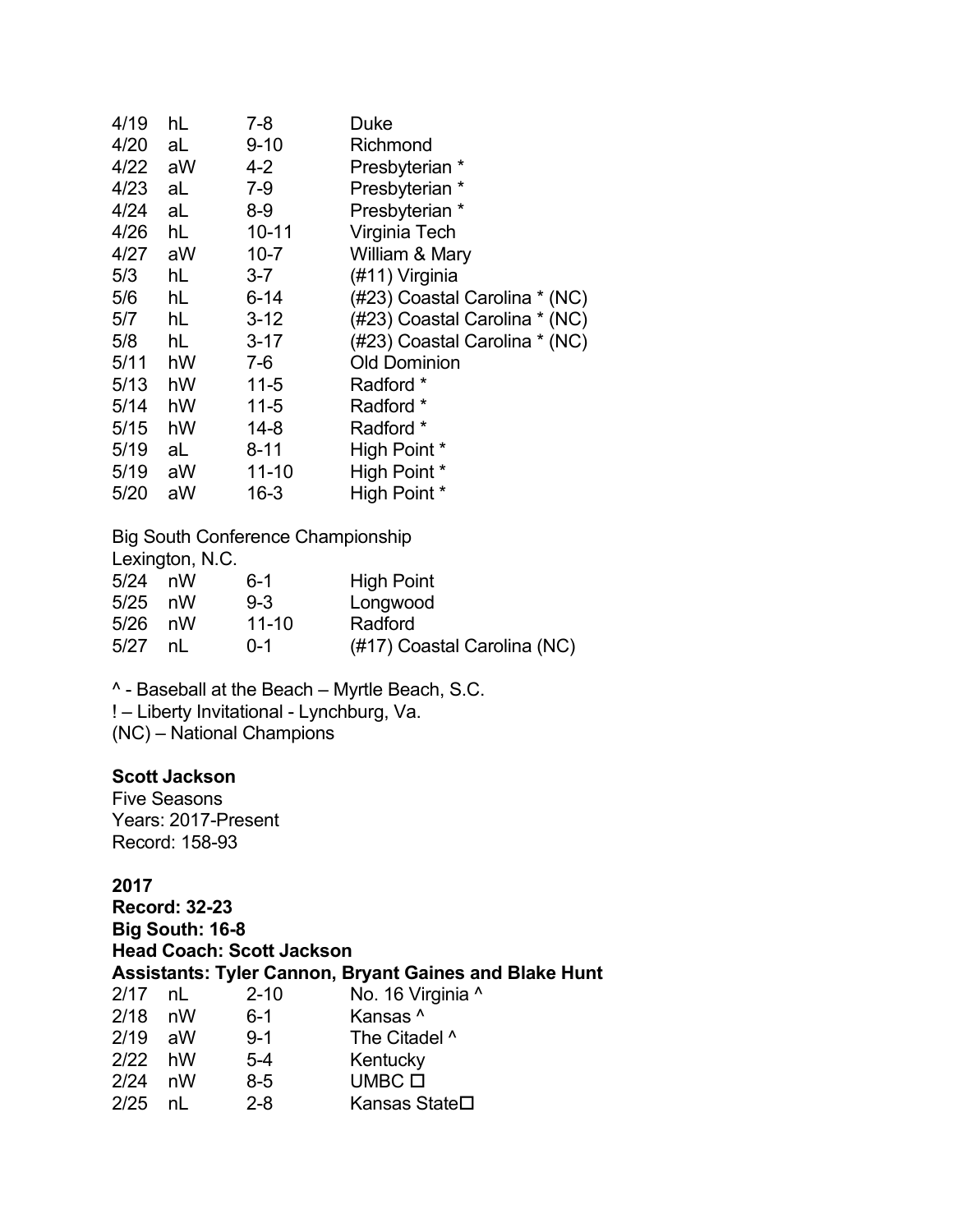| 2/26 | nL | 3-4       | Kansas State ロ            |
|------|----|-----------|---------------------------|
| 2/28 | aW | $1-0(10)$ | Elon                      |
| 3/3  | hW | 4-1       | <b>Bryant</b>             |
| 3/4  | hW | $3 - 1$   | <b>Bryant</b>             |
| 3/5  | hL | $6-9$     | <b>Bryant</b>             |
| 3/7  | hW | 8-4       | <b>Duke</b>               |
| 3/10 | hL | 4-5 (10)  | No. 9 St. John's          |
| 3/11 | hL | $2 - 4$   | No. 9 St. John's          |
| 3/11 | hW | $7-6$     | No. 9 St. John's          |
| 3/17 | hW | $11 - 1$  | High Point *              |
| 3/18 | hL | 4-7       | High Point *              |
| 3/19 | hW | $14 - 2$  | High Point *              |
| 3/21 | hW | $5 - 1$   | <b>James Madison</b>      |
| 3/24 | aW | $12 - 2$  | Charleston Southern *     |
| 3/25 | aW | $17 - 3$  | Charleston Southern *     |
| 3/26 | aL | $4 - 11$  | Charletson Southern *     |
| 3/28 | aL | $6 - 8$   | No. 16 East Carolina      |
| 3/31 | hL | 4-5       | Bethune-Cookman           |
| 4/1  | hW | $4-3(10)$ | Bethune-Cookman           |
| 4/2  | hW | $6 - 1$   | Bethune-Cookman           |
| 4/4  | hL | $4 - 5$   | Radford                   |
| 4/8  | aW | $9 - 4$   | Radford *                 |
| 4/8  | aW | $6 - 1$   | Radford*                  |
| 4/9  | aW | $13 - 3$  | Radford *                 |
| 4/11 | aW | $26-1$    | <b>James Madison</b>      |
| 4/13 | hL | $3-5$     | Winthrop *                |
| 4/14 | hL | $4 - 11$  | Winthrop <sup>*</sup>     |
| 4/15 | hL | $2 - 13$  | Winthrop*                 |
| 4/18 | aW | $5-2$     | No. 3 North Carolina      |
| 4/21 | aW | $10 - 8$  | Gardner-Webb *            |
| 4/22 | aL | $8 - 10$  | Gardner-Webb <sup>*</sup> |
| 4/22 | aW | $17 - 4$  | Gardner-Webb <sup>*</sup> |
| 4/28 | aW | $20 - 7$  | Longwood *                |
| 4/29 | aW | $13 - 7$  | Longwood *                |
| 4/30 | aW | $6 - 3$   | Longwood *                |
| 5/2  | aL | $7 - 8$   | No. 10 Virginia           |
| 5/5  | hW | $4 - 3$   | Campbell *                |
| 5/6  | hL | 4-7       | Campbell *                |
| 5/7  | hW | $7-1$     | Campbell *                |
| 5/9  | hW | $16 - 6$  | Elon                      |
| 5/10 | aL | $7 - 10$  | <b>South Carolina</b>     |
| 5/13 | aL | $4 - 5$   | <b>VCU</b>                |
| 5/14 | aW | $8-6$     | VCU                       |
| 5/16 | aL | $5-6$     | Duke                      |
| 5/18 | hW | 4-3       | Presbyterian *            |
| 5/19 | hW | $8 - 3$   | Presbyterian *            |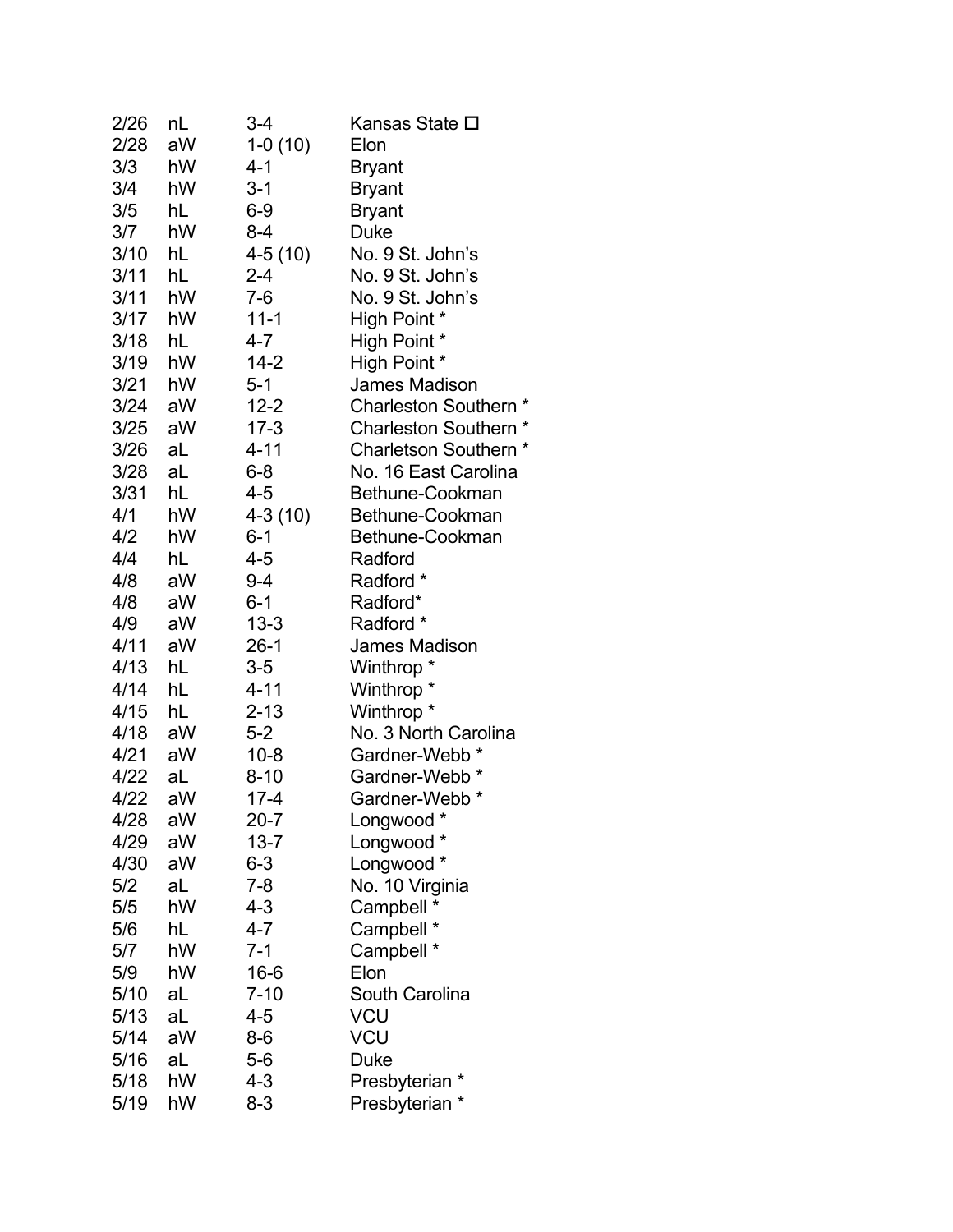5/20 hL 1-12 Presbyterian \* Big South Conference Championship Lexington, N.C. 5/25 nL 7-16 Gardner-Webb 5/26 nL 1-2 UNC Asheville ^ - The Citadel Challenge – Charleston, S.C. □ - Lexington County vs. Cancer – Lexington, S.C. \* - Big South Conference game **2018 Record: 32-26 Big South: 17-10 Head Coach: Scott Jackson Assistants: Tyler Cannon, Bryant Gaines and Blake Hunt** 2/16 hW 5-4 VCU 2/18 hW 14-10 VCU 2/18 hW 4-2 VCU 2/20 hW 4-1 James Madison 2/23 hL 2-4 Binghamton 2/24 hW 10-6 Binghamton 2/25 hW 3-2 Binghamton 2/28 aL 3-4 Elon 3/2 aL 2-17 (#13) North Carolina 3/3 aL 5-6 (#13) North Carolina 3/4 aL 8-13 (#13) North Carolina 3/6 hW 16-0 Youngstown State 3/7 hW 12-2 Youngstown State 3/9 hL 2-9 Canisius 3/10 hL 4-7 Canisius 3/11 hW 5-4 Canisius 3/16 aW 14-8 Gardner-Webb \*  $3/17$  al  $3-6$  Gardner-Webb \* 3/18 aW 11-10 Gardner-Webb \* 3/23 hW 8-4 UNC Asheville \* 3/23 hL 4-7 UNC Asheville \* 3/24 hW 19-8 UNC Asheville \* 3/27 aW 4-3 (10) Virginia Tech 3/29 aL 7-13 Presbyterian \* 3/30 aL 7-8 Presbyterian \* 3/31 aW 11-6 Presbyterian \* 4/4 hW 8-4 Wake Forest<br>4/6 aW 9-1 Campbell \* aW 9-1 Campbell \* 4/8 aL 4-5 Campbell \* 4/9 aW 8-3 Campbell \*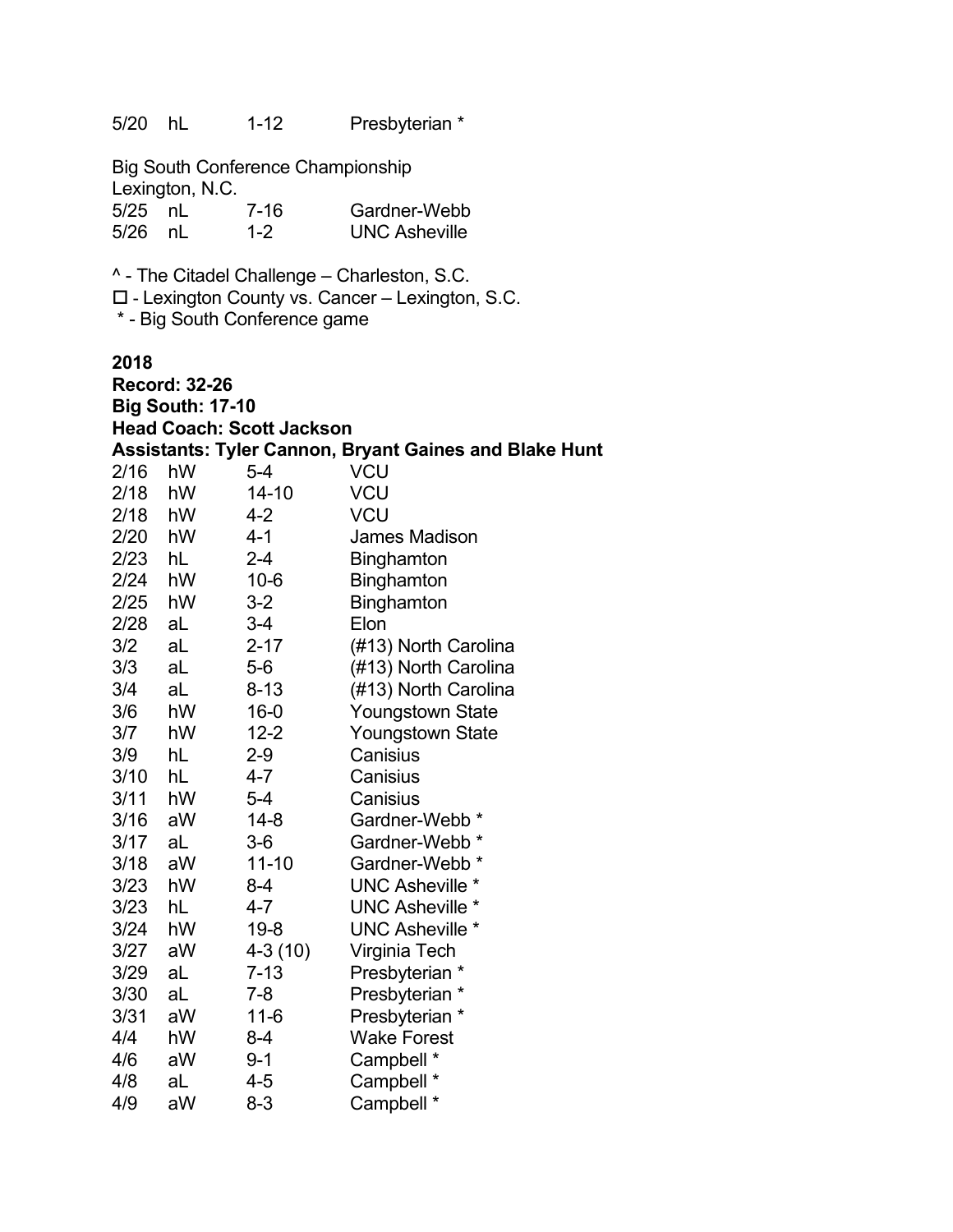| 4/10 | aW | $6-5$     | Richmond              |
|------|----|-----------|-----------------------|
| 4/13 | hW | 4-0       | Charleston Southern * |
| 4/14 | hW | 8-4       | Charleston Southern * |
| 4/14 | hW | $9 - 1$   | Charleston Southern * |
| 4/18 | aL | $3 - 14$  | Virginia              |
| 4/20 | aW | $18 - 8$  | High Point *          |
| 4/21 | aL | $1 - 9$   | High Point *          |
| 4/22 | aW | 8-3       | High Point *          |
| 4/25 | aL | 7-8       | <b>Wake Forest</b>    |
| 4/27 | hW | $9-6$     | Longwood *            |
| 4/28 | hL | $6 - 8$   | Longwood *            |
| 4/29 | hW | 5-4 (11)  | Longwood *            |
| 5/2  | hL | $5 - 11$  | Virginia Tech         |
| 5/4  | aL | $2 - 12$  | (#20) St. John's      |
| 5/5  | aL | 6-7       | (#20) St. John's      |
| 5/6  | aL | $0 - 1$   | (#20) St. John's      |
| 5/8  | aL | $2 - 5$   | (#13) Duke            |
| 5/11 | hL | $4 - 10$  | Radford *             |
| 5/12 | hL | $3-4$     | Radford *             |
| 5/13 | hW | $11 - 10$ | Radford *             |
| 5/17 | aL | $0 - 2$   | Winthrop <sup>*</sup> |
| 5/18 | aW | $11-2$    | Winthrop <sup>*</sup> |
| 5/19 | aW | $5 - 1$   | Winthrop <sup>*</sup> |

Big South Conference Championship

|           | Lynchburg, Va. |          |                            |
|-----------|----------------|----------|----------------------------|
| $5/22$ hL |                | $1 - 4$  | Radford                    |
| 5/23      | hW             | $4-2$    | <b>Charleston Southern</b> |
| 5/24      | hW             | $3-2$    | Radford                    |
| 5/25      | hW             | $10 - 5$ | Campbell                   |
| 5/25      | hI             | $4-6(7)$ | Campbell                   |
|           |                |          |                            |

\* - Big South Conference game

### **2019**

**Record: 43-21 ASUN: 15-9 Head Coach: Scott Jackson Assistants: Tyler Cannon, Bryant Gaines and Payton Scarbrough** 2/15 aW 6-5 (11) South Carolina South Carolina 2/17 aL 2-3 South Carolina<br>2/19 hW 9-3 (#20) Wake For 9-3 (#20) Wake Forest<br>5-4 Delaware  $2/22$  hW 2/23 hW 8-1 Delaware 2/24 hW 11-0 Delaware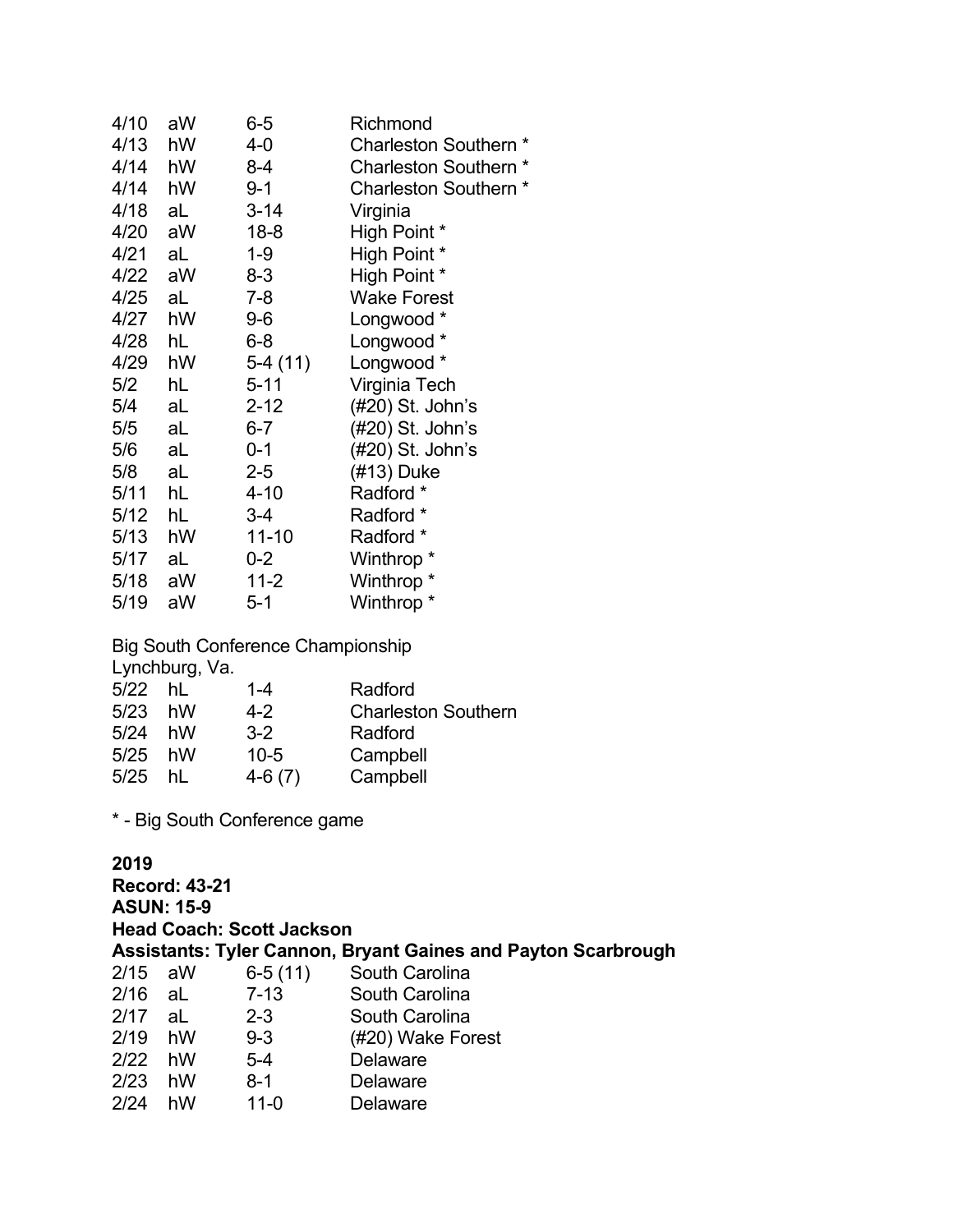| 2/26 | aL | $1 - 7$   | Tennessee                   |
|------|----|-----------|-----------------------------|
| 3/2  | hW | $7 - 0$   | Maine                       |
| 3/2  | hW | $3 - 2$   | Maine                       |
| 3/3  | hW | $7 - 1$   | Maine                       |
| 3/5  | hW | $4 - 3$   | Virginia Tech               |
| 3/8  | aW | 6-4       | South Florida               |
| 3/9  | aL | 2-4       | South Florida               |
| 3/10 | aW | $5-4$     | South Florida               |
| 3/13 | hW | $14 - 5$  | Virginia                    |
| 3/15 | hW | $9 - 1$   | Hofstra                     |
| 3/16 | hW | $1 - 0$   | Hofstra                     |
| 3/17 | hL | $5 - 10$  | Hofstra                     |
| 3/19 | hW | 2-0       | (#8) North Carolina         |
| 3/22 | hW | $8-2$     | NJIT *                      |
| 3/23 | hL | $2 - 9$   | NJIT *                      |
| 3/24 | hW | $8 - 1$   | NJIT <sup>*</sup>           |
| 3/26 | aW | $6 - 1$   | Virginia Tech               |
| 3/29 | hW | $4 - 3$   | North Florida *             |
| 3/30 | hW | 8-2       | North Florida *             |
| 3/31 | hW | $6 - 2$   | North Florida *             |
| 4/3  | aW | $13 - 1$  | Elon                        |
| 4/5  | aW | $16 - 2$  | North Alabama*              |
| 4/6  | aL | $3-6$     | North Alabama *             |
| 4/7  | aW | 8-5       | North Alabama *             |
| 4/9  | hW | $7-0$     | Richmond                    |
| 4/13 | hL | $2 - 3$   | Stetson *                   |
| 4/13 | hW | $12-6$    | Stetson *                   |
| 4/14 | hW | $15 - 4$  | Stetson *                   |
| 4/16 | aL | $2-6$     | <b>Wake Forest</b>          |
| 4/18 | hW | 5-1       | <b>NC A&amp;T</b>           |
| 4/20 | hW | $3-0$     | <b>NC A&amp;T</b>           |
| 4/20 | hL | $2 - 8$   | <b>NC A&amp;T</b>           |
| 4/23 | aL | $3-6$     | Virginia                    |
| 4/26 | aW | 4-1 (11)  | Jacksonville *              |
| 4/27 | aL | $3 - 8$   | Jacksonville *              |
| 4/28 | aL | 4-7       | Jacksonville *              |
| 4/30 | aL | $5 - 11$  | (#11) North Carolina        |
| 5/3  | aW | $5 - 3$   | Kennesaw State *            |
| 5/5  | aW | 14-10     | Kennesaw State *            |
| 5/5  | aL | $3-7(7)$  | Kennesaw State *            |
| 5/8  | aW | 9-3       | Duke                        |
| 5/10 | hL | $1 - 9$   | Lipscomb *                  |
| 5/11 | hW | $5 - 3$   | Lipscomb *                  |
| 5/12 | hW | $11 - 10$ | Lipscomb *                  |
| 5/14 | hW | $3 - 2$   | Duke                        |
| 5/16 | aL | 4-7       | <b>Florida Gulf Coast *</b> |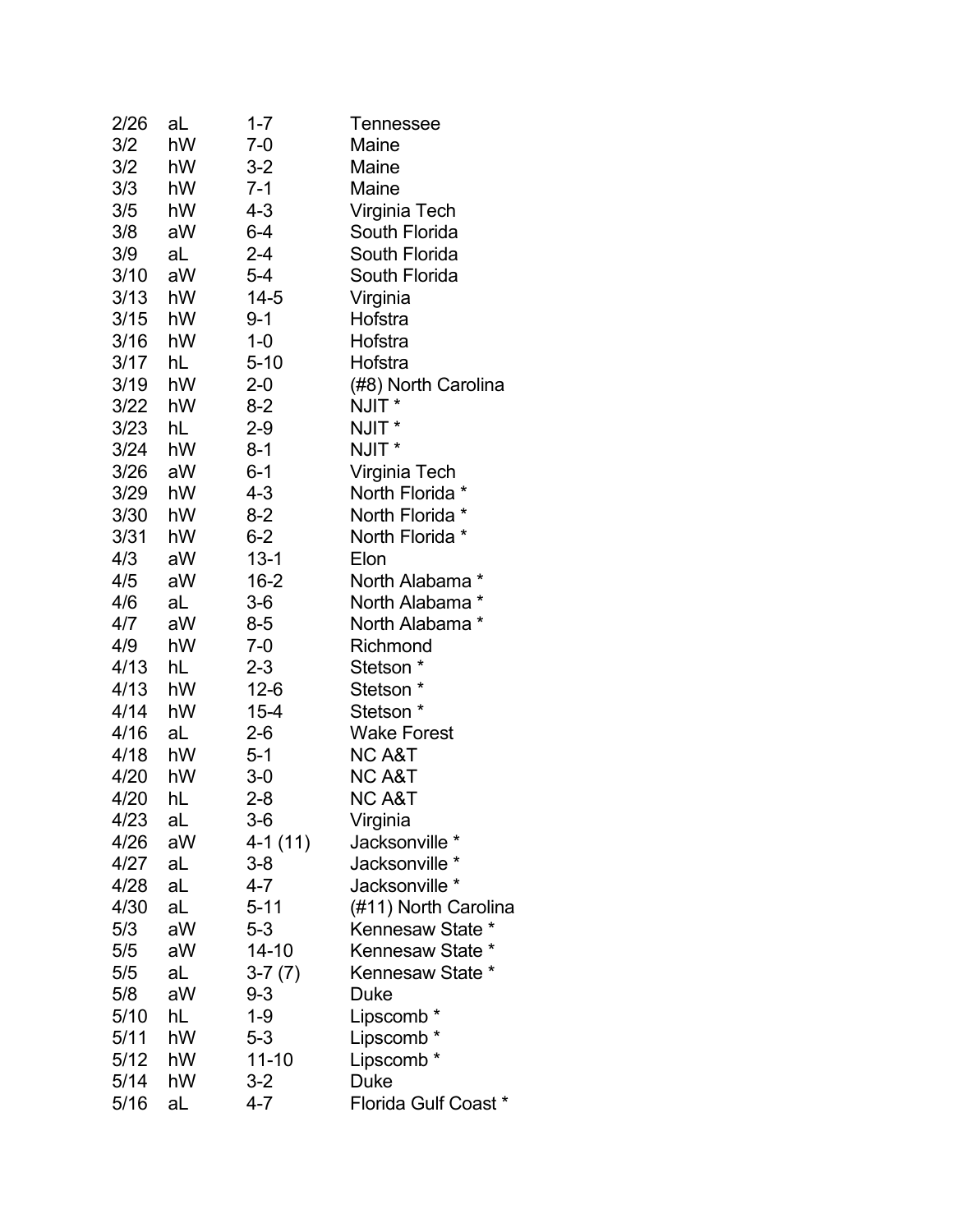| $5/17$ aW | 4-2      | <b>Florida Gulf Coast *</b> |
|-----------|----------|-----------------------------|
| 5/18 aL   | $9 - 10$ | <b>Florida Gulf Coast *</b> |

ASUN Conference Championship

DeLand, Fla.

| $5/22$ nW |    | 6-4       | North Florida  |
|-----------|----|-----------|----------------|
| 5/23      | nl | $6-9(10)$ | Jacksonville   |
| $5/24$ nW |    | $3-2(12)$ | North Florida  |
| 5/25 nW   |    | $5-2$     | Jacksonville   |
| 5/25 aW   |    | $6 - 3$   | Stetson        |
| 5/26 aW   |    | $4 - 3$   | <b>Stetson</b> |

NCAA Regional

| Chapel Hill, N.C. |     |          |                      |  |
|-------------------|-----|----------|----------------------|--|
| 5/31              | nW  | $6-1$    | Tennessee            |  |
| 6/1               | -aL | $1 - 16$ | (#14) North Carolina |  |
| 6/2               | nl  | 5-6      | Tennessee            |  |

\* - ASUN Conference game

### **2020 Record: 10-7 Head Coach: Scott Jackson Assistants: Tyler Cannon, Matt Williams and Payton Scarbrough**  $2/14$  aL  $3-5$ 2/15 aL 0-1 Clemson 2/16 aL 2-6 Clemson 2/19 hW 4-2 Radford 2/21 hL 4-5 Seton Hall 2/22 hW 3-2 Seton Hall 2/23 hW 5-3 Seton Hall 2/25 hW 16-6 Longwood<br>2/28 hW 4-3 Marist  $2/28$  hW 4-3 2/29 hW 6-4 Marist 3/1 hW 4-3 Marist 3/3 hW 3-0 Elon 3/4 aL 0-11 (#22) East Carolina 3/6 hL 2-3 Kent State 3/7 hW 7-2 Kent State 3/8 hW 7-0 Kent State

3/11 aL 0-7 West Virginia

\*\*\* Season halted due to the health concerns caused by the outbreak of COVID-19 Virus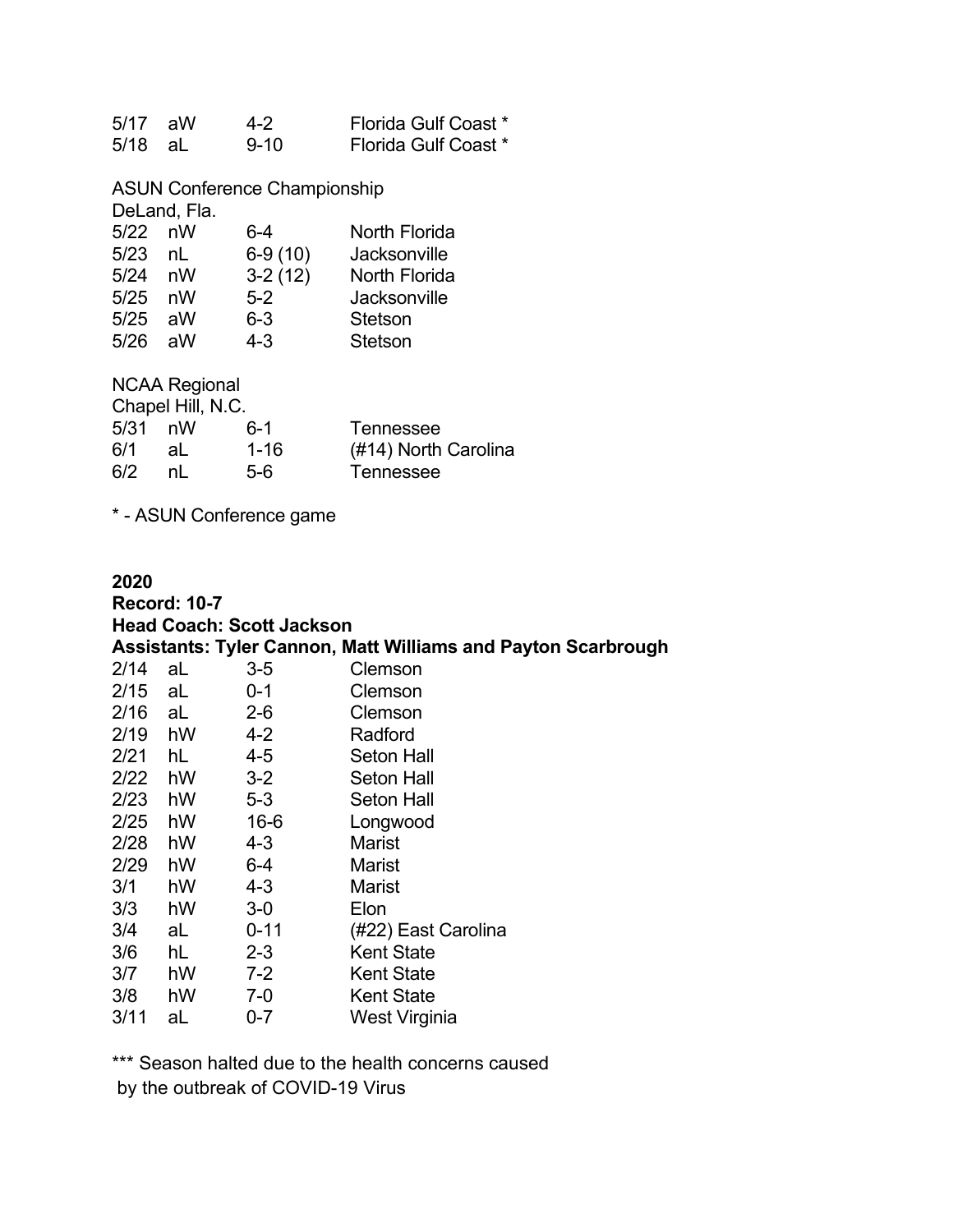| <b>Record: 41-16</b><br><b>Head Coach: Scott Jackson</b>         |    |          |                         |  |  |
|------------------------------------------------------------------|----|----------|-------------------------|--|--|
| <b>Assistants: Tyler Cannon, Matt Williams and Tyler Jackson</b> |    |          |                         |  |  |
| 2/19<br>aW<br>4-1<br>Campbell                                    |    |          |                         |  |  |
| 2/20                                                             | aL | $3 - 17$ | Campbell                |  |  |
| 2/21                                                             | aL | $2 - 3$  | Campbell                |  |  |
| 2/24 hW                                                          |    | $16 - 2$ | <b>NC A&amp;T</b>       |  |  |
| 2/26                                                             | aL | 1-4      | (#10) TCU               |  |  |
| 2/27                                                             | aL | $2 - 9$  | (#10) TCU               |  |  |
| 2/27                                                             | aL | $2 - 13$ | (#10) TCU               |  |  |
| 3/2                                                              | hW | $5 - 1$  | Radford                 |  |  |
|                                                                  |    |          |                         |  |  |
| 3/5                                                              | aW | $2 - 1$  | <b>UCF</b>              |  |  |
| 3/5                                                              | aW | $8 - 3$  | <b>UCF</b>              |  |  |
| 3/7                                                              | aW | $3 - 2$  | <b>UCF</b>              |  |  |
| 3/9                                                              | aW | $8 - 7$  | (#18) North Carolina    |  |  |
| 3/12                                                             | hW | $4 - 0$  | North Alabama*          |  |  |
| 3/13                                                             | hW | $7-0$    | North Alabama*          |  |  |
| 3/14                                                             | hW | $6-0$    | North Alabama*          |  |  |
| 3/16                                                             | hW | $8 - 4$  | (#14) North Carolina    |  |  |
| 3/20                                                             | hW | $3 - 2$  | <b>VCU</b>              |  |  |
| 3/21                                                             | aW | $6 - 1$  | <b>VCU</b>              |  |  |
| 3/24                                                             | hW | $10 - 2$ | Virginia (CW)           |  |  |
| 3/26                                                             | aW | $5 - 2$  | Bellarmine*             |  |  |
| 3/27                                                             | aL | 7-8      | Bellarmine*             |  |  |
| 3/27                                                             | aW | $5 - 1$  | Bellarmine*             |  |  |
| 3/30                                                             | aL | 4-5      | Duke                    |  |  |
| 4/2                                                              | hW | $9 - 3$  | <b>VCU</b>              |  |  |
| 4/3                                                              | aL | $2 - 4$  | <b>VCU</b>              |  |  |
| 4/7                                                              | hW | 8-4      | <b>Wake Forest</b>      |  |  |
| 4/9                                                              | hW | $4 - 1$  | Lipscomb                |  |  |
| 4/10                                                             | hW | $18-1$   | Lipscomb                |  |  |
| 4/11                                                             | hW | $5 - 4$  | Lipscomb                |  |  |
| 4/13                                                             | hW | 8-2      | (#12) Virginia Tech     |  |  |
| 4/16                                                             | aW | $13 - 5$ | North Alabama*          |  |  |
| 4/17                                                             | aW | $15 - 1$ | North Alabama*          |  |  |
| 4/18                                                             | aW | $15 - 0$ | North Alabama*          |  |  |
| 4/20                                                             | hL | $0 - 7$  | Duke                    |  |  |
| 4/23                                                             | hW | $7 - 2$  | <b>Coastal Carolina</b> |  |  |
| 4/24                                                             | hL | $0 - 2$  | <b>Coastal Carolina</b> |  |  |
| 4/25                                                             | hW | 6-4      | <b>Coastal Carolina</b> |  |  |
| 4/27                                                             | aL | $5-6$    | Virginia (CW)           |  |  |
| 4/30                                                             | hW | $15 - 3$ | Bellarmine*             |  |  |
| 5/1                                                              | hW | $8 - 7$  | Bellarmine*             |  |  |
| 5/2                                                              | hW | $9 - 8$  | Bellarmine*             |  |  |
| 5/7                                                              | hW | 4-0      | Kennesaw State*         |  |  |